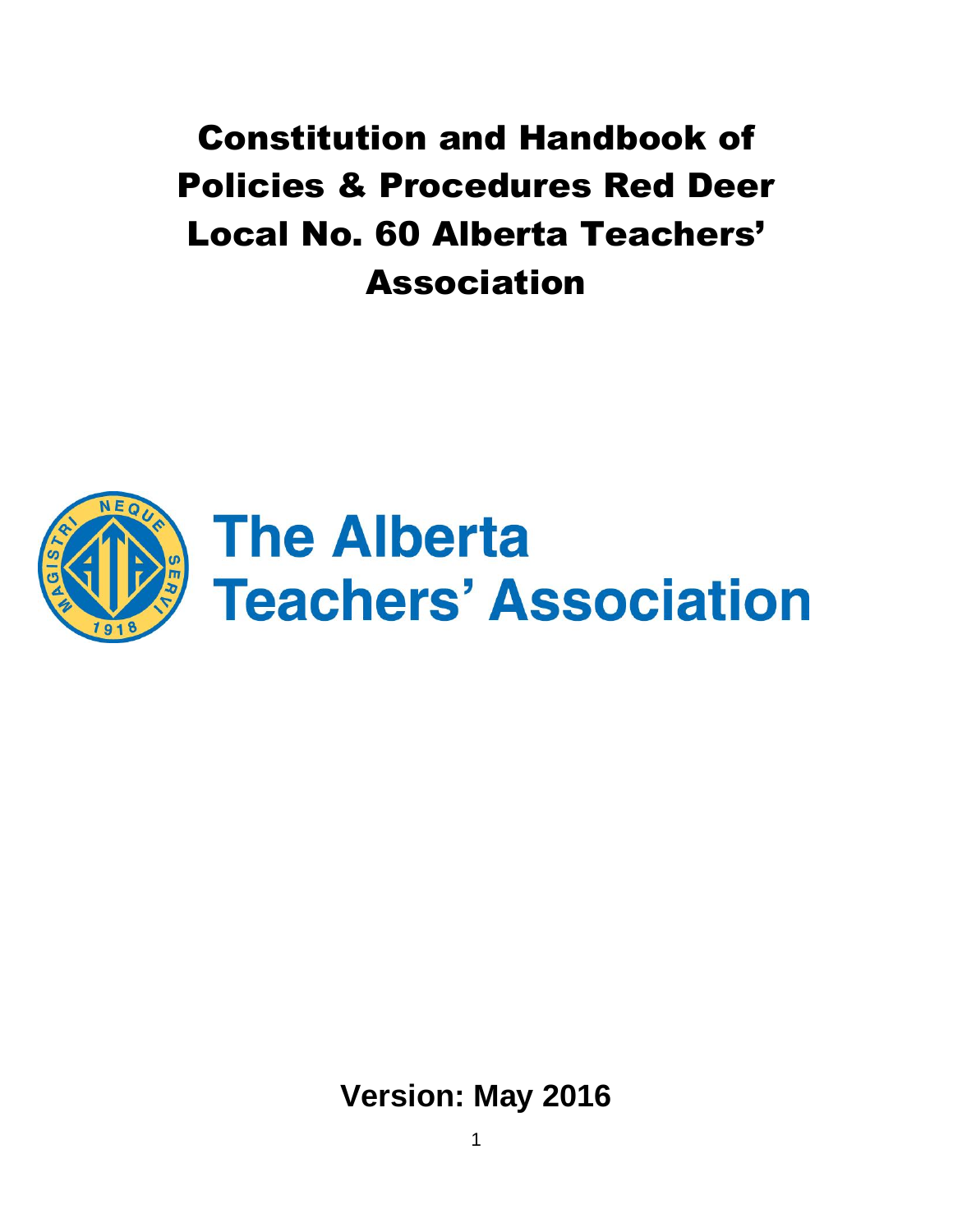# **Table of Contents**

| 1.0 Preface                               | 4 |
|-------------------------------------------|---|
| 2.0 Local Structure                       | 5 |
| 3.0 Red Deer City Local # 60 Constitution | 6 |

# **Policy and Procedure Sections**

| 1.0 Annual Representative Assembly                          | 17 |
|-------------------------------------------------------------|----|
| 2.0 Professional Development Fund Guidelines                | 18 |
| 3.0 Communications Officer                                  | 20 |
| 4.0 Reimburstment Rates                                     | 21 |
| 5.0 Honoraria                                               | 23 |
| 6.0 Induction                                               | 27 |
| 7.0 Meetings                                                | 28 |
| 8.0 Retirement                                              | 29 |
| 9.0 Socials                                                 | 30 |
| 10.0 Summer Conference                                      | 31 |
| 11.0 Sunshine Fund                                          | 32 |
| 12.0 Supplementary (Local) Levy                             | 33 |
| 13.0 Finance Committee                                      | 34 |
| 14.0 Coordinating Committee                                 | 35 |
| 15.0 Economic Policy Committee and Negotiating Subcommittee | 36 |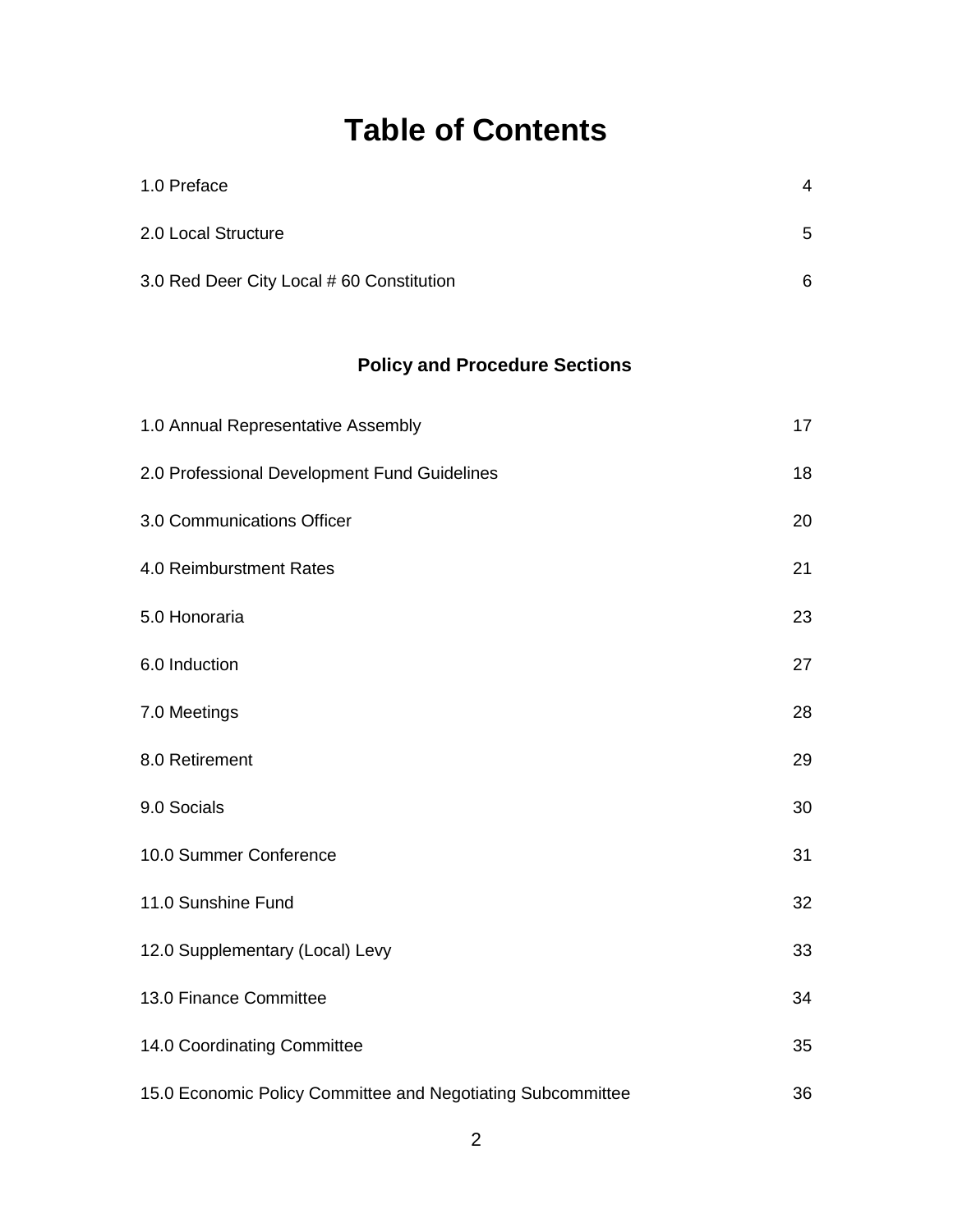| 16.0 Political Engagement Committee                               | 40 |
|-------------------------------------------------------------------|----|
| 17.0 Scholarship Committee ATA Local No. 60                       | 42 |
| 18.0 Disposal and Use of Local No. 60 Equipment                   | 46 |
| 19.0 Substitute Teachers' Group of the Red Deer City Local No. 60 | 47 |
| 20.0 Elections                                                    | 53 |
| 21.0 Glossary                                                     | 55 |
| 22.0 Red Deer School District No 104 Frame of Reference           | 57 |
| 23.0 Code of Professional Conduct                                 | 67 |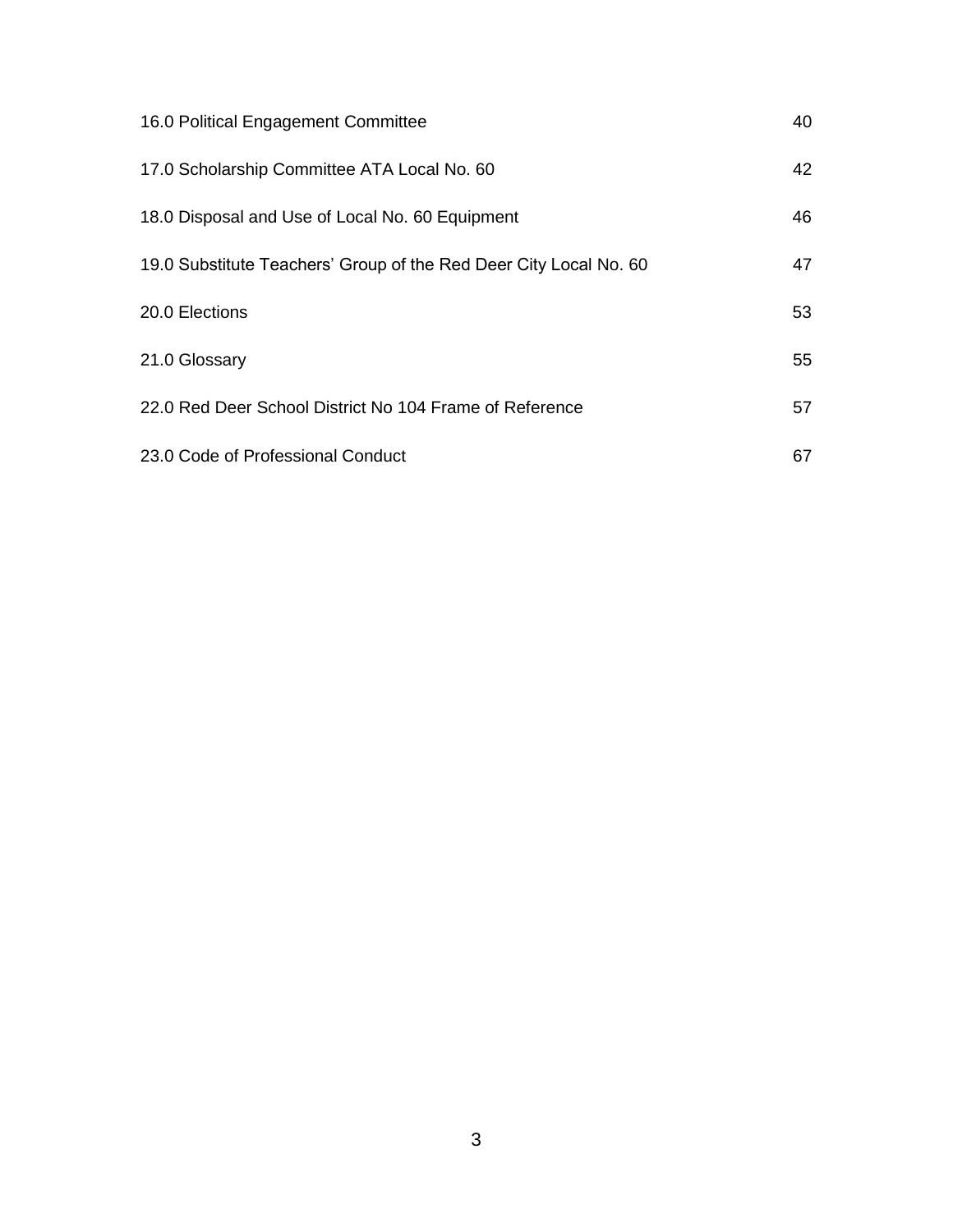# <span id="page-3-0"></span>**1.0 Preface**

The basis of governance of the Local is the Red Deer City Local No. 60 constitution. The constitution may be amended after proper notice has been given and the amendment is passed by majority vote at a general meeting of the Local. All amendments of the Local constitution are subject to ratification by the Provincial Executive Council (PEC) of the Alberta Teachers' Association.

Changes to the Handbook of Policies and Procedures of the Local may be made by the executive committee of the Local and are subject to ratification by the Council of School Representatives (CSR).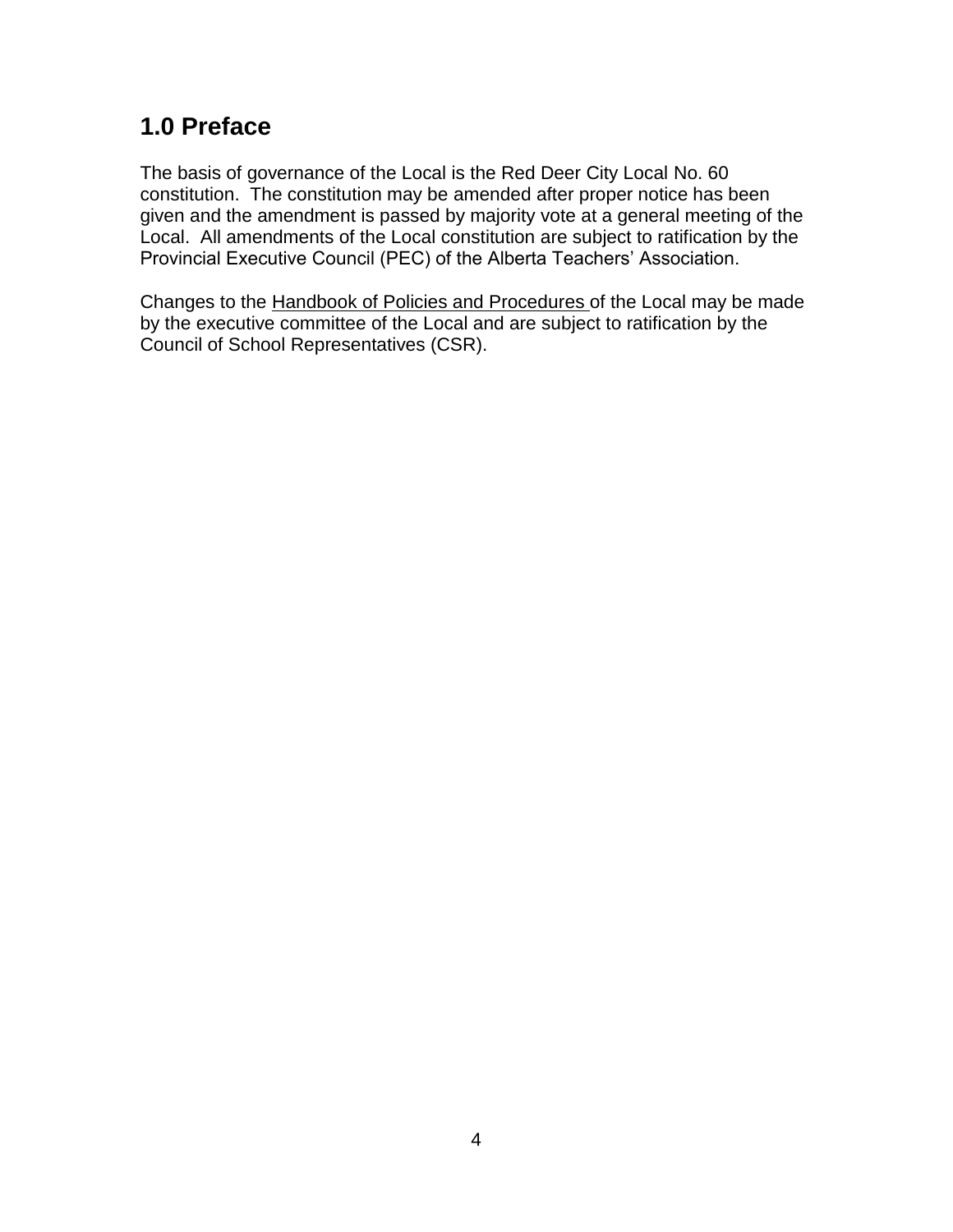# <span id="page-4-0"></span>**2.0 Local Structure**

Name of Local: Red Deer City Local No. 60, Local Association of the Alberta Teachers' Association

Locals created by the Alberta Teachers' Association provide collective representation, liaison with the provincial association and input to policy decisions. They operate under constitutions approved by Provincial Executive Council (PEC) on fees paid by members. From the provincial fee set annually at the Annual Representative Assembly (ARA), 20% is automatically provided to the Local from the Refundable Budget. In addition, grants-in-aid, and special grants assist with local activities. Many locals have a supplementary fee levy.



Updated September 2002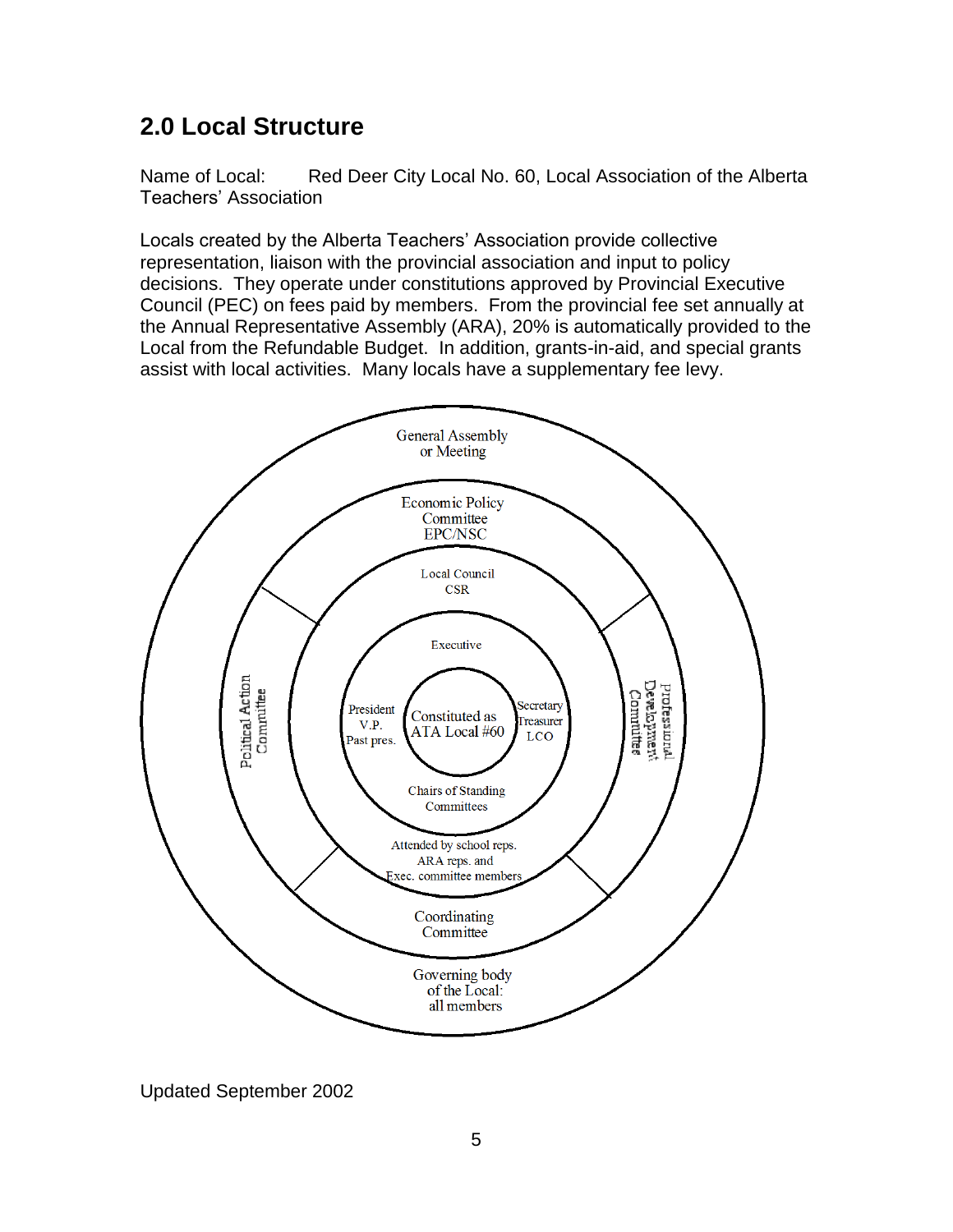# <span id="page-5-0"></span>**3.0 Red Deer City Local No. 60 Constitution**

### **Name**

1. The name of this local shall be Red Deer City Local No. 60, Local Association of The Alberta Teachers' Association.

### **Boundaries**

2. The area served by this local association shall include Red Deer Public School District No. 104.

### **Membership**

3. (1) All active members of The Alberta Teachers' Association employed by Red Deer Public School District No. 104 are members of this local.

(2) Associate members of The Alberta Teachers' Association, such as are assigned from time to time by the Provincial Executive Council of the Association and who pay the prescribed local association fee, may become members of this local association with all rights and privileges of active members.

### **Objects**

4. The objects of this local association shall be to further the objects of The Alberta Teachers' Association as set out in Section 4 of the *Teaching Profession Act* and the General Bylaws of The Alberta Teachers' Association.

### **Fees**

5. This local association shall have the power, subject to approval of the Provincial Executive Council of The Alberta Teachers' Association, to levy fees for membership in this local association such as are determined from time to time in a general meeting of the local association. Such fees shall be additional to the fees prescribed by the Annual Representative Assembly.

### **Rules of Procedure**

6. The proceedings of all meetings shall be regulated by the official Rules of Order and Procedure as published in the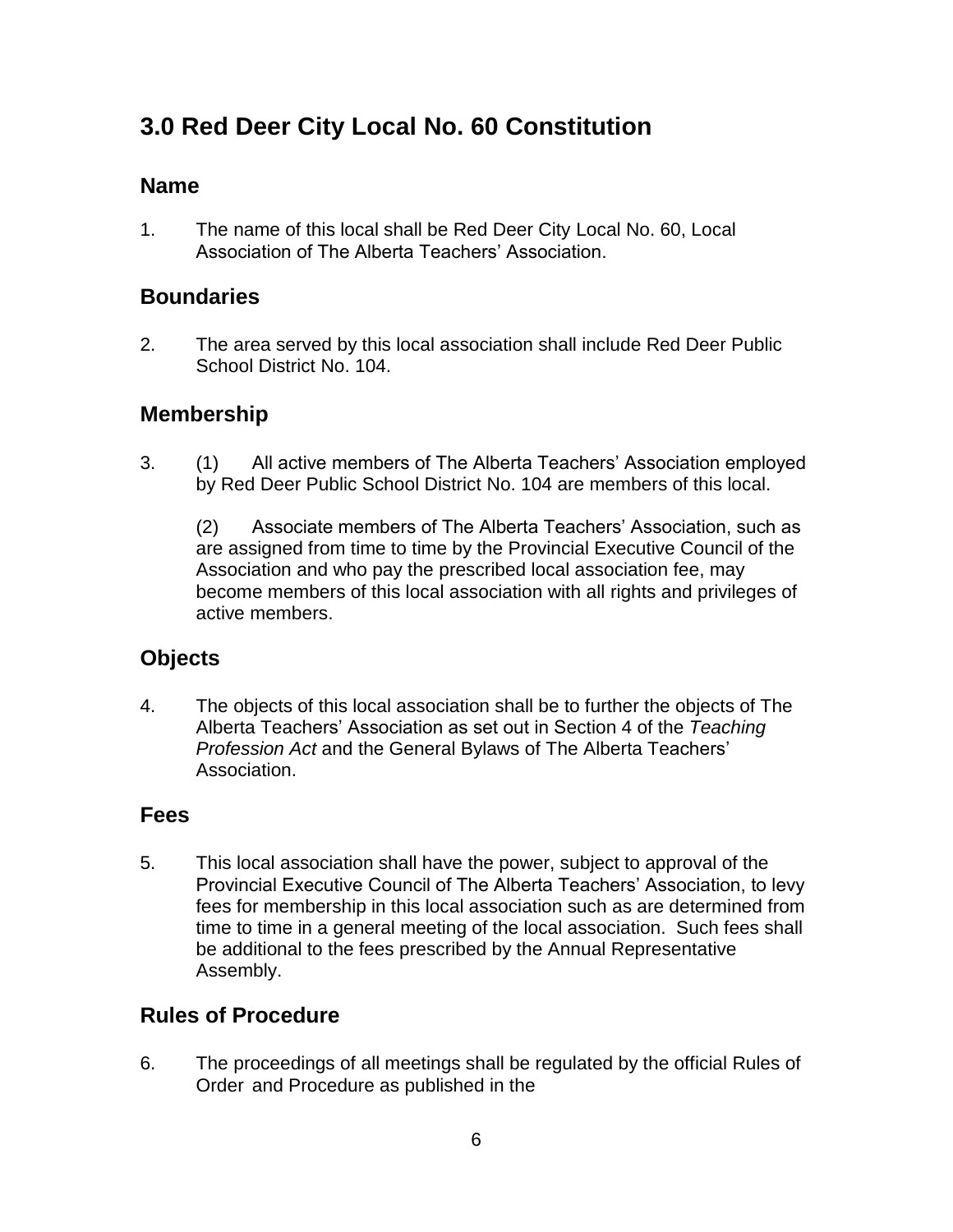### **Organization**

7. (1) The governing body of this local shall be a general meeting of its members held in May, ten percent of whom shall constitute a quorum.

(2) A general meeting of this local shall be held annually, receive reports and deal with same, approve and set policy and deal with such other matters as may rise.

### **Council of School Representatives (CSR)**

- 8. (1) There shall be constituted a council of school representatives consisting of:
	- a) all members of the executive committee
	- b) school representatives, elected in September by each school staff according to the following schedule:

(i.) one representative for each 15 teachers, or major fraction thereof, on the staff,

(ii.) one representative elected by the combined staff of all schools which have four or fewer teachers.

- c) one representative elected by members employed at the central office of the Red Deer Public School District No. 104,
- d) Local representatives to any representative assembly of The Teachers' Association,
- e) two representatives of the substitute teachers' committee.

(2) Members of this local, other than CSR members, may attend council meetings, may speak with approval of the meeting, but may not vote.

- (3) The duties of the CSR shall be:
	- a) to administer the affairs of the local association, including the adoption of an audited annual financial statement, and approval of an annual budget,
	- b) to approve frames of reference for each of its committees,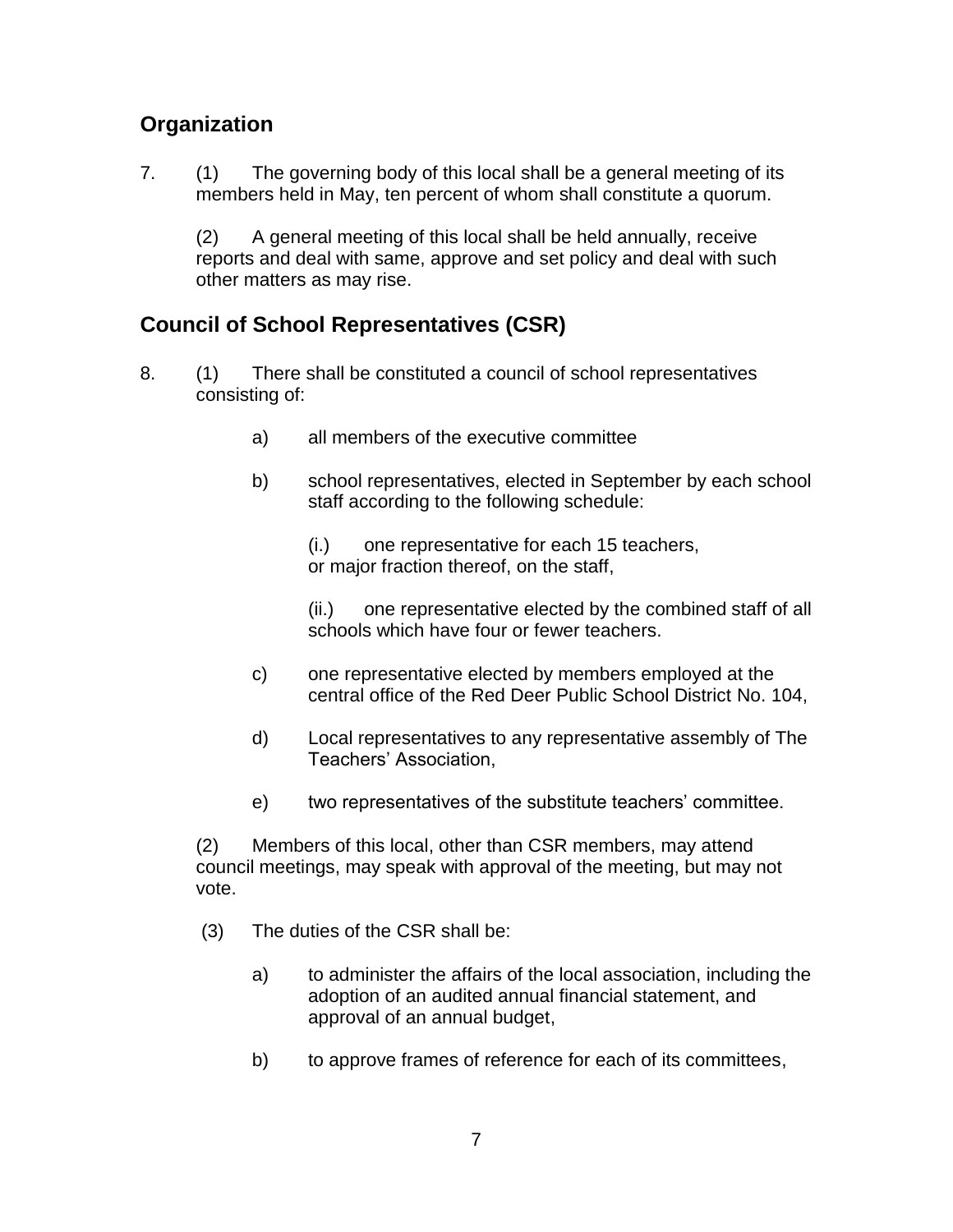- c) to hear reports from its committees and decide on action to be taken,
- d) to approve representatives to the ATA summer conference and to other events requiring local representation on an ad hoc basis,
- e) to deal with other matters not inconsistent with this constitution or The Alberta Teachers' Association General Bylaws,
- f) to establish, from time to time, such other temporary or permanent committees and positions as are deemed necessary.

(4) The CSR shall meet monthly during the school year, or more frequently in emergent situations. The May meeting may be in conjunction with the Annual General Meeting.

(5) The Executive may give notice to the CSR if the Executive or the Table Officers feel there is insufficient reason to have a meeting.

(5) A majority vote of those present shall govern the decisions of the CSR unless rules and regulations otherwise decree.

(6) Ten CSR members are required to constitute a quorum.

### **Executive Committee**

9. (1) The executive of this local shall consist of the President, Vice-President, Past President, Secretary, Treasurer, Chairs of all standing committees and the Local Communications Officer.

Should the position of the Past President be vacant, then the local executive may appoint, on an ad hoc basis, persons to fulfill the duties normally assigned to the Past President. Such appointments are to be made in consultation with the CSR.

(2) It shall be the duty of the Executive Committee to prepare the agenda of business for all general, special or CSR meetings of the local association, to prepare and submit to head office of The Alberta Teachers' Association such reports and statements with reference to the affairs of the local association as may be required by the Provincial Executive Council of The Alberta Teachers' Association, and to ensure that there is liaison between the local and the employing board and, where time is of the essence, to assume the functions of the CSR.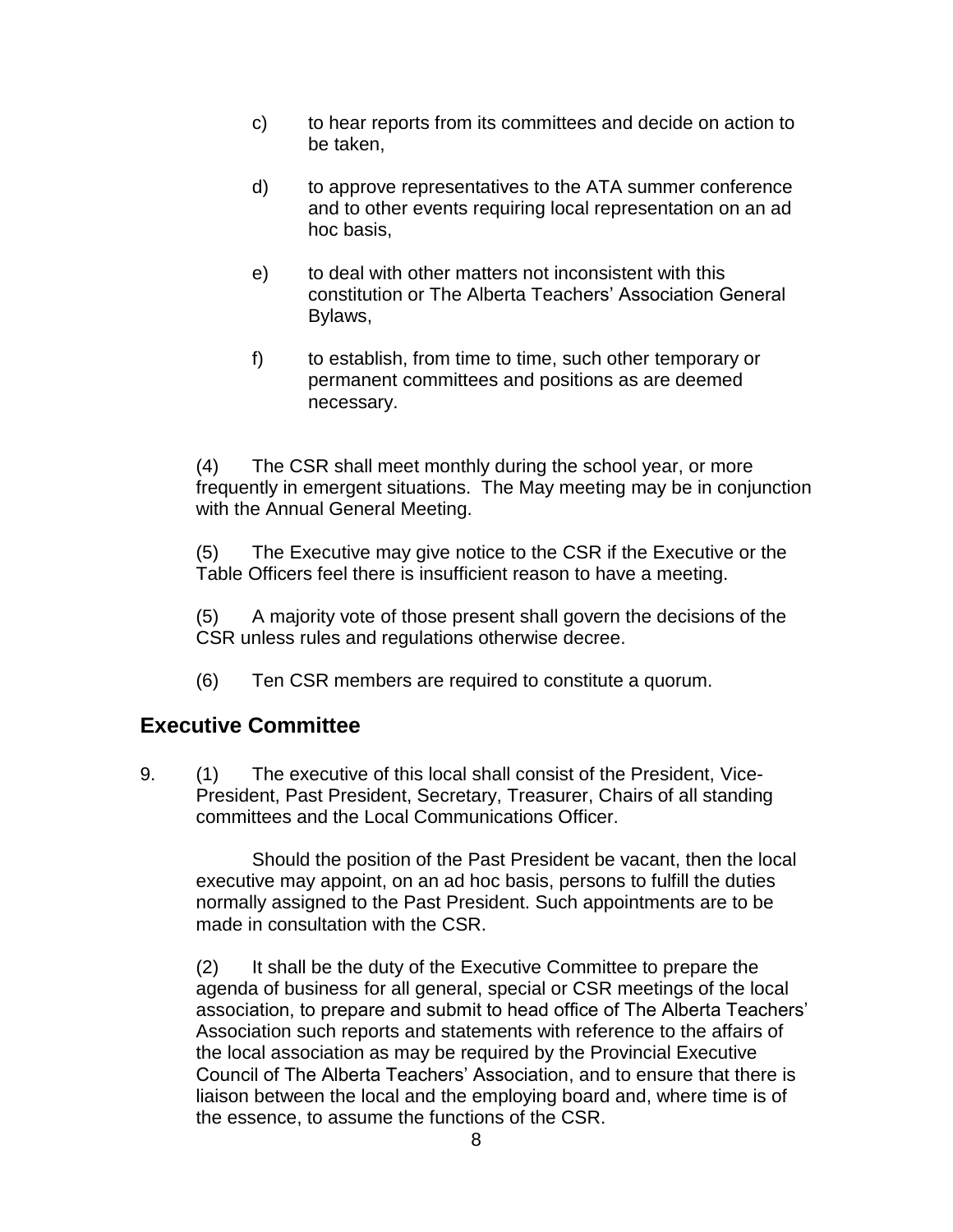(3) The Executive Committee shall meet monthly during the school year, or as often as local business requires.

### **Notice of Meetings**

10. (1) Notices of intent to hold a general, special, CSR or an Executive meeting shall be provided by the Secretary at least seven days before such meeting is to be held, provided however, that any meeting may, by two-thirds vote of the total number of members on the roster, waive notice of a meeting or of any motion brought before the meeting.

(2) Meetings of the local association shall be called by the President, or on the request of the Executive Committee or the CSR, or on the written request of ten members of the local or at the request of an officer of The Teachers' Association or the district representative of whose district this local association forms a part.

(3) A record shall be kept of all those attending general, special, CSR, and executive meetings of this local.

(4) An officer of The Alberta Teachers' Association or District Representative of whose district this local forms a part, may attend and participate in any meeting of this local association, however, neither an Association officer nor a district representative are permitted to vote on motions of the meeting except that a district representative may vote if a member of this local.

### **Duties of Table Officers**

- 11. (1) Table Officers Committee--This committee shall be composed of:
	- (i) the President
	- (ii) the Vice-President
	- (iii) the Secretary
	- (iv) the Treasurer

(2) This committee shall act on behalf of the executive in emergent situations. Decisions of this committee shall be placed, for discussion, on the agenda of the next executive meeting.

(3) President - The duties of the President shall be: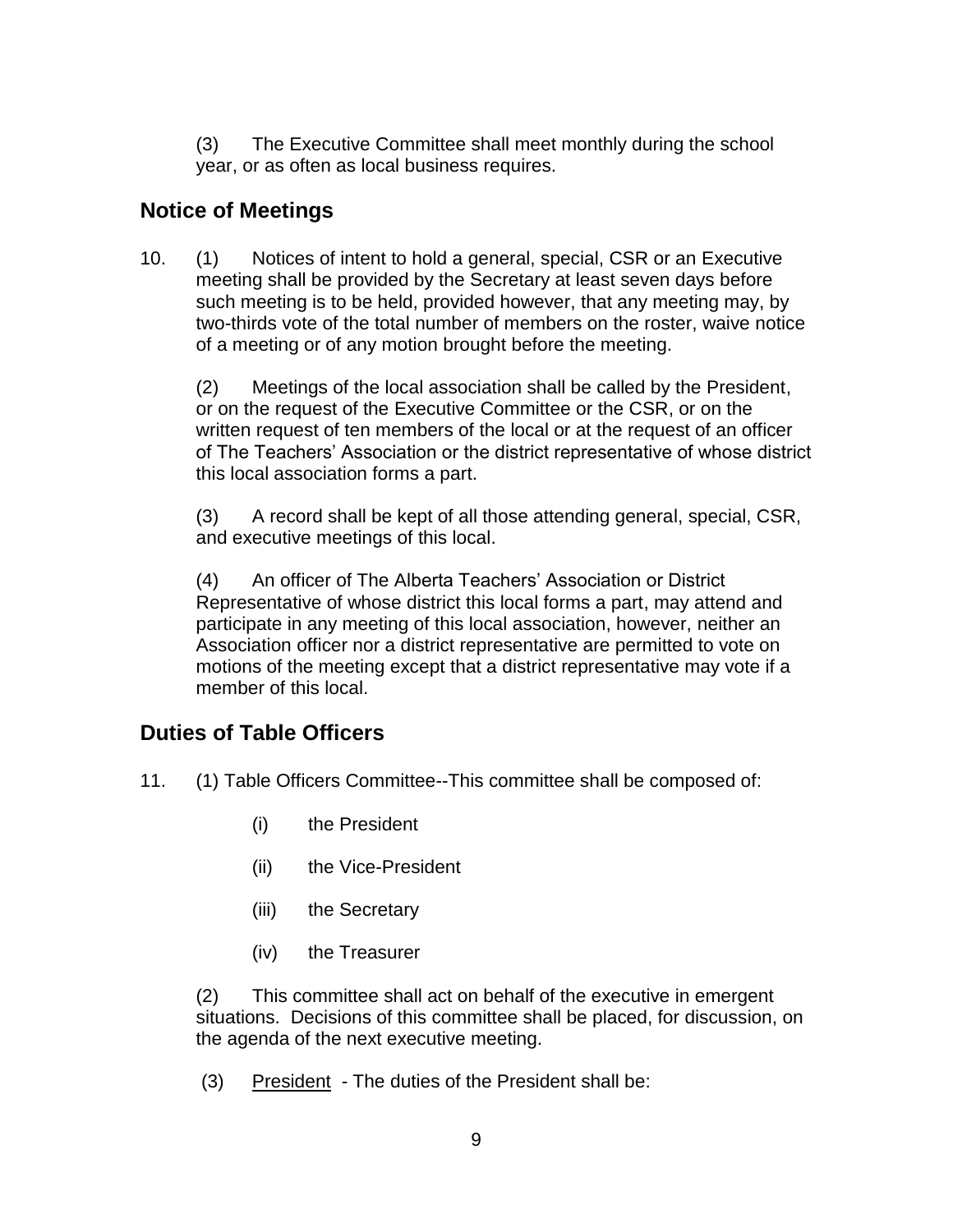(a) to call and preside at all general, CSR, and executive meetings of this local association,

(b) to exercise general supervision over the affairs of this local association,

(c) to serve as a local representative to representative assemblies,

(d) to serve as an ex officio member of all committees established by this local or any subgroup of this local.

(4) Vice-President - The duties of the Vice-President shall be:

(a) to take charge of the affairs of this local association in the absence of the President

(b) to assist the President in the discharge of duties

(c) to serve as local representative to representative assemblies

(d) to chair the local representatives committee to the annual representative assembly (ARA) of The Alberta Teachers' Association.

 $(5)$  Secretary - The duties of the Secretary shall be:

(a) to keep accurate recordings of all proceedings of this local association

(b) to bring before the executive committee of this local association all communications received by the local

(c) to prepare and send to head office of The Alberta Teachers' Association such reports as may be required from time to time and,

(d) to prepare and send notices calling all general, CSR and executive meetings.

(6) Treasurer - The duties of the Treasurer shall be:

(a) to prepare at the direction of the executive committee an annual budget for the local

(b) to keep accurate records of all moneys received and collected and to take charge of the same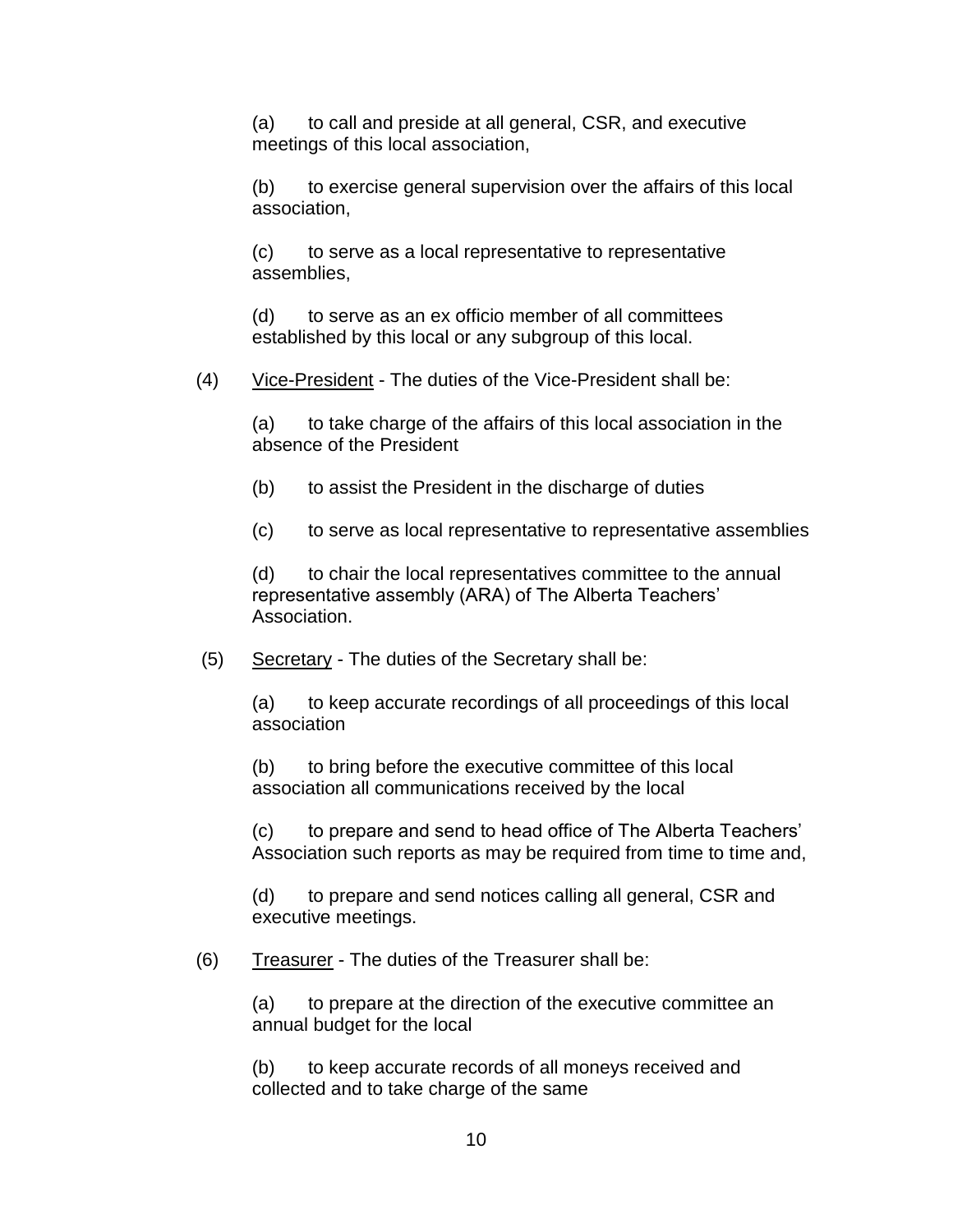(c) to prepare an annual financial statement for audit purposes

(d) to make the necessary disbursements of the funds of this local association as authorized by the executive committee

(e) to prepare and send to The Alberta Teachers' Association such statements and reports as may be required from time to time.

### **Other Committees**

- 12. (1) ARA Representatives The duties of local representatives shall be:
	- (a) to represent this local at all representative assemblies of The Alberta Teachers' Association,
	- (b) to report the proceedings of all representative assemblies to the CSR and to such other gatherings as may be decided,

(2) Economic Policy Committees (EPC) – refer to the Frame of Reference.

(3) Professional Development Committee - This committee shall be composed of:

- (a) (i) a chair elected during local elections,
	- (ii) volunteer members (one per school) of the local as needed,

(b) It shall be the responsibility of this committee to exercise general supervision of the professional development activities of the local.

(4) Convention Committee

(a) This committee shall be composed of three representatives elected during local elections.

(b) It shall be the responsibility of the representatives to attend all meetings of the Teachers' Convention Association of which the local is a member and assist in general planning of the convention and report the activities of the Convention Association to the CSR.

#### (5) Substitute Teachers Committee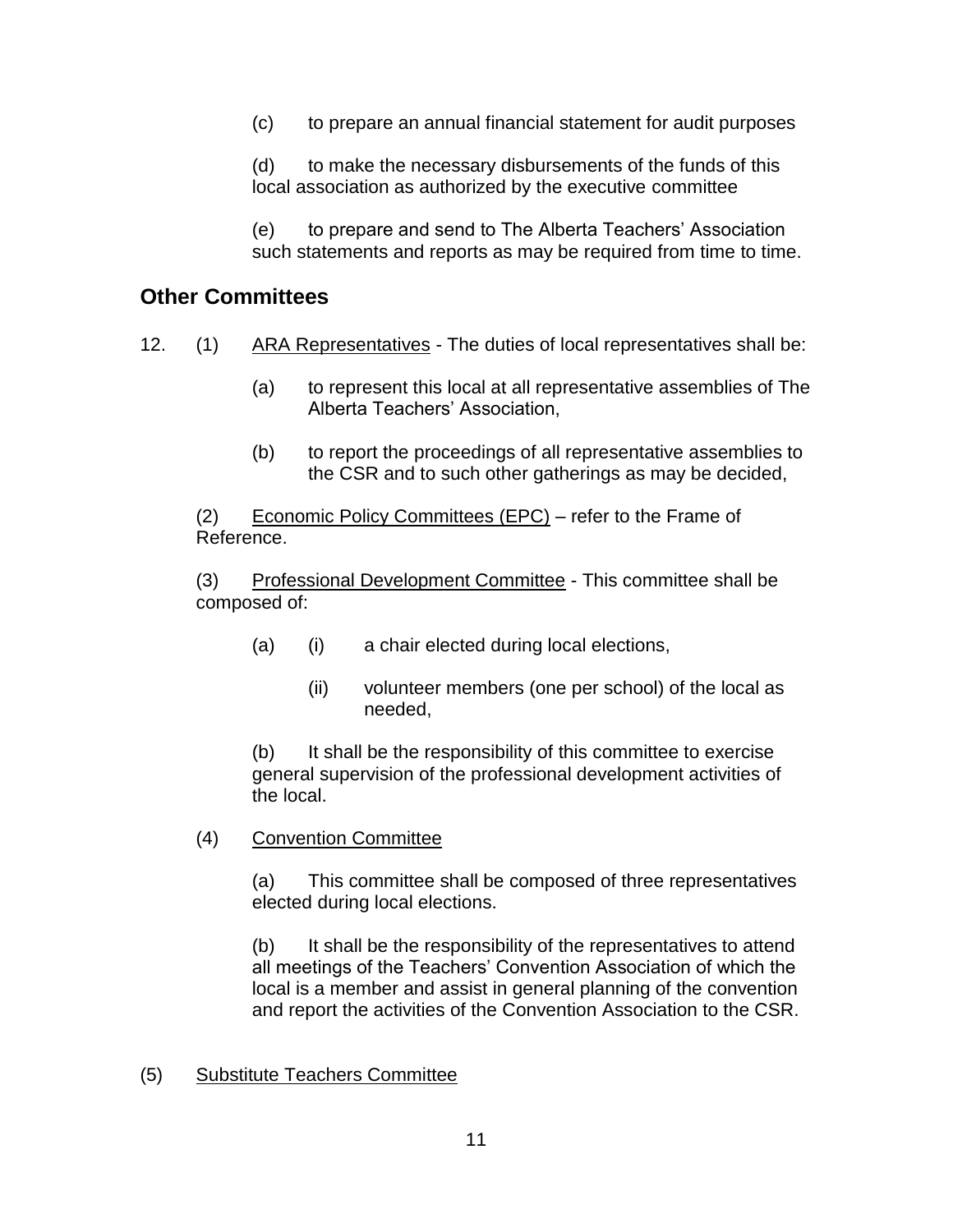It shall be the duty of this committee to elect two representatives to the CSR and to conduct the affairs of the substitute teachers group according to the policies outlined in the policy manual.

#### (6) Coordinating Committee

- (a) This committee shall be composed of:
	- (i) the local President
	- (ii) two representatives elected during local elections
	- (iii) the EPC chairperson

(b) It shall be the duty of this committee to meet with the school board representatives to discuss district policies not addressed in the collective agreement and to report committee activities and issues to the CSR.

#### (7) Scholarship Committee

- (a) This committee shall be composed of:
	- (i) a chair elected during local elections

(ii) four appointed members. Appointments to this committee are to be made by Chair in consultation with the CSR.

(b) The duties of this committee shall be to select candidates for scholarships and awards as outlined in the policy manual.

### **Other Local Positions**

13. Staff Representatives - Staff representatives shall be elected or appointed by their respective staffs in September as per the formula identified in clause 8.1 of this Constitution.

The duties of the staff representatives shall be:

- (a) to attend all CSR meetings,
- (b) to communicate with their respective staffs, the activities of the CSR,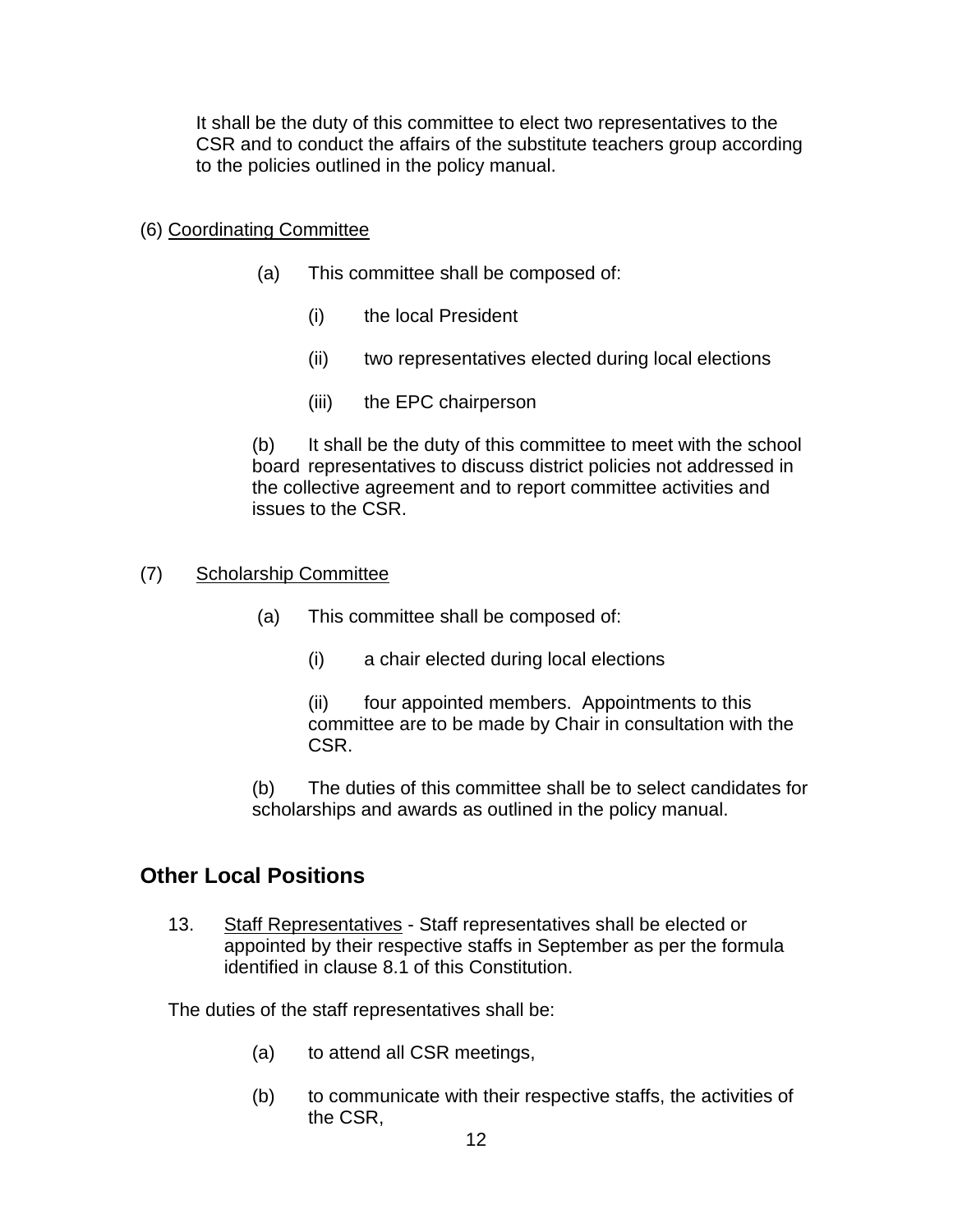- (c) to communicate with their respective staffs, information from The Alberta Teachers' Association,
- (d) to communicate with the CSR and local executive, the interests and concerns of their respective staffs,
- (e) other duties as prescribed in local association or provincial association policy.
- 14. Past President The duties of the Past President shall be for a period of one year and shall include:
	- (a) assisting the local executive with the discharge of its duties,
	- (b) attending all CSR, Executive and general meetings of the Local,
	- (c) chairing a nominating committee whose purpose is to identify candidates for the local election. The nominating committee is to be established on an ad hoc basis. Appointments are to be made by the chair, in consultation with the CSR,
	- (d) informing the Local Executive, at the end of the term of office, if they wish to continue in the position.
- 15. Local Communications Officer- The duties of the LCO shall be to develop and implement a local communications program as outlined in the policy manual; section 3.0.
- 16. Political Engagement Chair The Political Engagement Chair, as outlined in the local policy manual, will develop and implement, at appropriate times, plans that will further the objects of this local association.

(1) The Political Engagement Chair may appoint, on ad hoc basis, members to a Public Relations committee. Appointments are to be made in consultation with the CSR and are subject to the approval of CSR.

### **Elections**

18. (1) The positions of President, Vice-President, Secretary, Treasurer, local representatives to ARA, three convention representatives, two coordinating committee representatives, PD Chair, Scholarship Chair,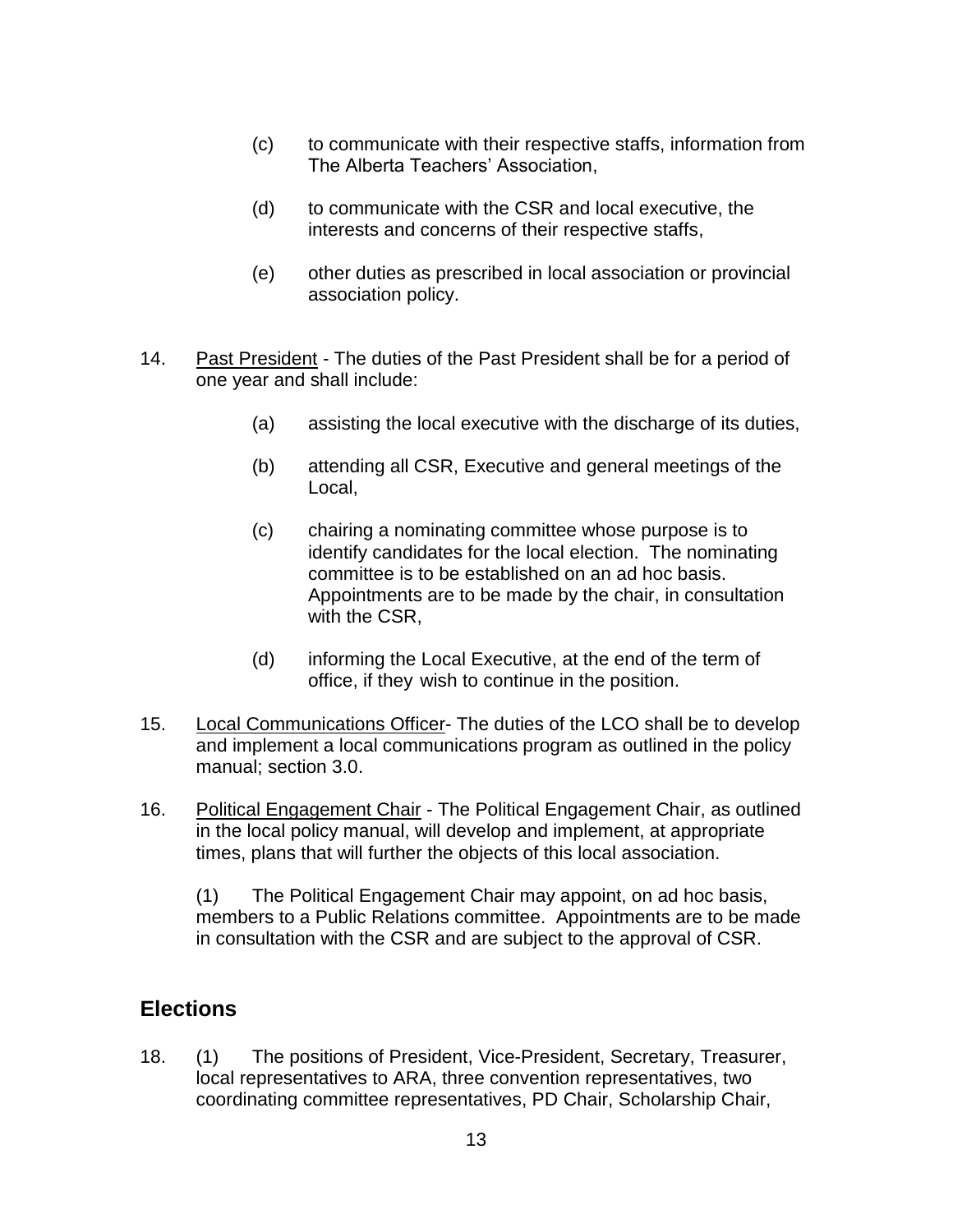Local Communications Officer and Political Engagement chair shall be elected during a local election.

Local representatives to ARA be selected annually in a process approved by the CSR.

(1.1) The term of office for elected positions shall be July 1 to June 30 of the following year except as otherwise authorized in this constitution.

(2) Vacancies in locally elected positions shall be filled by appointment by the local executive subject to approval of the CSR.

(3) A nominating committee shall be established, composed of the past President (chair) and two members-at-large appointed by the CSR. The duties of the nominating committee shall be recruitment of a list of candidates for local positions in an election as identified in clause 18.1 of this constitution.

- (5) The returning officer for local elections shall be:
	- (a) the Past President
	- (b) a Local Executive appointee, should the Past President's position be vacant.
- (6) The election schedule shall be as follows:
	- (a) call for nominations shall occur at the March CSR meeting,
	- (b) the nomination deadline shall be the first Wednesday in April,
	- (c) elections shall be by secret ballot in schools on the third Wednesday of April,
	- (d) results of the local election shall be announced no later than the May Annual General Meeting.
- (7) Notwithstanding clause 18.(6) nominations for the position of EPC committee shall be called no later than 30 days after a collective agreement has been ratified by the Board and the Local. The election date is to be fixed no later than 7 days from the date fixed as the nomination deadline. The term of this position shall be as identified in the EPC Frame of Reference.

### **General**

19. The financial year of this local shall be July 1 to June 30.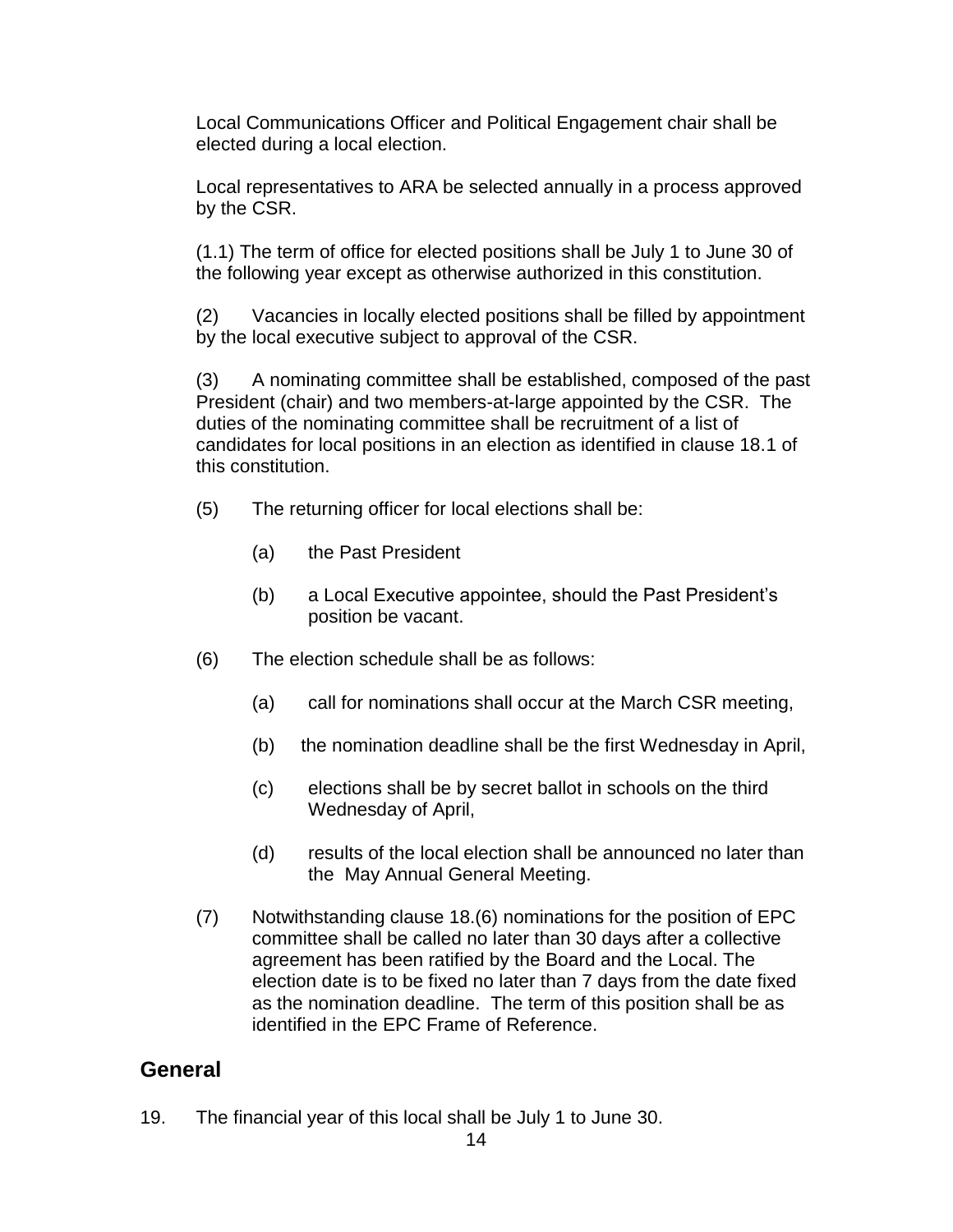- 20. Amendments to the constitution shall occur at a general meeting of the local.
	- (1) Amendments shall require the approval of at least two-thirds of the members present and voting at the meeting.
	- (2) Notice of motion to amend shall be given one month in advance of the general meeting.
	- (3) Amendments are subject to ratification by Provincial Executive Council of The Alberta Teachers' Association

Ratified by TOC on behalf of PEC 1973 11 08, 1975 02 20, 1977 05 26, 1979 04 23, 1995 02 06, 2000 09 08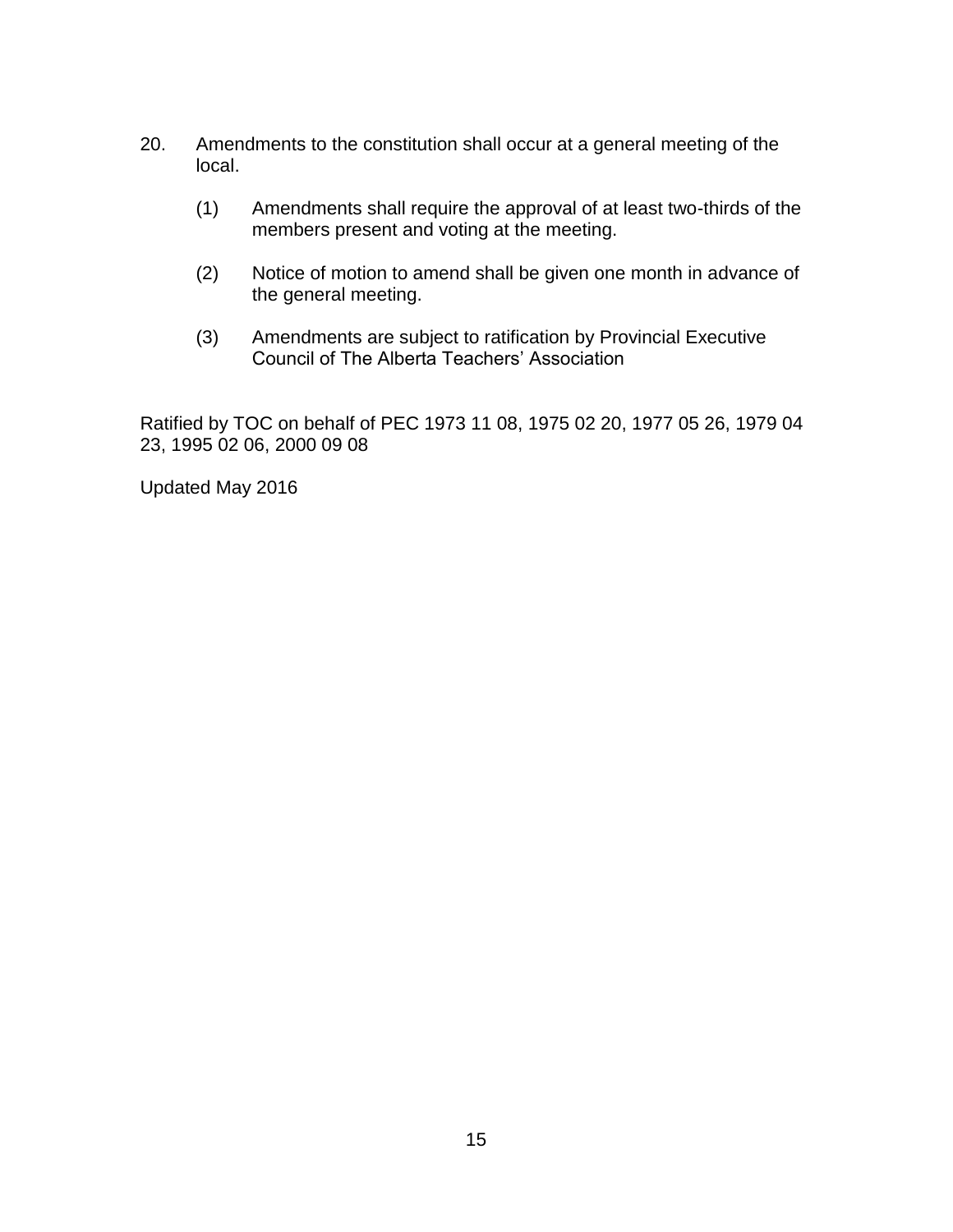Policies & Procedures Red Deer Local No. 60 Alberta Teachers Association

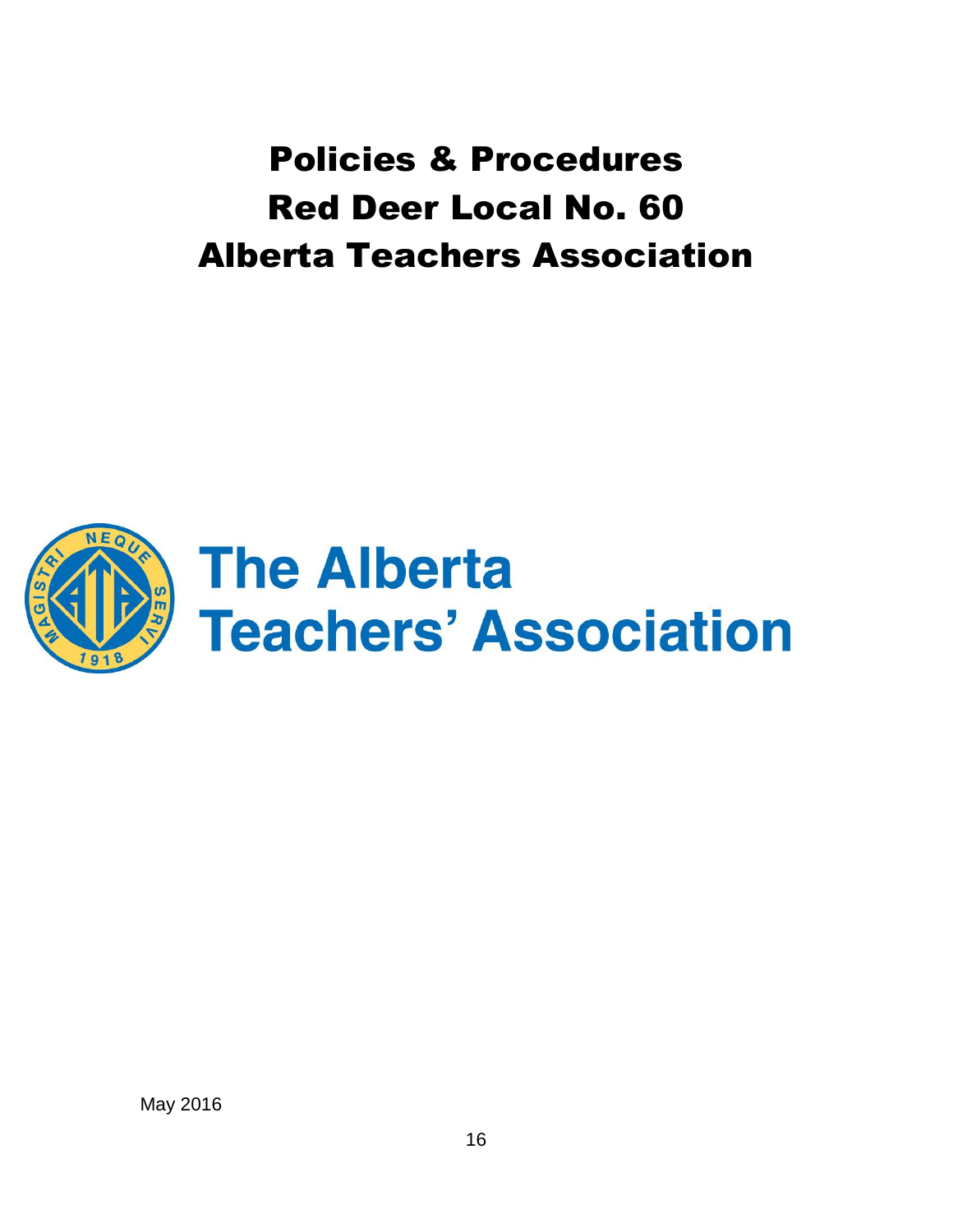# <span id="page-16-0"></span>**1.0 Annual Representative Assembly**

Note: ARA Representative members are selected annually according to the selection process as established by the CSR as authorized within the Local's constitution.

# **ARA Delegate Selection**

The positions for "Local Representatives to ARA" be open to Executive members first. This selection must be made at an Executive meeting in February each year. If more Executive members volunteer than positions are available, an election by secret ballot will be conducted by the President and Vice President or their designates.

Any resulting vacancy(ies) will be filled by any CSR member who is nominated at the March, or next CSR meeting. If there are more nominations than vacancies, a vote by secret ballot will be conducted at that CSR meeting.

If any vacancies exist after this time, the Executive shall make the opportunity known to all members, request indications of interest and appoint their chosen Local No. 60 member(s) to serve in the remaining vacancy(ies).

### **Reimbursement for Local No. delegates to ARA is as follows:**

- 1. Registration and accommodation
- 2. Meals and expenses to a maximum of \$250
- 3. Local No. 60 reimbursement per each non-school day
- 4. One appreciation meal to be paid by the Local at the ARA meeting
- 5. Mileage at Red Deer Local 60 rate

Should an ARA be held on regular school days, the ARA Committee chairperson shall request substitute teachers for ARA delegates. The costs for substitutes shall be born by the provincial Association who may be invoiced by RDPSD No. 104 Central Services for such costs.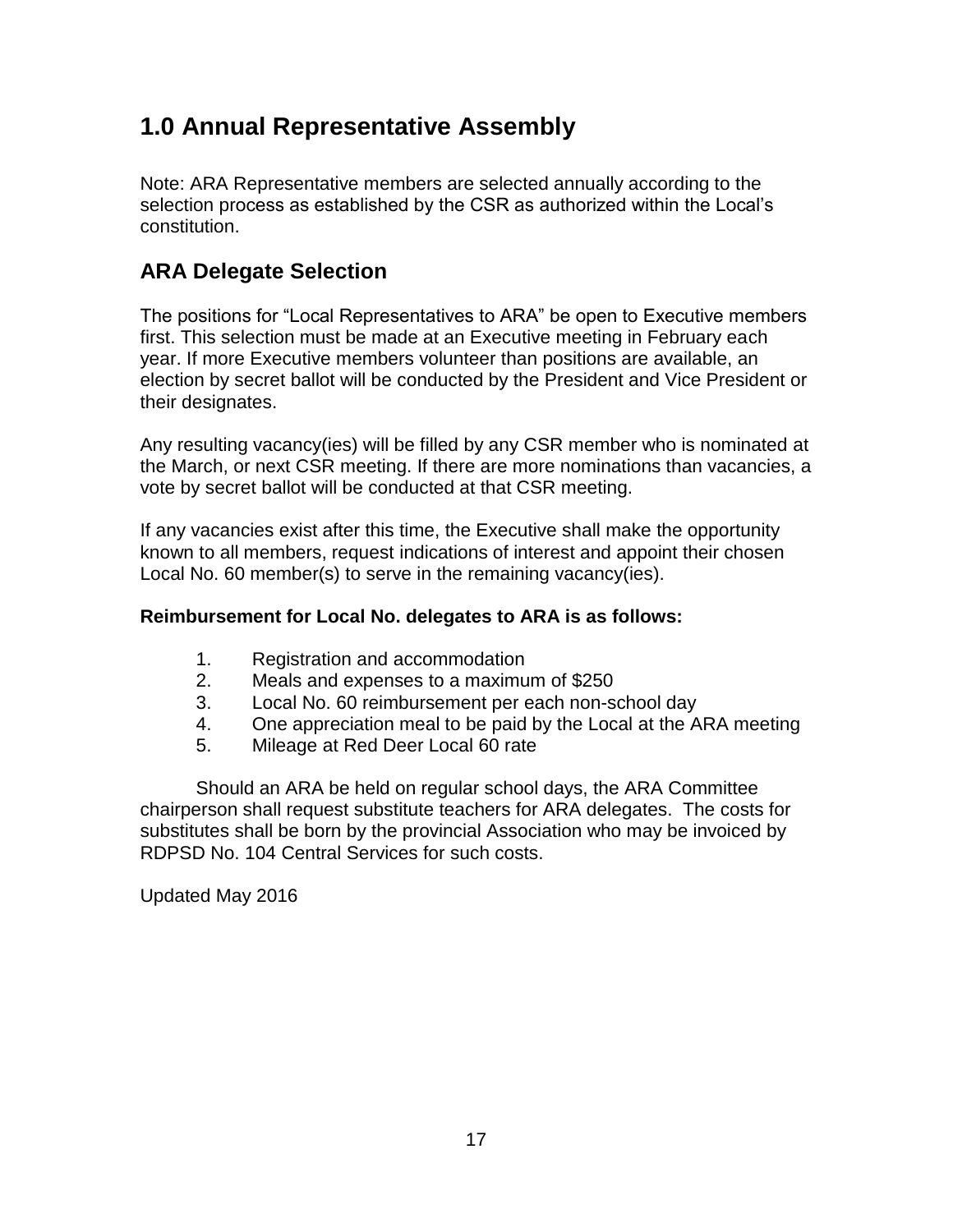# <span id="page-17-0"></span>**2.0 Professional Development Fund Guidelines**

- 1. Each school will establish a Professional Development Fund committee that will approve the dispersal of all individual teacher funds; these funds shall be derived from Clause #14 of the Collective Bargaining Agreement.
- 2. The Committee shall consist of a CSR member and two other members of the ATA on the school's teaching staff. This committee shall submit their names to the PD chair by September  $30<sup>th</sup>$  of the school year.
- 3. The money allocated to each certificated instructional staff will be determined by the total number of FTE teachers employed in Red Deer Public School District as of September 30<sup>th</sup> of that school year as reported by the Associate Superintendent, Human Resources as determined by Clause #14 of the Collective Agreement.
- 4. The PD Fund will set aside the equivalent of 10 PD allotments for the sole purpose of supporting late teacher hires throughout the school year until the month of May. All late hires will receive an allotment according to the following schedule:

| Start date in Sep |             | 100%  |
|-------------------|-------------|-------|
|                   | Oct-Dec     | 75%   |
|                   | $Jan - Feb$ | 50%   |
|                   | $Mar - May$ | 25%   |
|                   | Jun         | $0\%$ |
|                   |             |       |

Late part-time hires will receive a pro-rated PD allotment based on their assignment percentage and length of contract.

Any unused credits from the period of temporary employment will be reallocated to the general PD Fund of the subsequent year, unless the temporary member obtains a contract before employment expires.

- 5. All members who go on leave will retain their current year's PD allocation if they remain members in good standing, which includes payment of dues. Otherwise, if a member goes on leave, or ends their employment, their PD allotment will be reduced by the late-hire percentages, based on the final date of work. All credits in their account will be returned to the general PD Fund to be reallocated in the subsequent year.
- 6. Any member of Local No. 60 leaving the RDPSD No. 104 through retirement, termination of contract or termination of employment will revert their unused PDF monies to the general pool of funds to be reallocated at the discretion of the Table Officers' Committee (TOC).
- 7. Plans for use of the PDF monies should be documented annually in a teacher's Individual Professional Growth Plan.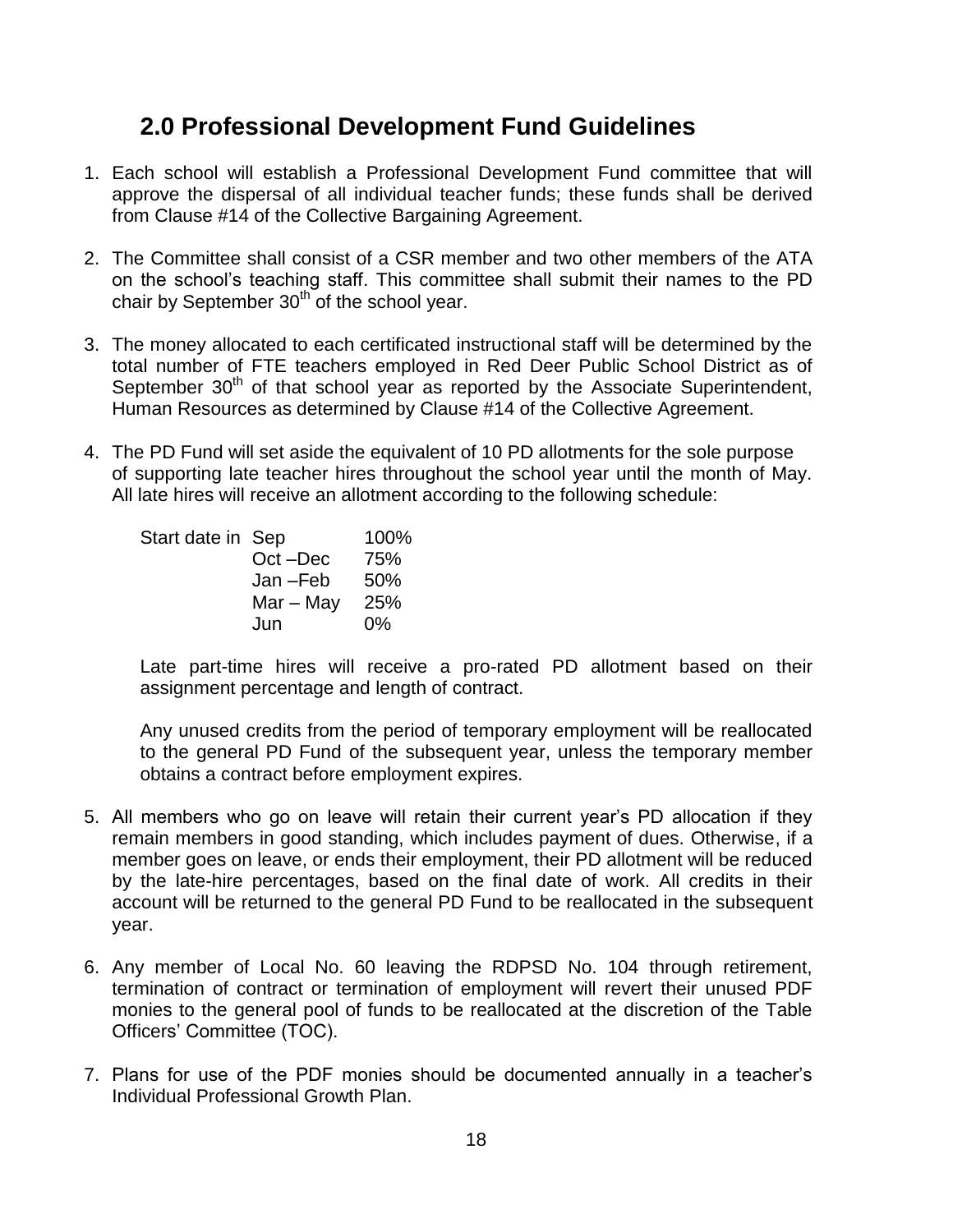- 8. Local No. 60 PD funds are used for the individually directed activities of Local No. 60 members. This usage does not include reimbursement for school or District-level directed PD events, including retreats. If a member is unable to travel with the arranged transportation, the employer is required to reimburse for alternative transportation, or the cost is borne by the member.
- 9. Teachers will not be eligible for any additional PDF funds beyond a \$3500 accumulation, unless approved by the school PDF committee. A notice of approval to exceed the \$3500 maximum must be received in writing by the PDF Coordinator by September 30th. Failure to do so will cap the eligible teacher's fund at \$3500.
- 10.The Table Officers Committee (TOC) of Local No. 60 shall arbitrate and make a final binding decision on the validity of any PDF requests that are disputed at the school level. Both individual teachers, and the school PDF committee can appeal any decision to the TOC of the Local.
- 11.When a teacher is on exchange to a school district in another country and is still being paid by Red Deer Public School District No. 104, the teacher is still eligible for the yearly allocation of PDF funds. The teacher can accumulate the funds in their budget line or access the funds to pay for a professional development activity that has been approved by TOC in lieu of a school based PDF committee. Once approved, the teacher can access their funds by submitting the necessary receipts and a letter to the PDF Coordinator. The teacher on exchange in Red Deer is not eligible for PDF funding.
- 12. The transfer of funds between one member of Local No. 60 and another member is nonpermissible under any circumstances.
- 13. A report showing all individual Local 60 member PDF allocation balances for each work site be produced at least once per year and be provided to the Treasurer and PD Chair.
- 14.A site-based report of the PDF allocations be provided to one CSR member for each work site. The CSR members will share each individual's information at his or her site through direct communication to the individual. The CSR member will destroy the site-based reports after this reporting process.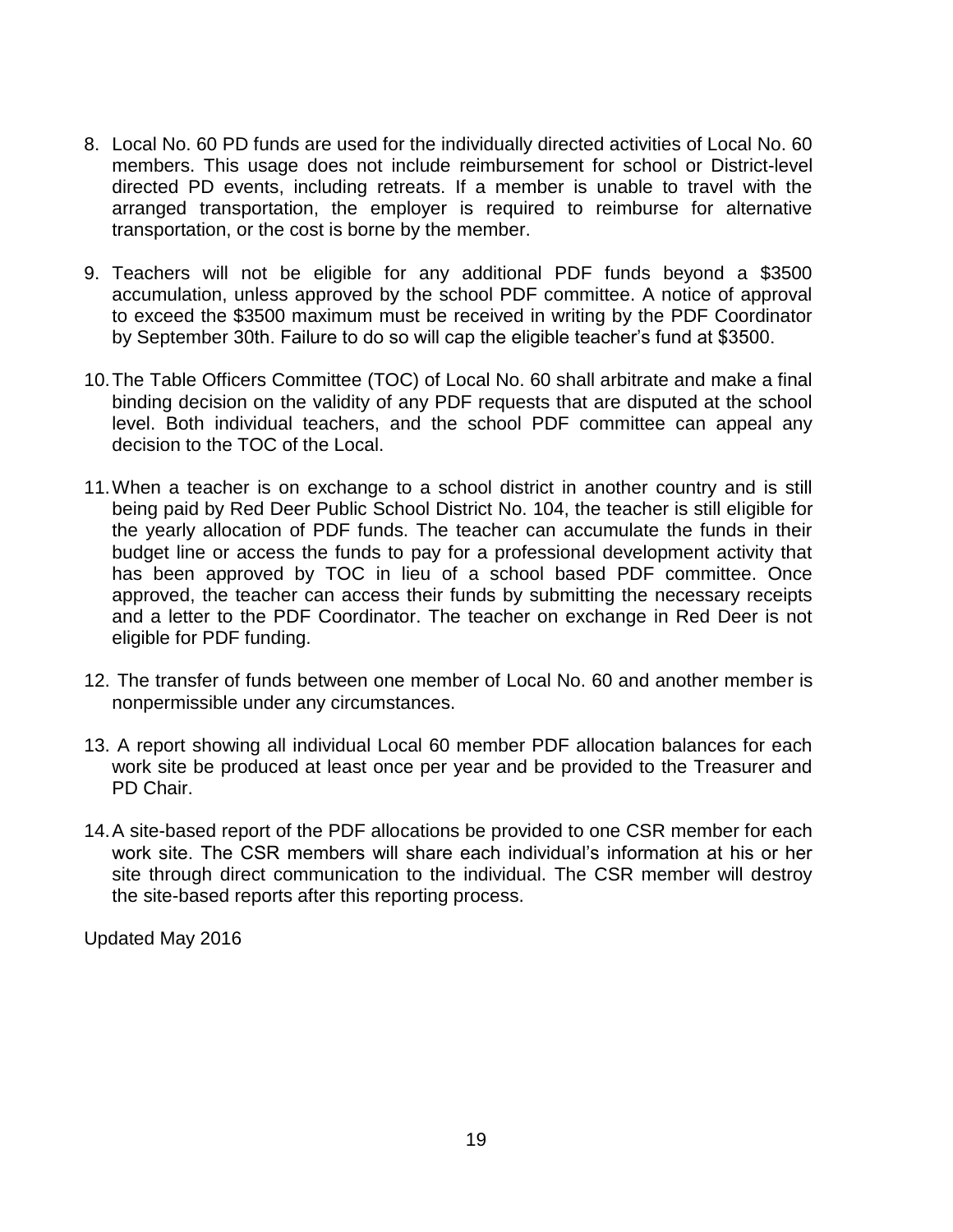# <span id="page-19-0"></span>**3.0 Communications Officer**

The Communications Officer is an appointed executive position. The term of office is for one year. The term corresponds to that of the other elected members of the Local Executive Committee.

### **Responsibilities:**

The Communications Officer shall:

- 1. serve as a member of the Executive Committee,
- 2. attend and report to all Local Executive and CSR meetings,
- 3. act as a communications liaison between RDPSD No. 104 and Local No. 60,
- 4. do coordination of the members of the Local 60 to be able to access and utilize electronic communications websites,
- 5. prepare a communication budget,
- 6. advise and communicate between the Local and the public. (For example, press releases, advertising, notices in the media, promoting special events such as Education Week, etc.),
- 7. encourage and promote Local No. 60 public education.
- 8. maintain and facilitate contact with the Government/Communications program area of the Association and inform and advise the Local on matters of common concern,
- 9. establish, on an ad hoc basis, a communications committee to assist in fulfilling the duties and responsibilities of this office.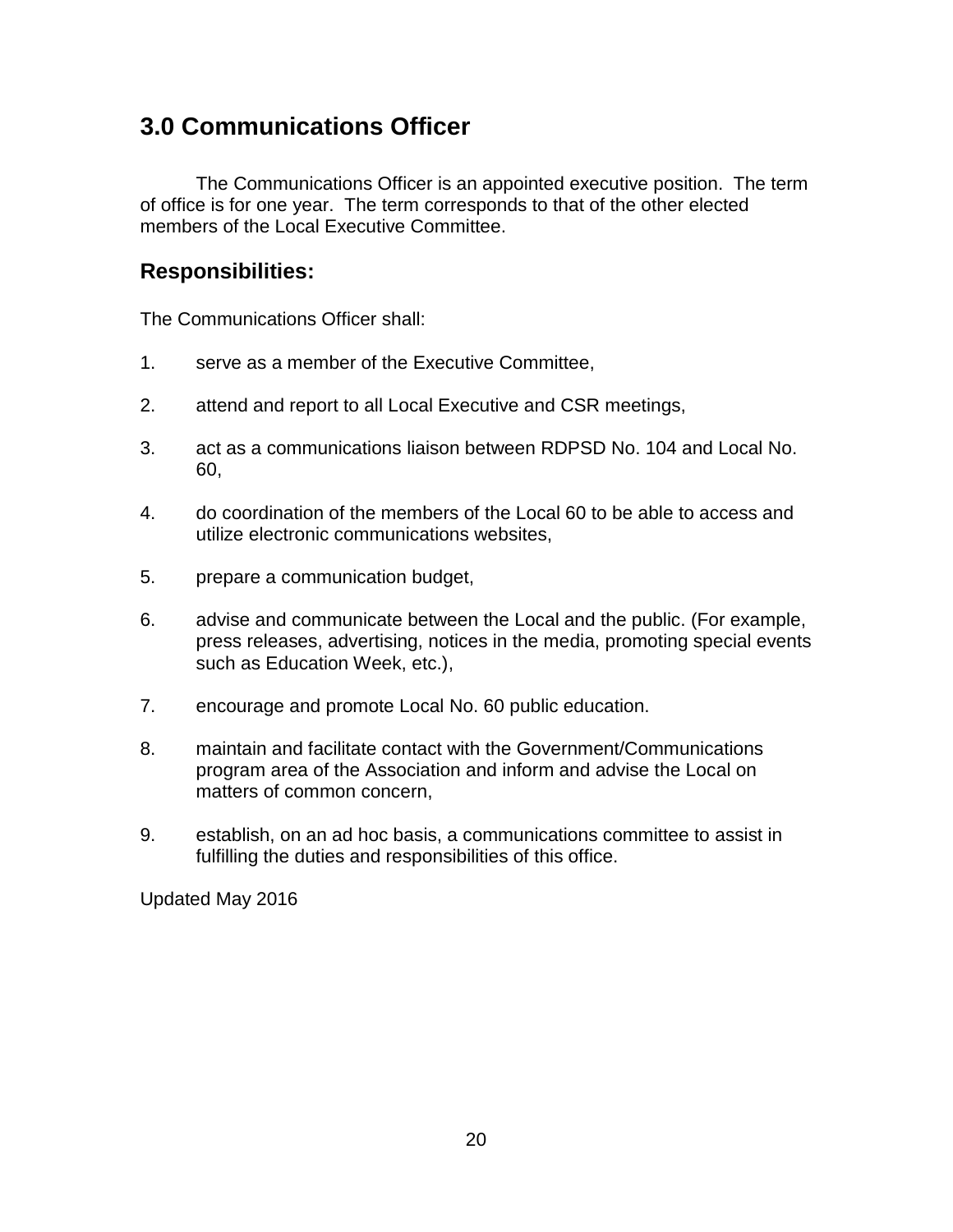# <span id="page-20-0"></span>**4.0 Reimbursement Rates**

Members of the Local will be paid for out-of-pocket expenses subsequent to making a request for reimbursement to the Local Treasurer or PD Fund Coordinator when they are on pre-approved business or PD events to the maximum of either policy or available funds, whichever is less. Such a request shall be made on a Local No. 60 PD or Expense Form and must include the name and location of the PD or Association event and the inclusive dates of the event.

Expenses cannot to be reimbursed if another agency is already reimbursing and no member may receive funds for any expense regardless of receipt requirement that another person is already receiving funds for, regardless of the source.

### **4.1 PD Activities**

PD activities are paid for through a member's allocations from Collective Agreement PD funds. Also, they may be supported by personal, school-based or Central Services funds.

| Mileage                  | 54 cents/km or reasonable airfare whichever is less<br>Distances as published on the RDPSD mileage sheet<br>If not published, mileage for the shortest and safest<br>route based on Google Map data from Red Deer<br>centre to final destination centre and return, plus an<br>additional 5% is the mileage to be used. |
|--------------------------|-------------------------------------------------------------------------------------------------------------------------------------------------------------------------------------------------------------------------------------------------------------------------------------------------------------------------|
| Accommodation            | \$30 per day or provide receipts for hotel<br>accommodation. The rates must be reasonable<br>and/or the advertised conference rates                                                                                                                                                                                     |
| Taxi/shuttle/parking:    | maximum \$10 per day or provide receipts.                                                                                                                                                                                                                                                                               |
| <b>Valet Parking</b>     | If member is concerned with safety and provides<br>receipts.                                                                                                                                                                                                                                                            |
| Incidentals              | \$7 per day - No receipts needed.                                                                                                                                                                                                                                                                                       |
| <b>Registration fees</b> | With receipts.                                                                                                                                                                                                                                                                                                          |
| <b>Meals</b>             | \$20 per meal (without receipts) or receipts provided                                                                                                                                                                                                                                                                   |
| <b>Substitute Costs</b>  | Substitute Teacher replacement as per annual rates<br>according to RDPSD and contract.                                                                                                                                                                                                                                  |
| <b>Updated May 2016</b>  |                                                                                                                                                                                                                                                                                                                         |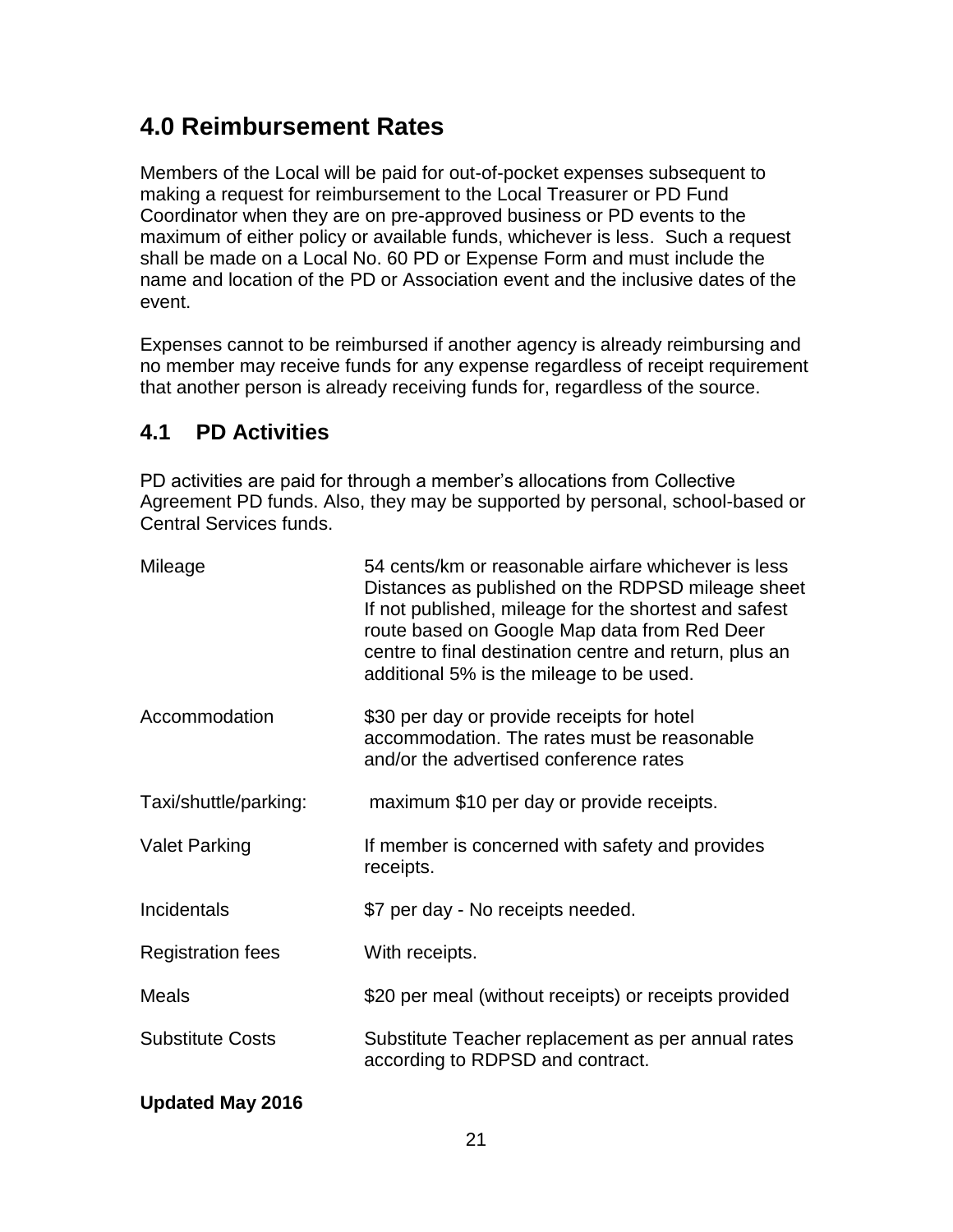### <span id="page-21-0"></span>**4.2 Local No. 60 Business**

Note: Claimants need to indicate to the Local Treasurer, if the ATA event qualifies for provincial Association grant-in-aid, so that the Local can obtain funding.

4.2.1 When a Local No. 60 member acts on behalf of the Local, or represents the Local, they will receive reimbursements as outlined in the PD activity section and additionally by the amounts below to cover legitimate expenses incurred while on Local business.

4.2.2 The member, including substitute teachers will receive a reimbursement for non-work days in the amount of \$70 per day, or \$35 per half day for any meeting they attend on behalf of the Association, unless the member is reimbursed for this amount or more by another agency.

4.2.3 Substitute teacher members will also receive substitute teacher pay on days on which they are required to refuse substitute teacher work for Red Deer Public Schools, in order to serve on behalf of the Local No. 60.

4.2.4 Meals can be reimbursed by the amount for PD, or reimbursed in full for reasonable amounts, excluding alcohol, if receipts are provided.

4.2.5 Any substitute teacher costs required for Local No. 60 business absences are paid for by the Local, if not by another organization.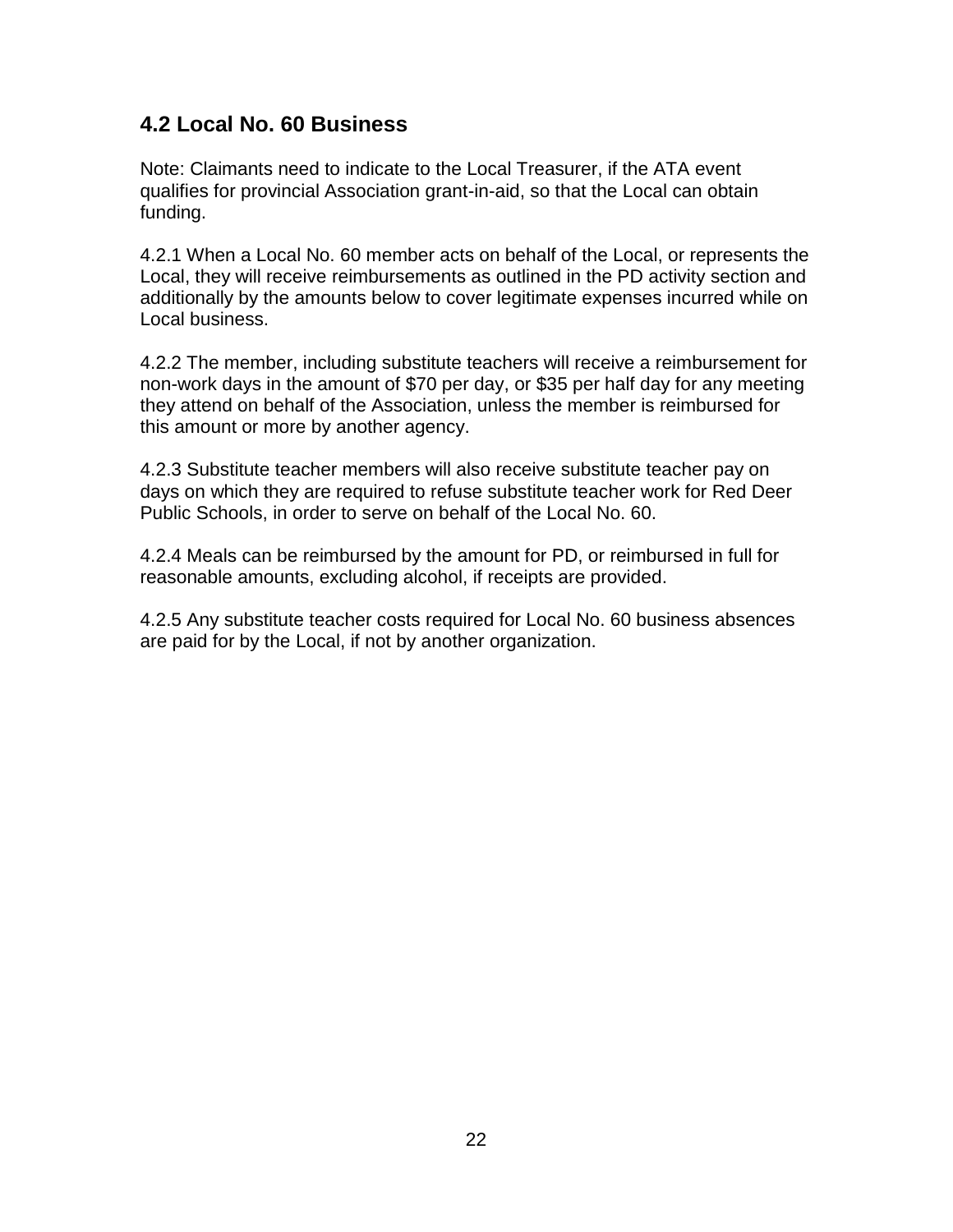# **5.0 Honoraria**

# **5.1 Honoraria Rate Table**

| <b>Position</b>       | <b>Previous</b> | <b>Current</b> |
|-----------------------|-----------------|----------------|
| <b>Vice President</b> | \$750           | \$1500         |
| Secretary             | \$2000          | \$2000         |
| Treasurer             | \$2000          | \$3000         |

| <b>Position</b>                                     | <b>Previous</b> | <b>Current</b> |
|-----------------------------------------------------|-----------------|----------------|
| <b>Past President</b>                               | \$150           | \$150          |
| <b>PD Chair</b>                                     | \$1500          | \$2000         |
| <b>Local Political</b><br><b>Engagement Officer</b> | \$750           | \$1000         |
| <b>Local Communications</b><br>Officer              | \$375           | \$1000         |
| <b>EPC Chair</b>                                    | \$1500          | \$2000         |
| NSC Chair*                                          | \$1500          | \$2000         |
| Substitute Teacher Chair<br>(Guest Teacher)         | \$375           | \$1000         |
| <b>Scholarships Chair</b>                           | \$375           | \$500          |
| <b>Convention Chair</b>                             | \$375           | \$500          |
| Ad Hoc Committee Chair                              |                 | \$500          |

\*Payable at conclusion of contract signing

| <b>Position</b>       | <b>Previous</b> | <b>Current</b> |
|-----------------------|-----------------|----------------|
| <b>Convention Rep</b> | \$150           | \$150          |
| <b>ARA Delegates</b>  | \$150           | \$150          |
| Local 60 Speakers     | \$150           | \$150          |
| <b>NSC Members</b>    | \$350           | \$350          |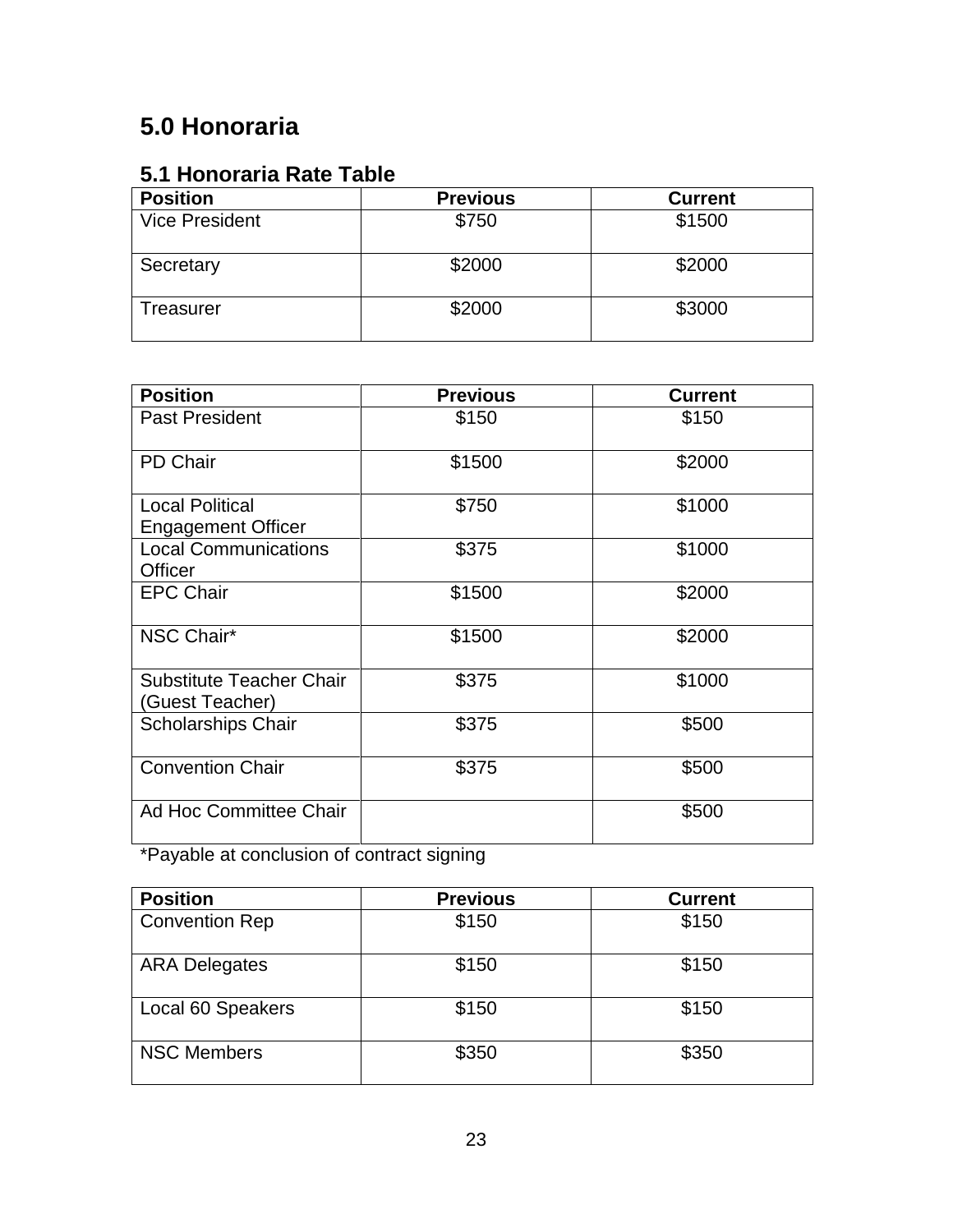### **5.2 President's Honorarium Schedule**

In June, 2002 the CSR established new criteria when dealing with the President's honorarium.

After combining two budget item lines, a new line called President's Release was created with \$25 000 in funds. The distribution of these funds would be done according to three options, one of which was to be chosen by the President at the beginning of his or her term of office in July.

The two options were:

- 1. \$3000 in honorarium plus 0.3 release time
- <span id="page-23-0"></span>2. \$15000 in honorarium plus 8 release days

Any surplus funds that were accumulated from year to year would remain in this account.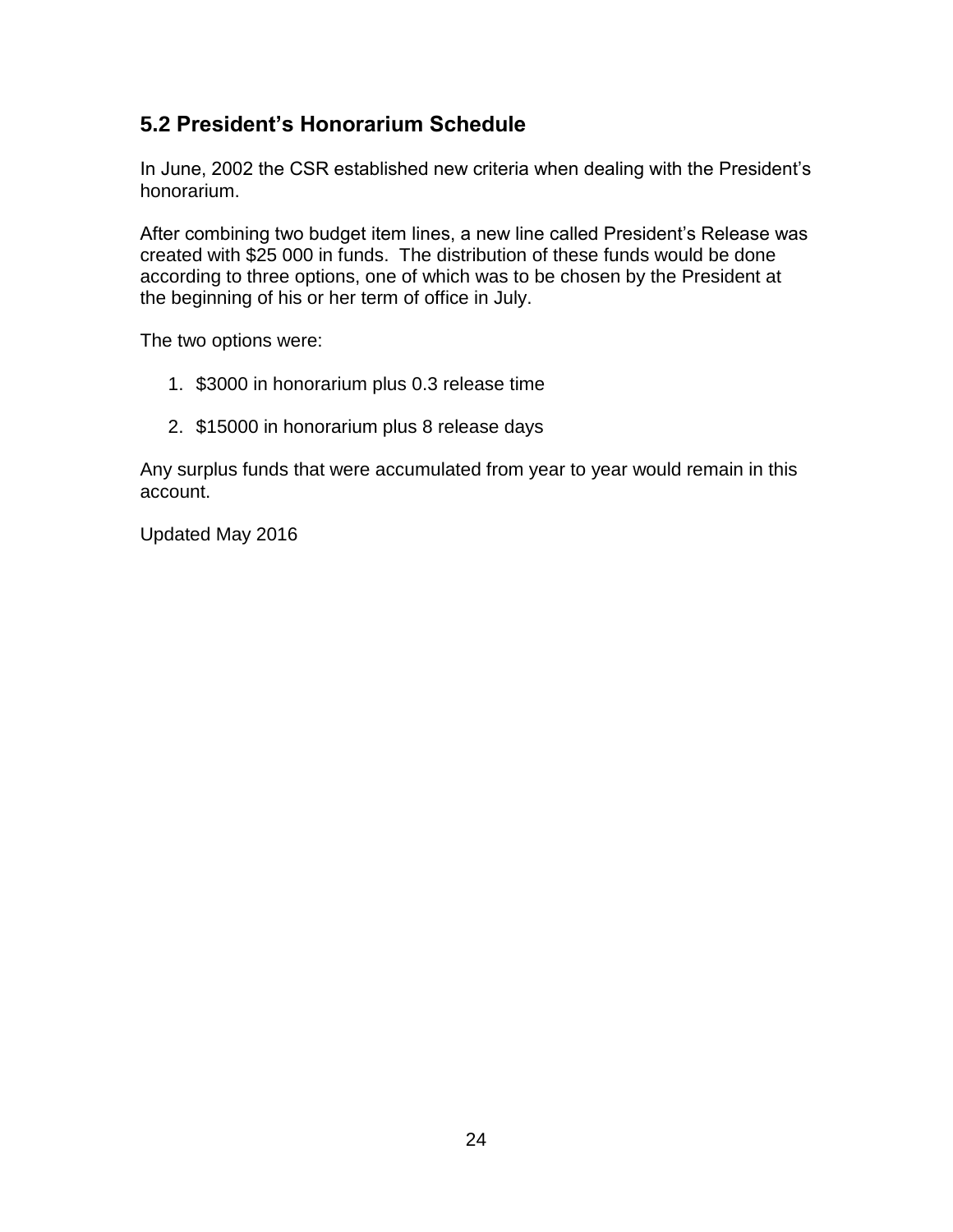### **5.3 Honoraria: NSC & EPC Chairs**

#### **Definition of Active Negotiations:**

A negotiation round, or active negotiation months commence when the Local or School Board responds to a request to begin negotiations with a discussion of dates to meet. The negotiation session ends in the month of the Local's ratifying BUGM (Bargaining Unit General Meeting).

#### **EPC and NSC honoraria**

EPC base honoraria be \$600 in non-negotiations years and pro-rated by month. EPC honorarium during negotiations rounds is \$1500 per year, prorated by number of active months.

NSC honorarium be a minimum \$1500 per negotiation round. An additional \$600 honorarium per year prorated by month for each additional month that the round of negotiations remains active beyond the first 12 months of active negotiations.

If an EPC or NSC Chair is replaced in the midst of the first 12-months of the negotiations session, the exiting chair's honorarium will be pro-rated by the number of months served. The new replacement NSC Chair's honoraria will be paid as if the negotiation round just commenced.

New policy: Effective July 1, 2014, Updated May 2016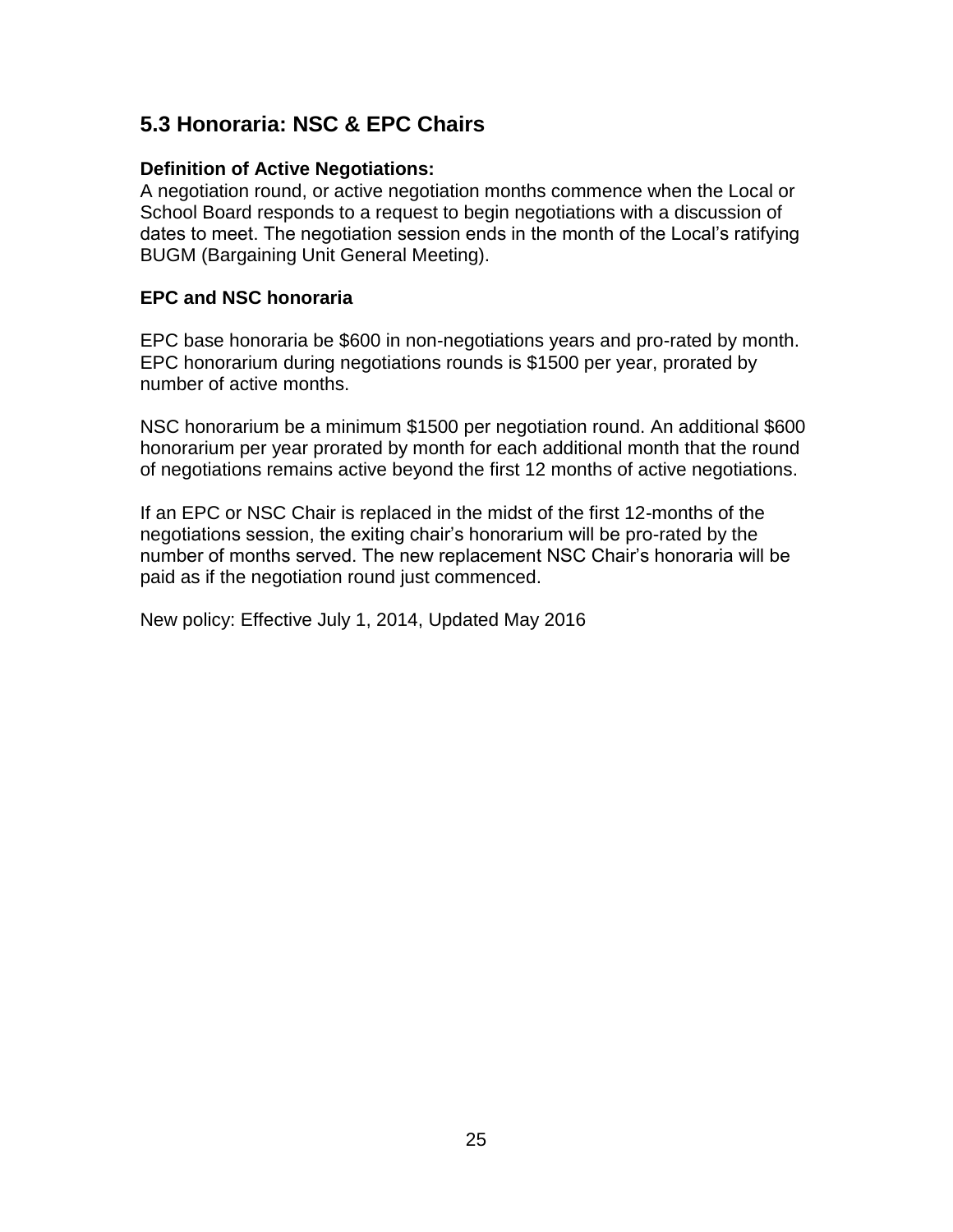### **5.4 Dual Role Honoraria**

### **Dual EPC and NSC role**

If the EPC Chair takes on the role of NSC Chair simultaneously, they will receive 50% of the additional NSC honoraria. The eligibility occurs after the EPC Chair's dual role is duly recognized by Executive or CSR. The vacancy opportunity and the appointment must be advertised to all members.

### **Establishment of any other dual role on Executive**

Any member of the Executive other than the EPC and NSC combination will receive the full honoraria commanded by policy for the position. The eligibility of dual honoraria occurs after the member is duly appointed by Executive or CSR. The vacancy opportunity and the appointment must be advertised to all members.

#### **Effective date and replacement of policy**

If approved, the new policy will take effect in the following budget year. All other former honoraria policies or reimbursement motions related to the EPC or NSC positions are replaced by these policy statements.

New policy: Effective July 1, 2014, Updated May 2016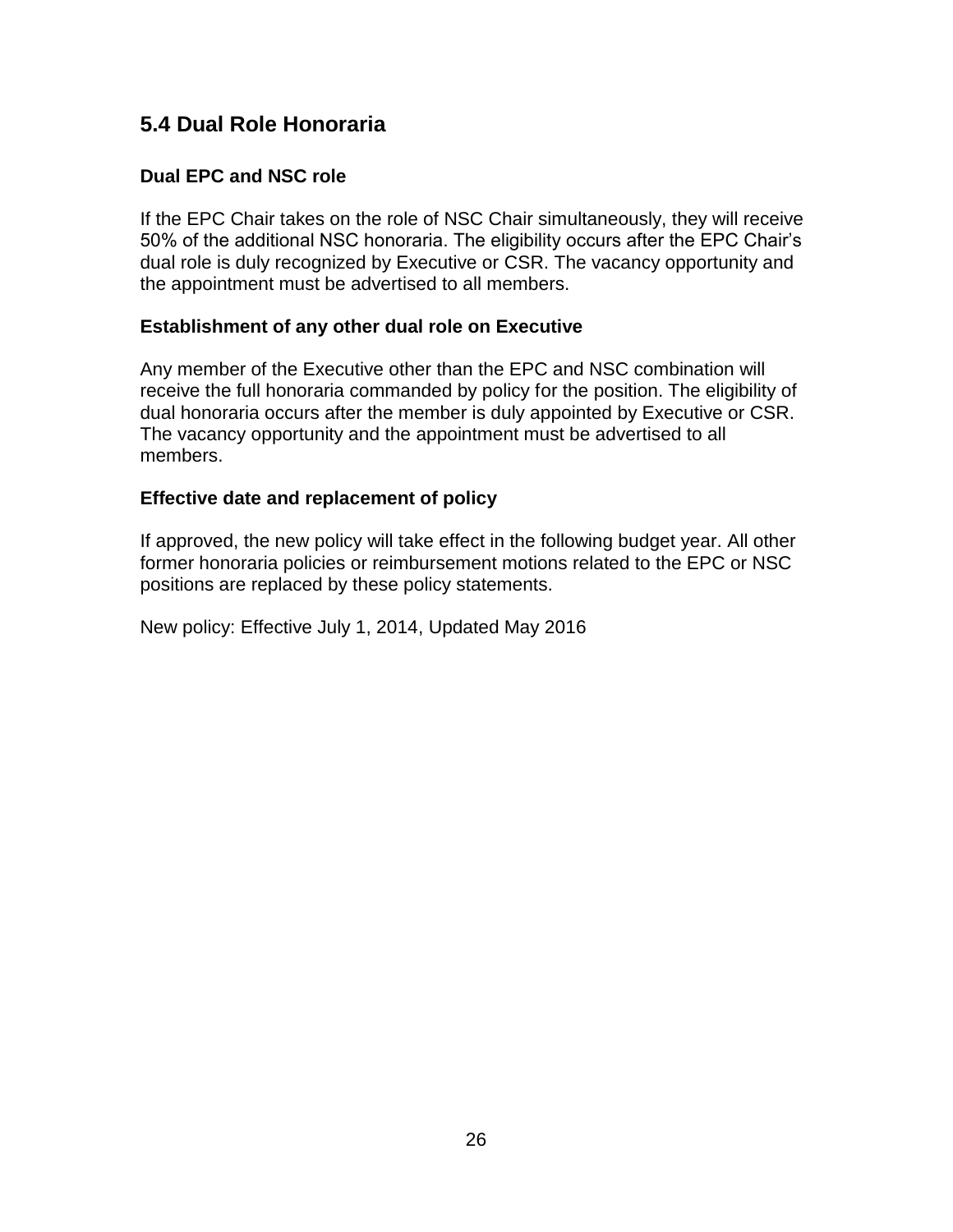# **6.0 Induction**

The Induction ceremony is the Local's welcome and recognition of new teacher members (usually first year teachers) to the profession, to the Association, and to the Local. The Induction may be held in conjunction with the District No. 104 Staff Recognition Night. If Induction occurs as a part of District Recognition Night, then Local No. 60 pays the costs for all inductees and Local executive who choose to attend.

Schools are responsible, on a rotating basis, for the organization of the Induction portion of the ceremonies. The provincial Association provides support and materials for the ceremony. A sample package of materials is forwarded to the host school from the school that organized Induction previously.

The schedule will be set by RDPSD No. 104 central office.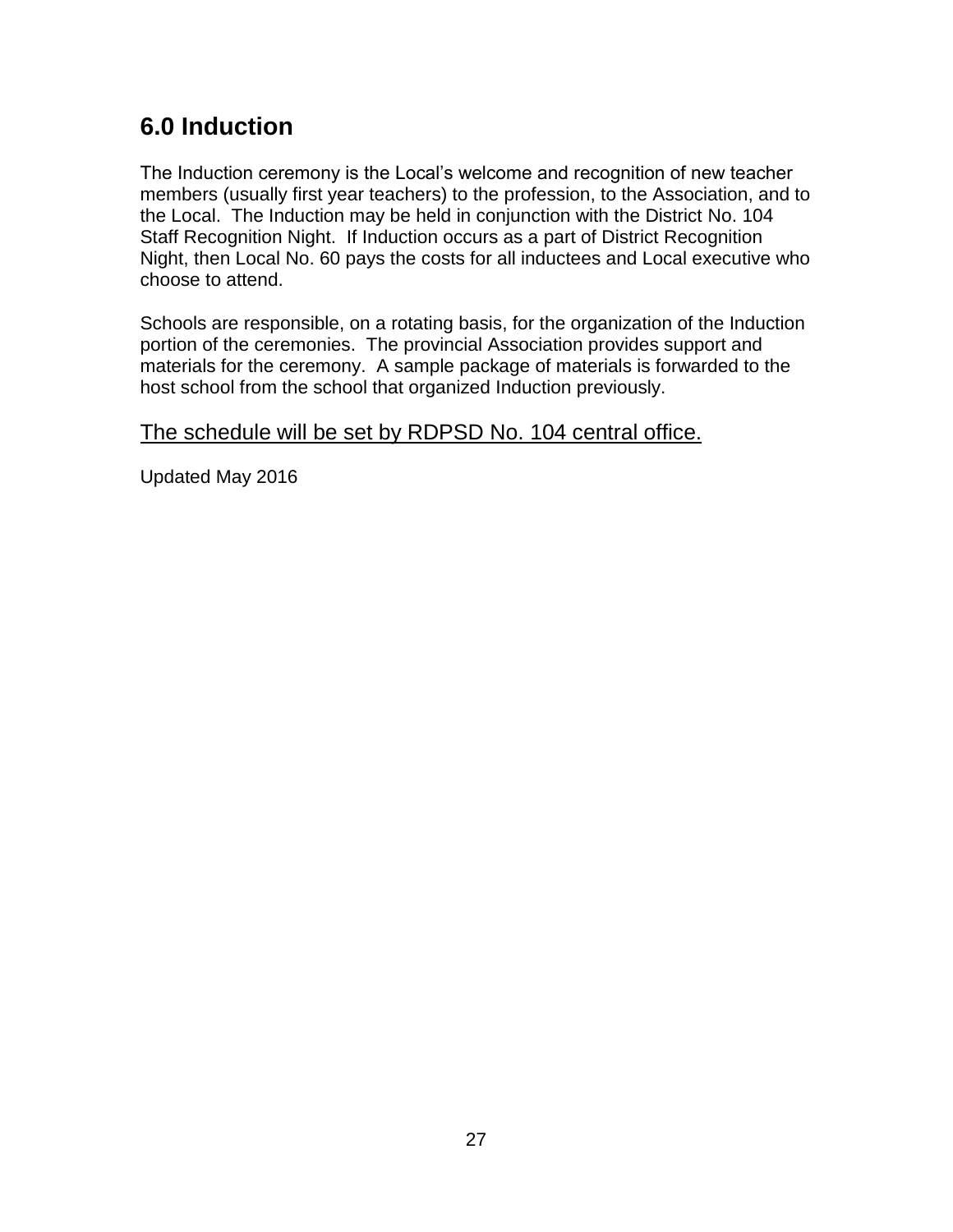# <span id="page-27-0"></span>**7.0 Meetings**

- 1. Council of School Representatives meetings shall normally be scheduled each month, beginning in September, on the first Tuesday of each month. Any change of meetings will be noted by the chair at least seven days in advance.
- 2. Local Executive meetings shall normally be scheduled each month of the school year on the third Tuesday.
- 3. The president, in consultation with the Executive Committee, may determine that either a CSR, or an executive meeting, may be a dinner meeting. In such instances, the Local shall pay for the meals of any members attending the meeting.
- 6. At the discretion of the president, a Local Executive appreciation dinner may be scheduled to correspond with the June Executive meeting. Both Local Executive, newly elected executive officers, and spouses or guests of the Executive may attend. The Local will pay the costs of this dinner.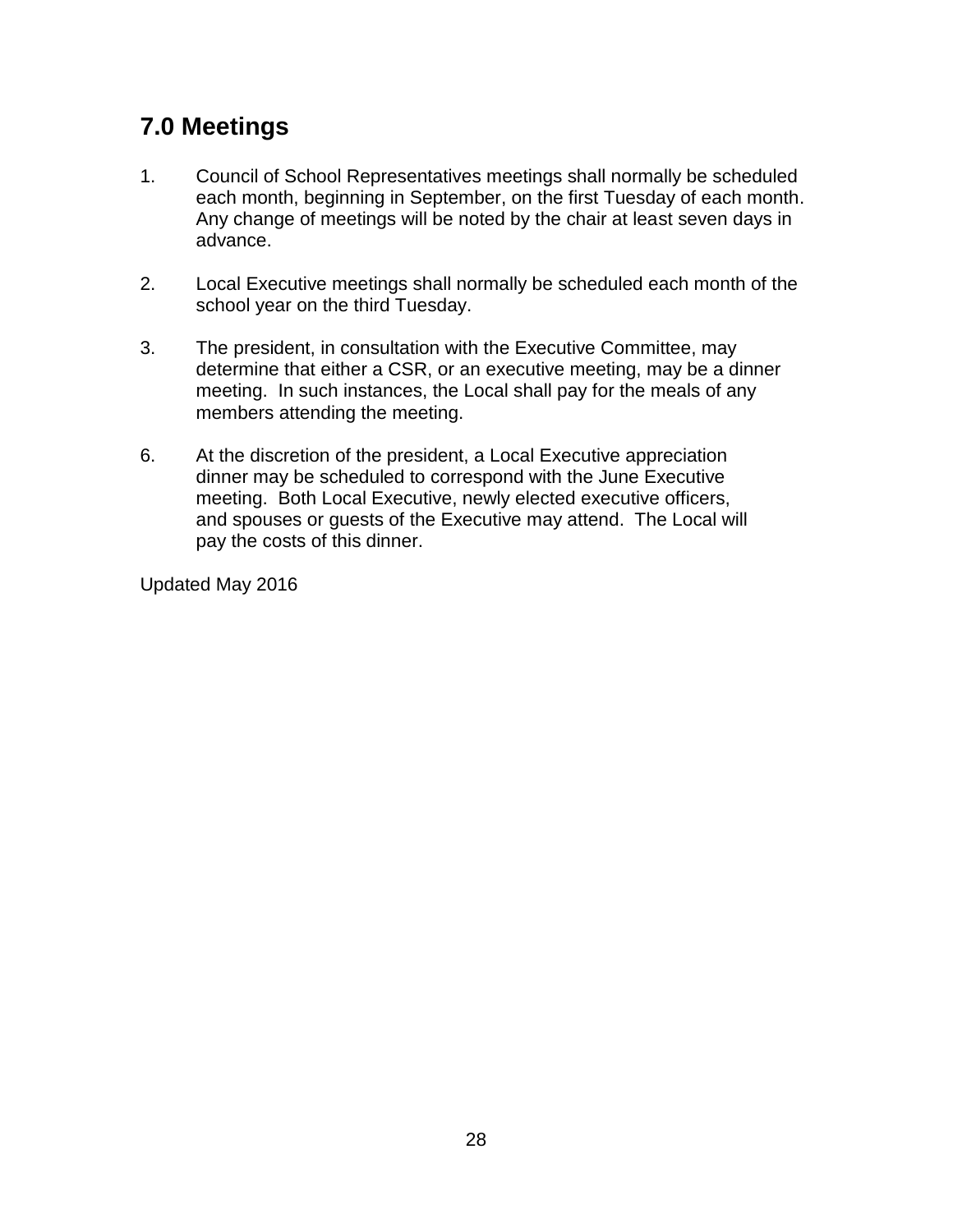# <span id="page-28-0"></span>**8.0 Retirement**

The teachers of ATA Local No. 60 recognize and celebrate the contributions and accomplishments of their colleagues upon retirement from the profession. Usually the teacher's school will organize an appropriate retirement event in keeping with the wishes of the retiree. If numbers warrant, the Local may provide a retirement function for all of the retirees in a given year.

The Local will provide support for a teacher's retirement in the amount of \$300. Normally the Local provides a cheque to the retiree's school in the amount of \$300 upon notification by the CSR Representative of the intended retirement. This amount is intended to offset the costs of a celebration for the retiree and provide for a retirement gift. The total amount may be used to purchase a gift. The Local will not provide monies to purchase a gift certificate.

Note: The provincial Association provides a retirement certificate for all retiring teachers. These certificates are available from Member Services. Retiring teachers may also be recognized at the District Recognition/ ATA Induction ceremony held annually in the autumn.

**NOTE**: In the event of the death of an active member of ATA Local No. 60 prior to their official retirement, the Local will donate the equivalent amount of the retirement monies to the charity or organization as designated by the teacher's family.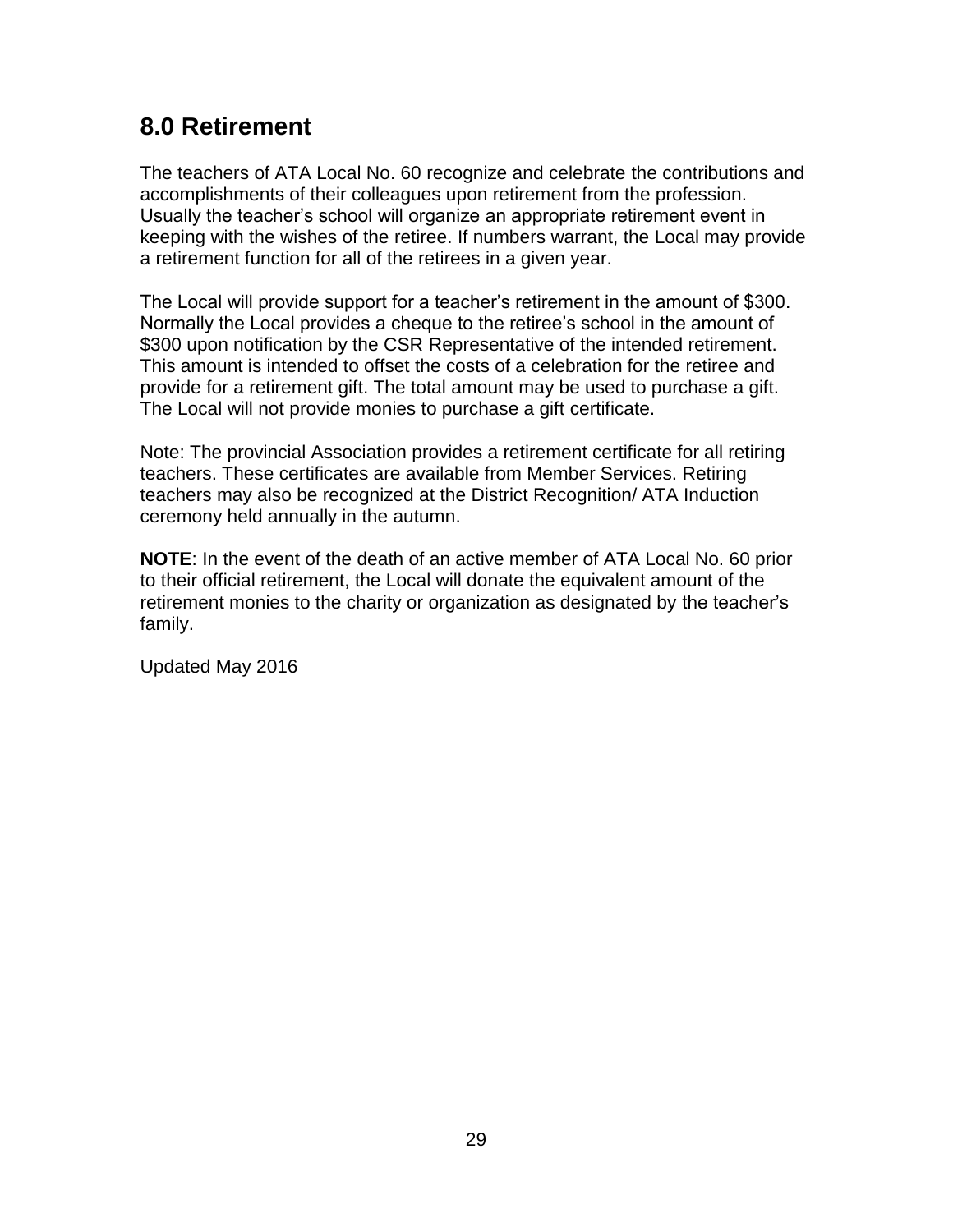# <span id="page-29-0"></span>**9.0 Socials**

ATA Local No. 60 may, from time to time, organize social events on behalf of their teacher members. These social events may include any of the following, but are not restricted solely to the events contained in this list; golf tournament, curling bonspiel, World Teacher Day celebration, dances, TGIF's, or any other event which may be identified from time to time. The Local may, if circumstances warrant, co-sponsor social activities with other groups such as other ATA Locals or District No. 104.

The Local may provide "seed" money by way of cash advance to assist social activity organizers in their arrangements for such events. This may allow organizing committees to book facilities, provide deposits, or purchase prizes in advance of specific events.

All social activities, unless expressly provided for by approval of either the Local Executive Committee, or CSR, are expected to operate on a "break even" basis.

Individuals, or organizing committees who arrange social events on behalf of Local No. 60, will provide a financial documents in a timely manner to the treasurer of the local after each event.

Social events and activities will be organized on an ad hoc basis either by individual teachers, by designated organizing committees, or by interested schools. Teachers may make an application to either the Executive Committee, or the Council of School Representatives, to organize a social event. ATA Local No. 60 social events must be approved by either the Local executive or CSR.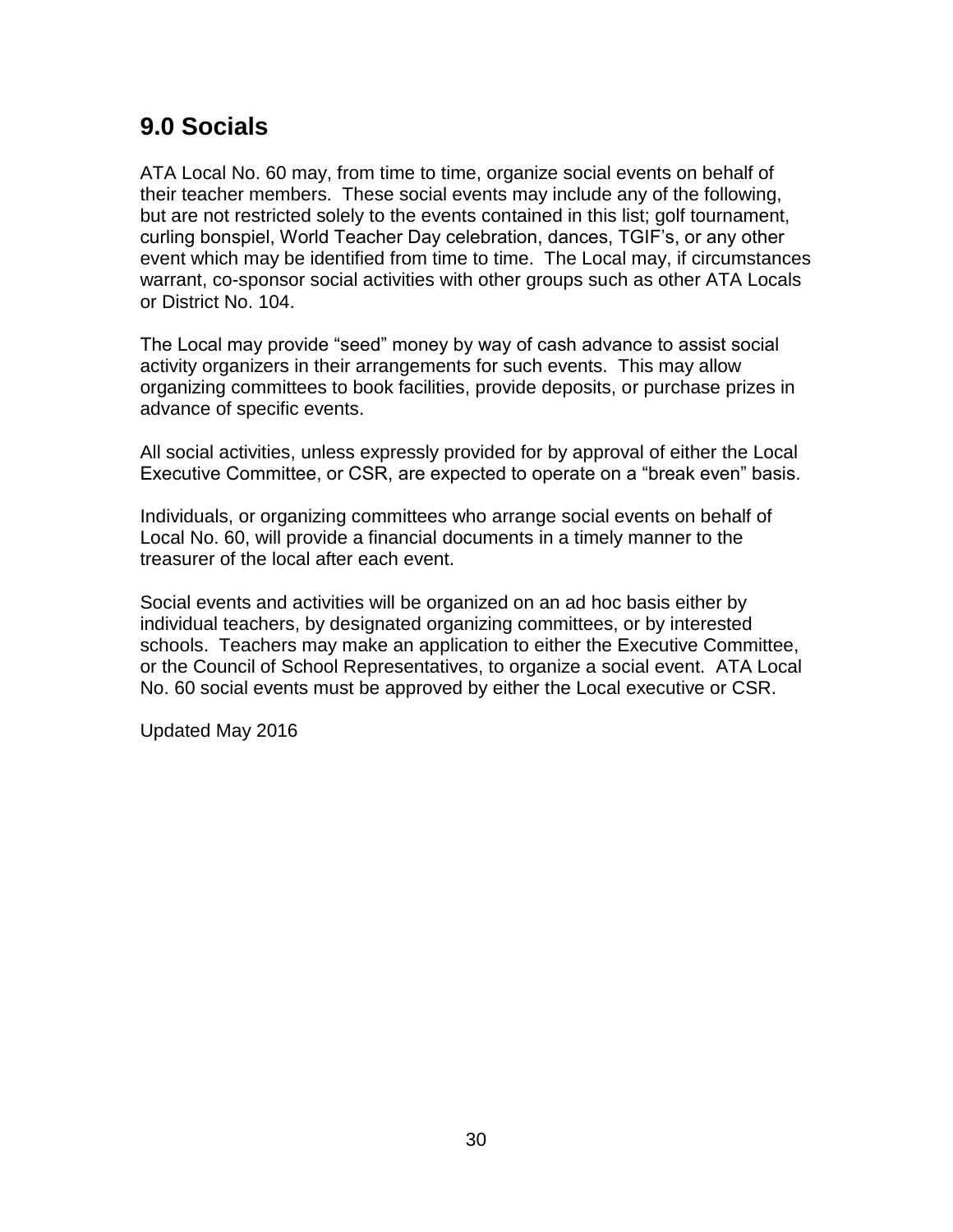# <span id="page-30-0"></span>**10.0 Summer Conference**

ATA Summer Conference is an annual Association conference, usually held at the Banff Centre, and is intended as an Association training and professional development conference. The program for the conference changes from year-toyear, and Local No. 60 may send delegates to the conference based on a formula for representation established by the provincial Association.

Red Deer City delegates to Summer Conference shall be chosen according to the following criteria:

1. The Local President.

2. Priority is given to chairpersons of appropriate committees where specific training sessions are provided at Summer Conference.

3. Available openings to be filled after a general announcement at the May CSR. The TOC shall select the remaining delegates based on the Local allotment to Summer Conference and will notify delegates prior to the June CSR.

Note: Local approval is subject to provincial Association approval.

Delegates to ATA Summer Conference in Banff shall be reimbursed as follows:

- 1. registration and accommodation (Banff Centre).
- 2. mileage at Local No. 60 rate.
- 3. Accommodation/subsistence amount provided at the ATA rates for off-campus delegates. Any amount above that shall be approved by the local President based on extenuating circumstances.
- 4. Honoraria for non-teaching day rate.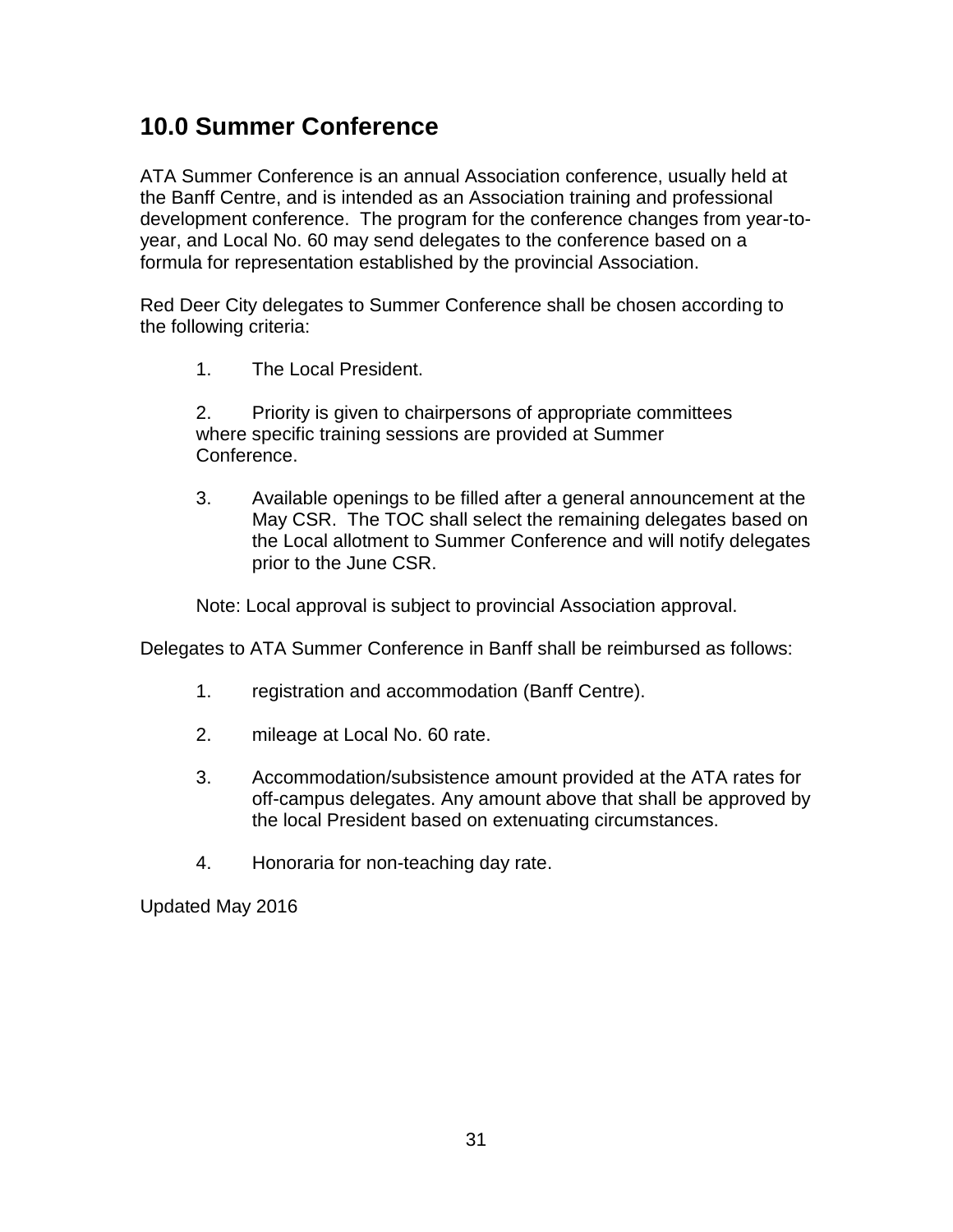# <span id="page-31-0"></span>**11.0 Sunshine Fund**

ATA Local No. 60 is pleased to provide a fund to show support to members of the Local by the purchase of flowers\* to the amount of \$50 including delivery and taxes in the event of any of the following occurrences:

- 1. a currently employed teacher of ATA Local No. 60 is hospitalized for a period of at least 24 hours or undergoes day surgery.
- 2. a teacher or their spouse has a baby (adoptions included). This event must be acknowledged within a month of its occurrence. One exception is that during the summer holidays, when it should be reported within the first two weeks of school.
- 3. a child, spouse, or parent of a teacher dies.
- 4. teacher goes on disability.
- 5. a teacher gets married.
- 6. teacher dies while on active service, the money that would have been allocated to them at their retirement will be donated to the charity designated by the teacher's estate.

The CSR representative(s) in each school is responsible for calling the Sunshine Fund Coordinator to request flowers\* for someone on their staff. Administrators should inform their CSR representatives immediately, should one of the above situations occur within a school.

Please contact the Sunshine Fund Coordinator with the following information:

- a) Name of the teacher flowers are to go to
- b) Complete address for delivery of flowers
- c) Phone number of teacher and school
- d) If a birth, gender of baby
- e) If flowers are to go to the hospital, room number
- f) School where teacher works

**\****OTHER*: A fruit basket, or other confection, a donation to the charity of the individual's choice, or a gift certificate for the amount of \$50.00 is available as an alternate request. If a fruit basket is requested, the CSR representative is responsible for its purchase and delivery. The bill for the basket should be forwarded to the Sunshine Fund coordinator for reimbursement. If a donation to a charity is requested, please provide the full name and address of the charity.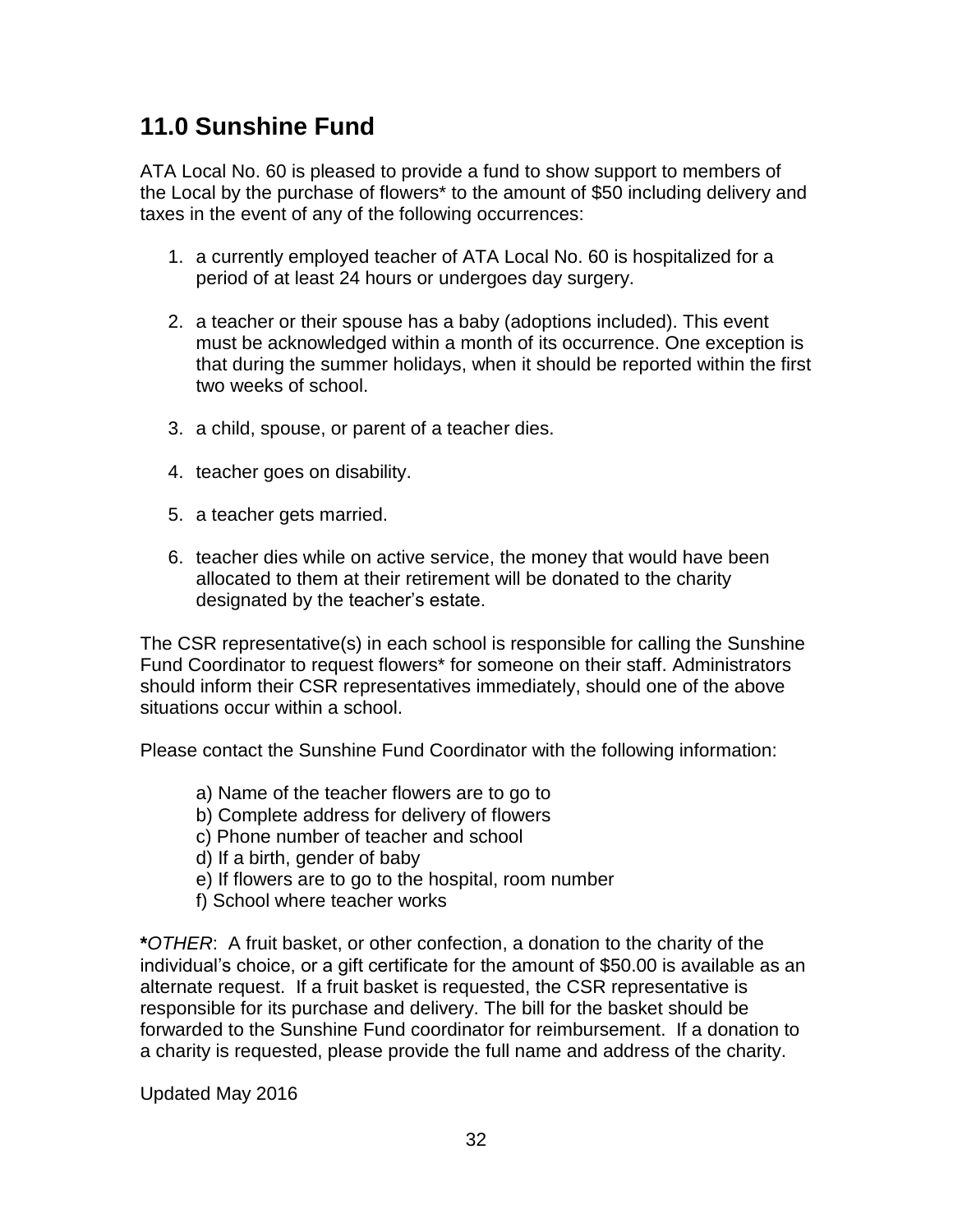# <span id="page-32-0"></span>**12.0 Supplementary (Local) Levy**

Note: Local No. 60 may, on recommendation of the Executive and approved by a General Meeting of the Local, prescribe a supplementary levy or fee. Such a fee will be approved and fixed by Provincial Executive Council of the ATA (Bylaw 8.3). The supplementary levy may be expended on such activities as will serve to further the objectives of the Association or the Local.

### **12.1 Local levy**

The Local levy is \$90.00 per member per year. (Approved AGM 2013)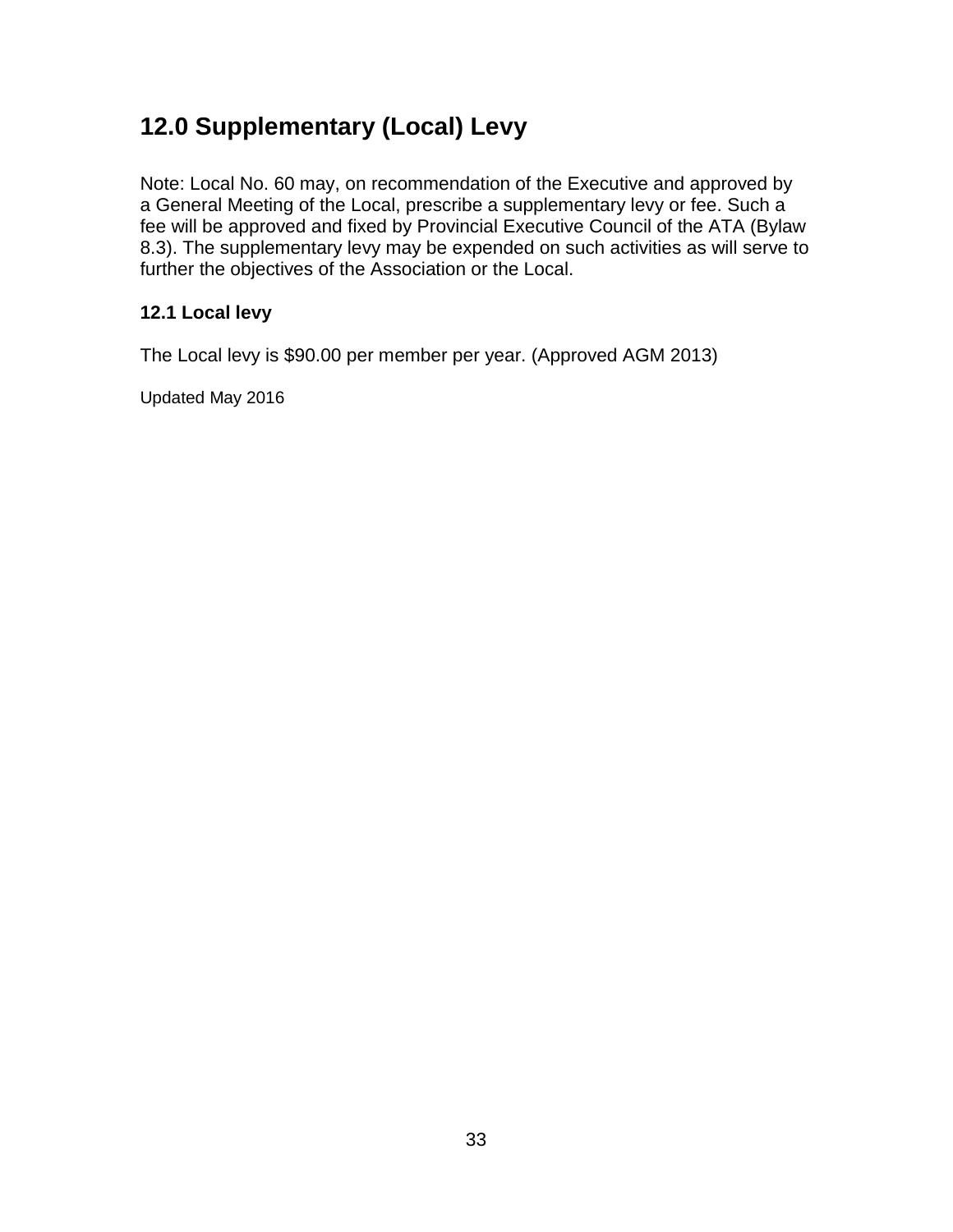# <span id="page-33-0"></span>**13.0 Finance Committee**

The Finance Committee Policy section is a policy of the Executive committee under its authority in the Constitution of the Local. This committee makes recommendations to the Executive.

#### **Purpose**

The Finance Committee predominantly assists the Treasurer and the Executive in the preparation of the annual budget, surplus budget and capital budget that is recommended to the AGM for approval.

#### **Membership**

Membership includes the President, Vice-President, PD Chair, Treasurer and one other member-at-large from either the Executive or CSR. The Chair of the committee is the Treasurer.

The member-at-large position is appointed jointly by the Treasurer and President.

All Finance committee members are voting members of the committee. Decisions will be carried by a simple majority of the members present and the committee will report to the Executive, normally in the form of draft budget documents, notes and statements.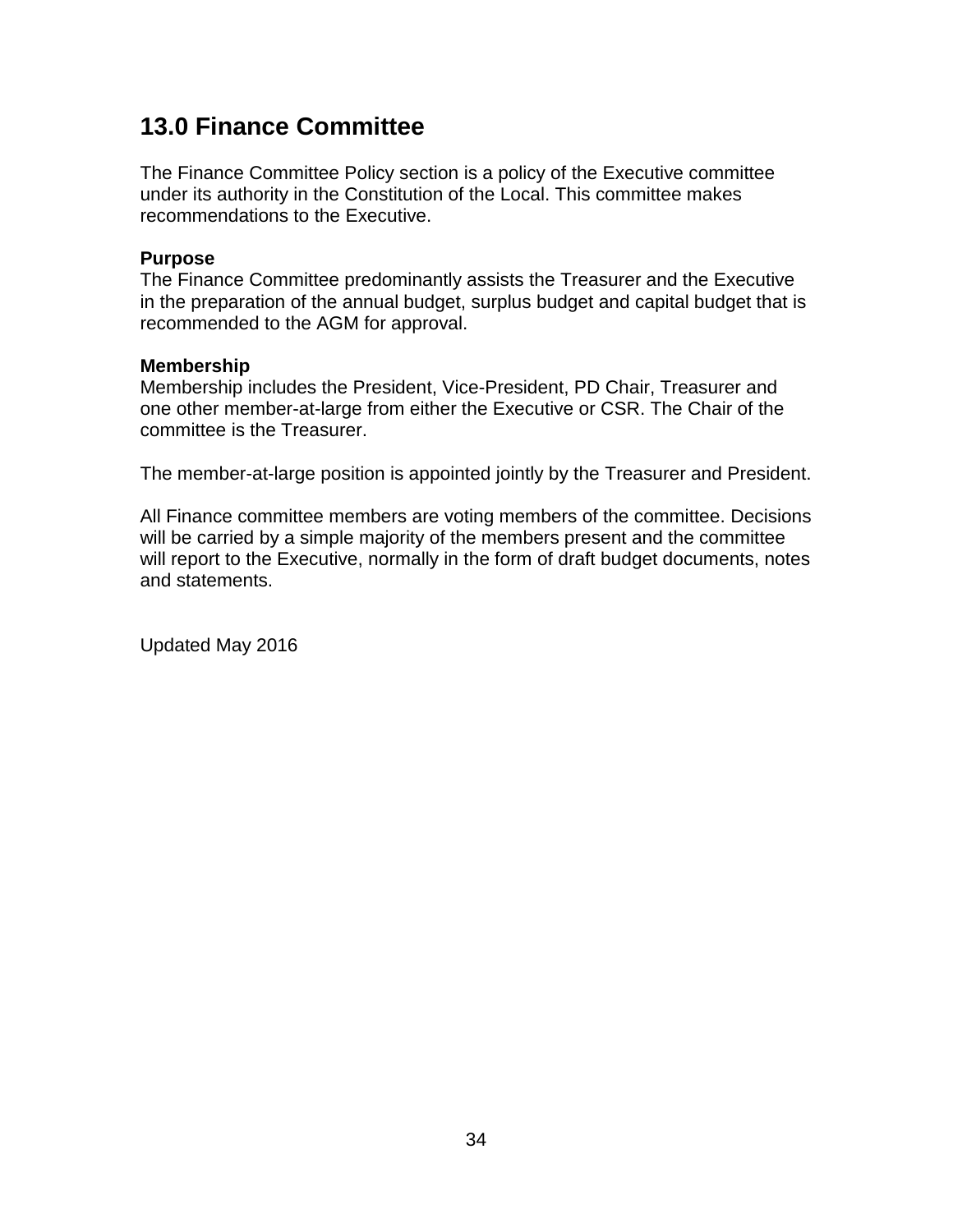# **14.0 Coordinating Committee**

### **Objects:**

The Coordinating Committee, on behalf of Local No. 60, shall advise the Board of School Trustees and RDPSD No. 104 central office administration on changes to District No. 104 policy and other issues and priorities referred to the committee. The composition and mandate of the Coordinating Committee is contained in the Collective Agreement.

### **Committee Selection Criteria:**

- 1. The two members-at-large are to be elected during Local No. 60 elections. Attempts should be made to ensure that the membership of the committee provides representation for elementary, middle, and senior high school levels.
- 2. Should membership in the committee not be filled as identified in above, the Executive Committee shall appoint teachers to fill the vacant positions no later than September of the school year.
- 3. The chairperson of the Coordinating Committee is to be elected by members of the committee.

### **Responsibilities:**

- 1. The chairperson of the Coordinating Committee shall be a member of the Executive Committee.
- 2. The chairperson shall attend all Local Executive and CSR meetings and report on issues or policies dealt with by the Coordinating Committee.
- 3. The members of the Coordinating Committee shall, should the situation dictate, meet prior to each joint committee meeting to discuss the Local's position on the agenda items, proposed policies, or other issues and priorities.
- 4. All proposed Local agenda items shall be submitted to the chairperson of the Coordinating Committee. The chairperson, in consultation with the other members of the committee, shall determine if an item should be submitted to the secretary of the joint Committee (usually the secretary-treasurer of the District) as an agenda item.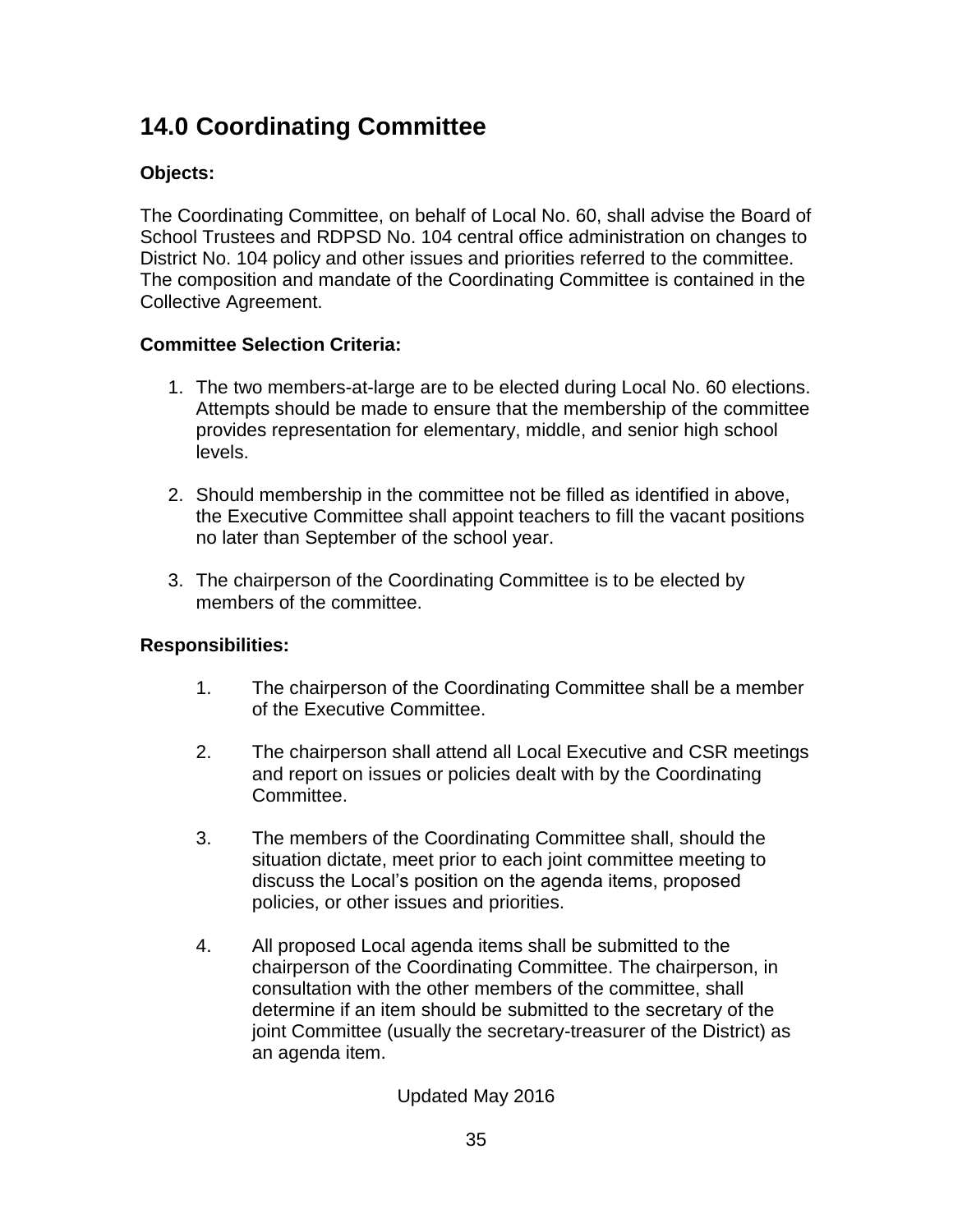# **Terms of Reference**

# <span id="page-35-0"></span>**15.0 Economic Policy Committee and Negotiating Subcommittee**

### **I. Organization of EPC:**

1. There shall be elected members and two appointed members. The elected members shall consist of: the Chair of the EPC committee, who will also sit on the Executive Committee of the Local; one from each Division; one from Central Office; one from the Substitute Committee; one from Local, administrators, and four members at large. The appointed members shall be the President of the Local and the past chairman of EPC. The Economic Consultant appointed by Barnett House may, at the discretion of the committee, be invited to attend meetings. Representative Members from each school within the Local are also requested to attend EPC meetings.

2. Terms for elected members are for the duration of one year. Elections will be held for these positions during the regular cycle of Local elections, with nominations in March and the election in May.

i) During the election cycle of May, 2008, an EPC Chair will be appointed by the Executive Committee of the Local for a period of one election cycle.

### **II. Meetings of EPC:**

1. An organizational meeting shall be held not later than May 31 of each year with the outgoing committee and newly elected members in attendance. At this meeting the Chair of the EPC shall be identified as well as other members of the NSC.

2. A meeting of the EPC, if necessary, shall be held in April to establish a budget. The Chair, in consultation with the NSC and the treasurer of the Local, may develop the budget for these committees.

3. A meeting shall be held before the end of September to develop a timeline and to study the collective agreement. If a collective agreement has not been signed by this time the meeting may be postponed until such time as an agreement is reached.

4. Other meetings shall be called as needed to formulate a survey of teacher opinion, prioritize teacher survey sheets, and plan for negotiations.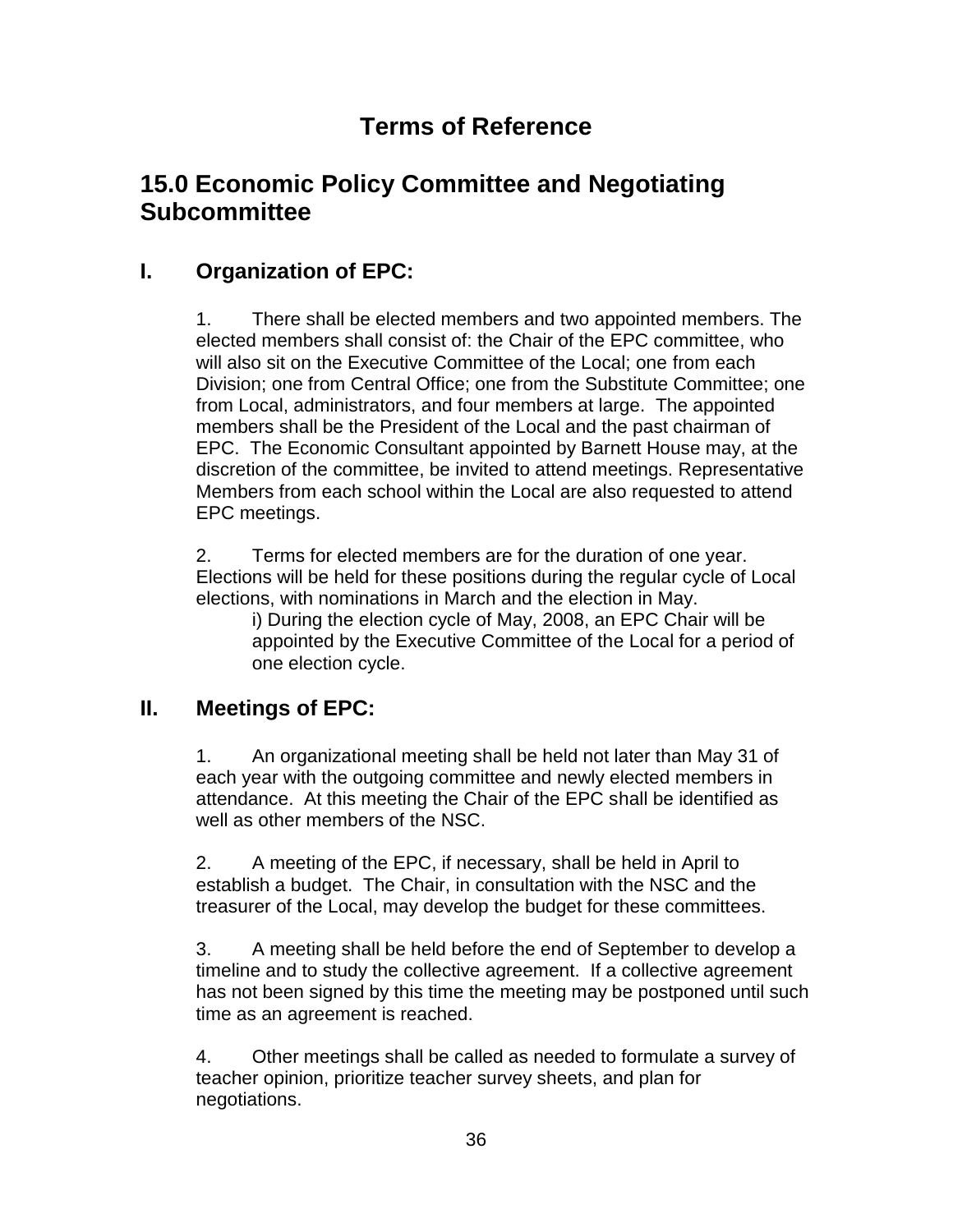5. A general meeting shall be called to have teachers ratify or amend proposed changes to the collective agreement.

6. General meetings of the Local will be called as necessary to discuss negotiations and to vote on a new collective agreement.

### **III. Responsibilities of EPC:**

1. Study the collective agreement and purpose amendments.

2. Survey the teachers to determine their priorities and the changes they would like made to the collective agreement.

3. Prepare and present a list of proposed amendments to the collective agreement at a general meeting of the Local.

4. Send a Letter of Transmittal to the Assistant Superintendent, Business Affairs indicating the amendments to the collective agreement that are being sought.

5. Select a sub-committee to negotiate with the board.

6. Advise teachers of the progress of negotiations.

7. Select representatives to Teacher Welfare Area conferences and Summer Conferences.

8. Submit agenda and minutes of all meetings to the secretary of the Local for a permanent record. Minutes shall include names of members present or excused.

9. Any member of EPC or NSC who fails to attend more than two consecutive meetings without showing good cause shall have his or her office declared vacant.

### **IV. Responsibilities of the EPC Chair**

1. Call meetings of the EPC as the need arises.

- 2. Set the agenda for each meeting.
- 3. Chair all committee meetings
- 4. Attend CSR meetings and submit a report of committee activities.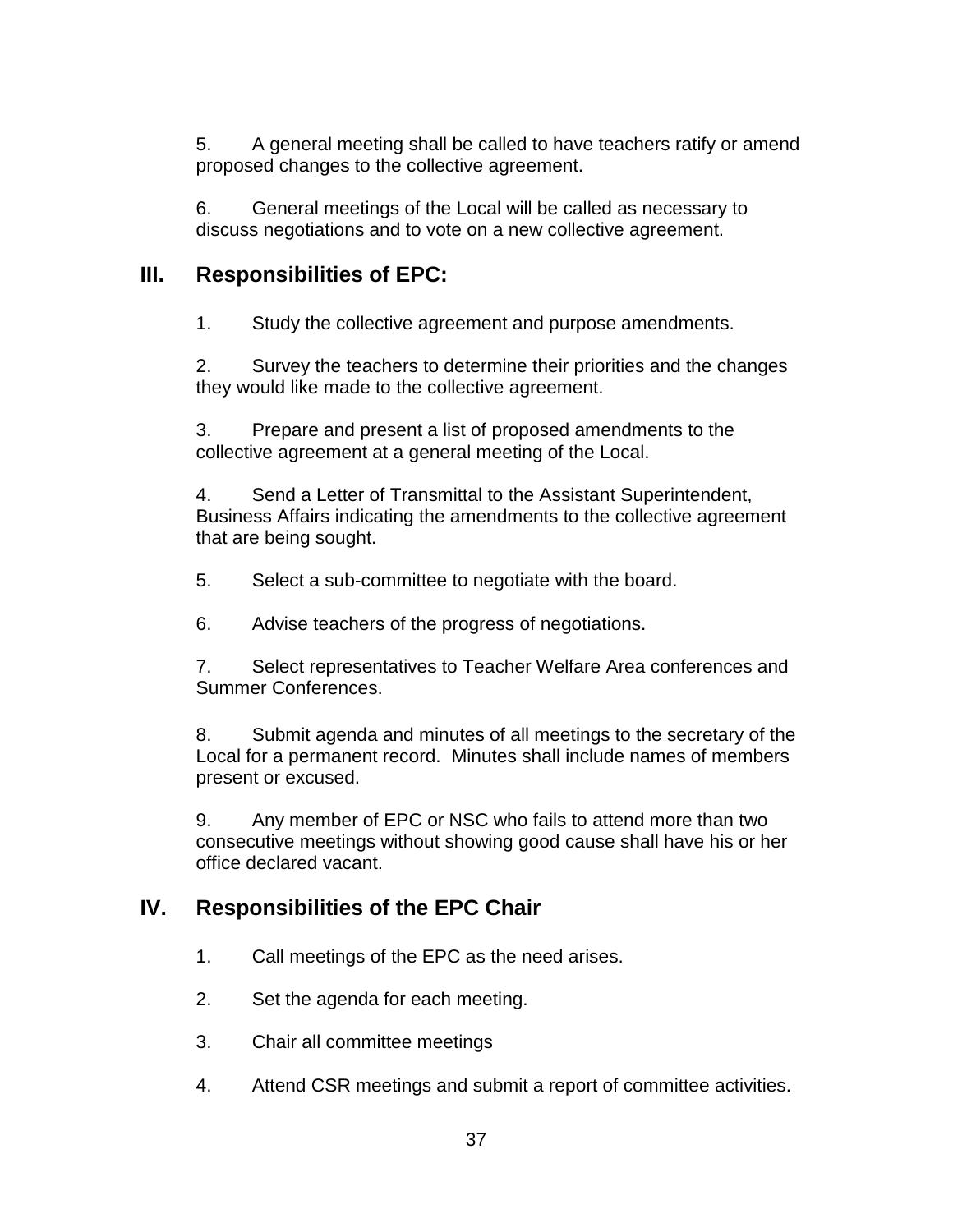5. As a member of the Executive committee, attend its meetings, and submit a report of committee activities.

- 6. Attend Teacher Welfare Area Conferences.
- 7. Review EPC guidelines with the new committee members.
- 8. Submit an annual report to CSR.

9. Review the policy manual and present to CSR any proposed amendments.

10. Complete and submit Local Bargaining Reports as required by Barnett House.

11. Establish an annual budget for presentation to the Executive Committee.

### **V. Guidelines for EPC:**

It is necessary that the Economic Policy Committee members be chosen on the basis of experience and continuity. Continuity should be maintained to prevent the development of an entirely inexperienced EPC. Members of EPC should be prepared to attend Teacher Welfare Area conferences and workshops in order to develop experience and an understanding of the bargaining process. Once the EPC has arrived at a set of economic objectives, it must call a meeting of the general membership to ratify any economic policy which shall be presented to the School Board by the Negotiating subcommittee (NSC). The EPC will present recommended changes at a properly called meeting of the local, and a majority of those present will determine which changes are adopted.

### **VI. Guidelines for NSC:**

The personnel of the NSC should be selected with the utmost care since the success of the negotiations hinges on the ability and acceptability of the individual members. The following should be kept in mind when the EPC selects its NSC.

1. This committee requires maturity and experience. Ideally, the committee should reflect three levels of experience: a chairman who has served previously as a member of the EPC and of a NSC, a second member with at least one year's experience in negotiating, as well as several years as a member of the EPC, and a third member experienced in the work of the EPC who has been groomed to eventually take his turn as chairman.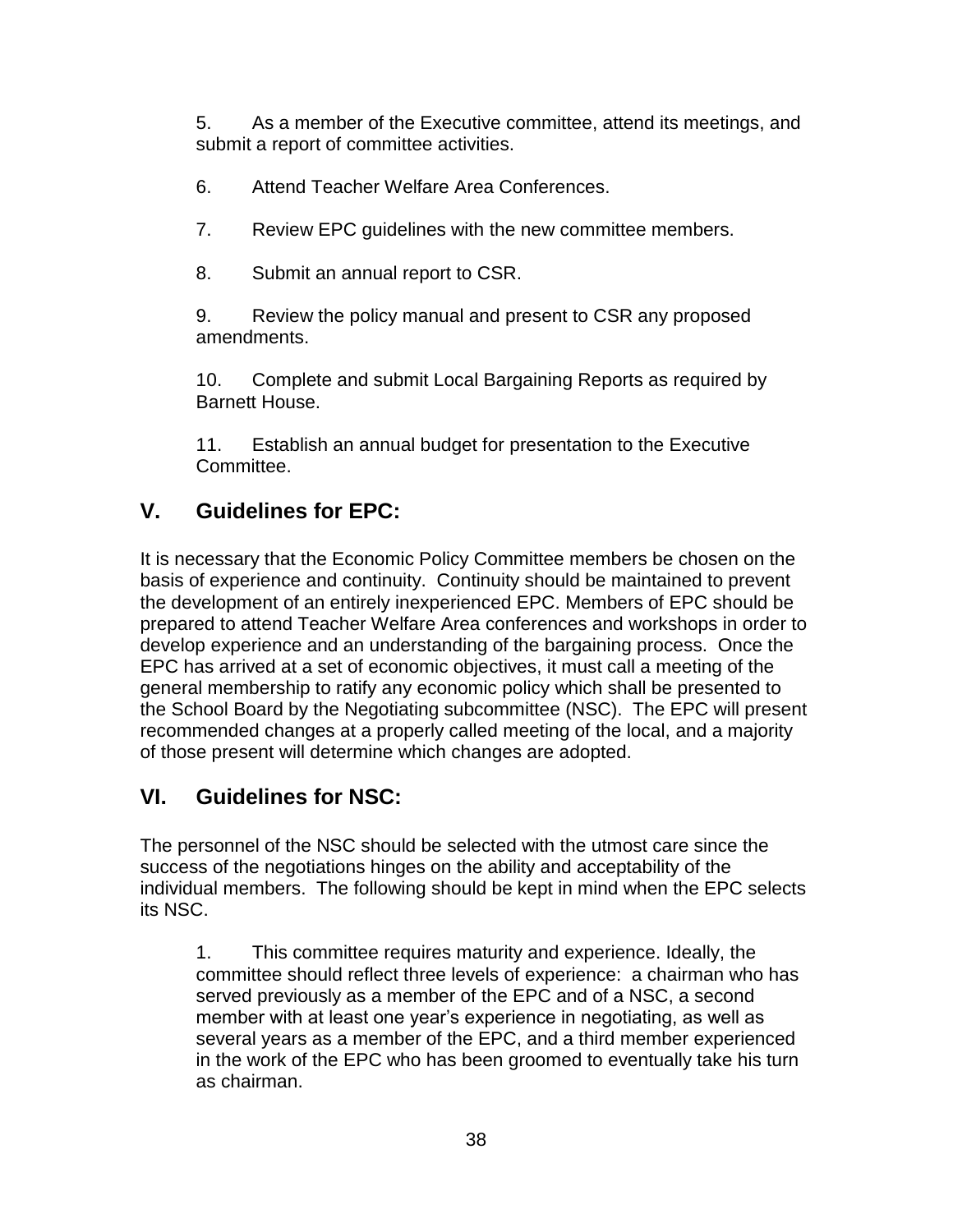2. An NSC member should be a person of even temperament who does not readily show irritation. Self-control and the ability to think clearly and respond calmly under pressure are musts for all members, especially the chairman.

3. NSC members should be concerned with the wishes of the teachers they represent. The NSC is not the proper vehicle for people with an axe to grind. Personal grudges have no place on negotiations.

4. NSC members should have the ability to make reasonable compromises without undue difficulty.

Updated October 2011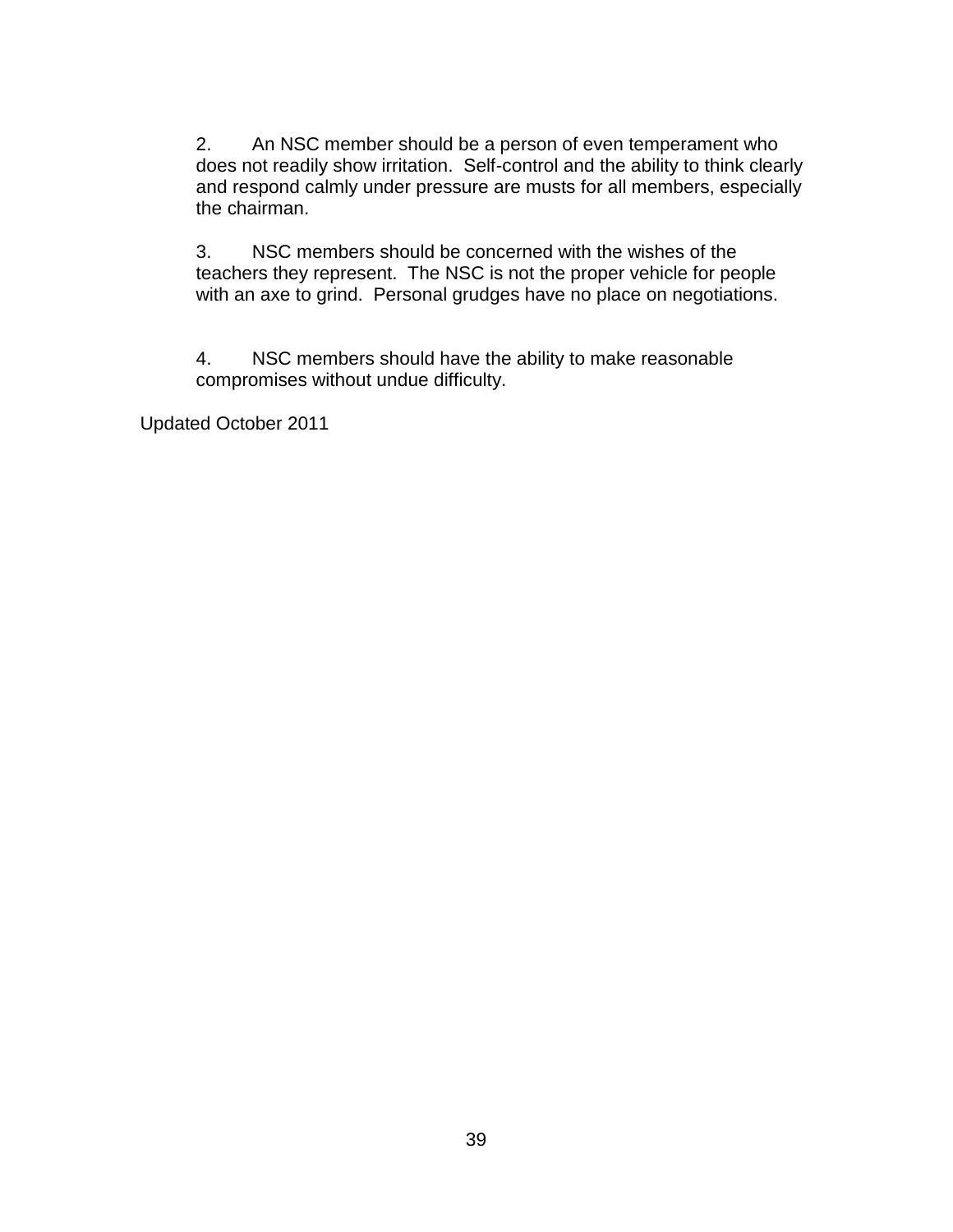# <span id="page-39-0"></span>**16.0 Political Engagement Committee**

### **Objects:**

The Political Engagement Committee (PEC) shall develop and implement, where appropriate, plans that will further the general objects of the Local Association.

### **Committee Structure:**

The chairperson of the PEC shall be elected during Local elections. Committee members shall be appointed on an ad hoc basis to assist with specific activities that may be undertaken from time to time.

### **Responsibilities:**

1. The Chairperson of the PEC shall serve as a member of the Executive Committee.

2. The Chairperson shall attend and report to all Local Executive and CSR meetings.

3. The Chairperson, assisted by members of the PEC when appropriate, shall:

3.1 Identify issues of importance to ATA Local No. 60.

3.2 Develop and implement a plan to address these issues in consultation with the Executive Committee and CSR.

3.3 Carry out a program of public education regarding Local concerns and issues.

3.4 Inform the Local membership of PEC activities, projects, or initiatives, and assist the membership to make informed decisions regarding political issues.

3.5 Cooperate, when appropriate, with other ATA Locals in addressing issues of common concern.

3.6 Advocate the interests of public education in general, and of Local No. 60 in particular.

Note: During school board election years, Local No. 60 has hosted a public forum for the candidates for the position of school trustee. A provincial school board election grant is available from ATA (Government Program Area) to subsidize the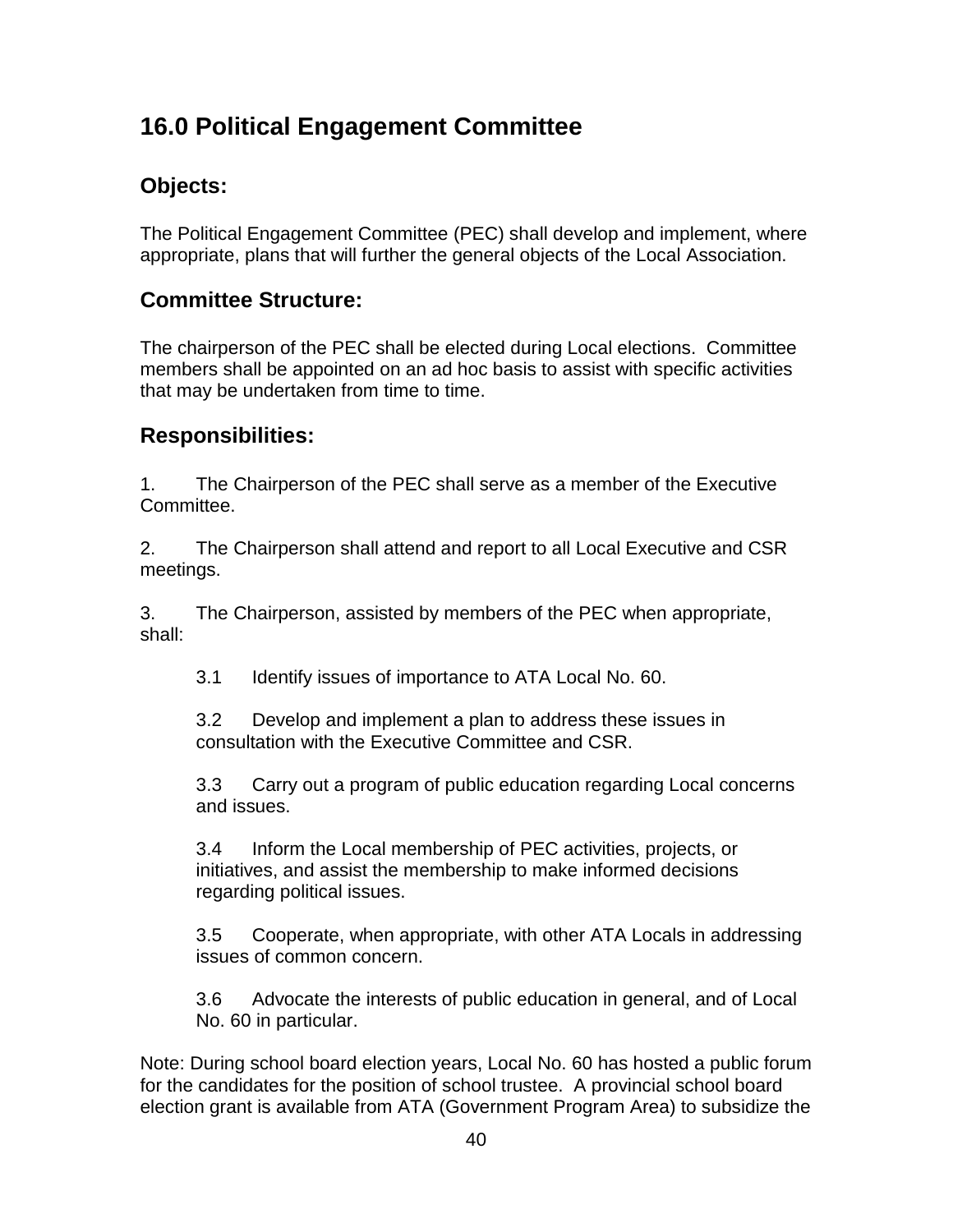costs associated with informing teachers and the general public of issues during the election.

The Local may send delegates to the annual PIES (Political Involvement Education Seminar) hosted each year at Barnett House.

Updated October 2011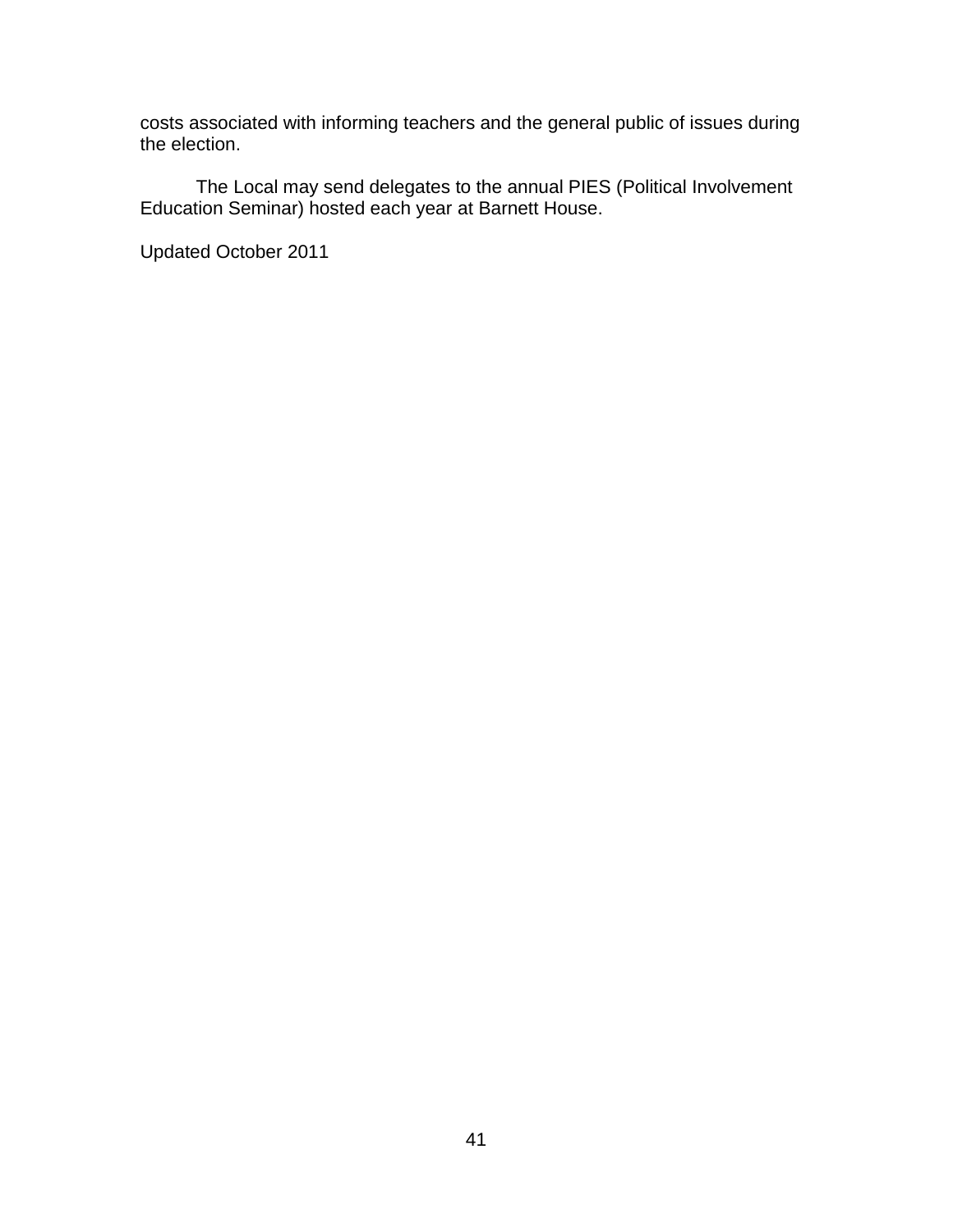# <span id="page-41-0"></span>**17.0 Scholarship Committee ATA Local No. 60**

### **Objects:**

- 1. To provide information to ATA Local No. 60 membership and graduating students about the scholarships offered by ATA Local No. 60 and to interview and select recipients for these awards.
- 2. To inform school principals and CSR representatives of all schools within the Red Deer Public School District No. 104 of Local No. 60 sponsored plaques and to arrange for the acquisition and distribution of these plaques.

#### **Committee Structure:**

The scholarship committee shall have a chairperson who is elected by ATA Local No. 60 and who reports and attends Local Executive Committee and the CSR on an ad hoc basis.

As well as the Chairperson, the committee shall have four additional members who will be appointed in early May by the committee Chairperson and in consultation with the CSR. In addition to the chairperson, the committee shall have local membership representation from one elementary school, one middle school, LTCHS, and HHHS.

#### **Responsibilities:**

The Scholarship Committee chairperson shall:

- 1. Attend and report to ATA Executive and CSR meetings as needed.
- 2. Administer ATA Local No. 60 sponsored High School Awards.
	- 3.1.Inform Local No. 60 membership and high school students of RDPSD No. 104 of the three scholarships available from the Local. This information should be provided during the first week of March each year.
	- 3.2.Provide the two categories of scholarship applications to student services at the high schools.
	- 3.3.Establish a committee during the first week of May for the purpose of interviewing candidates and selecting recipients.
	- 3.4.Provide copies of all fully completed scholarship applications to the members of the committee for their consideration, prior to the interviews.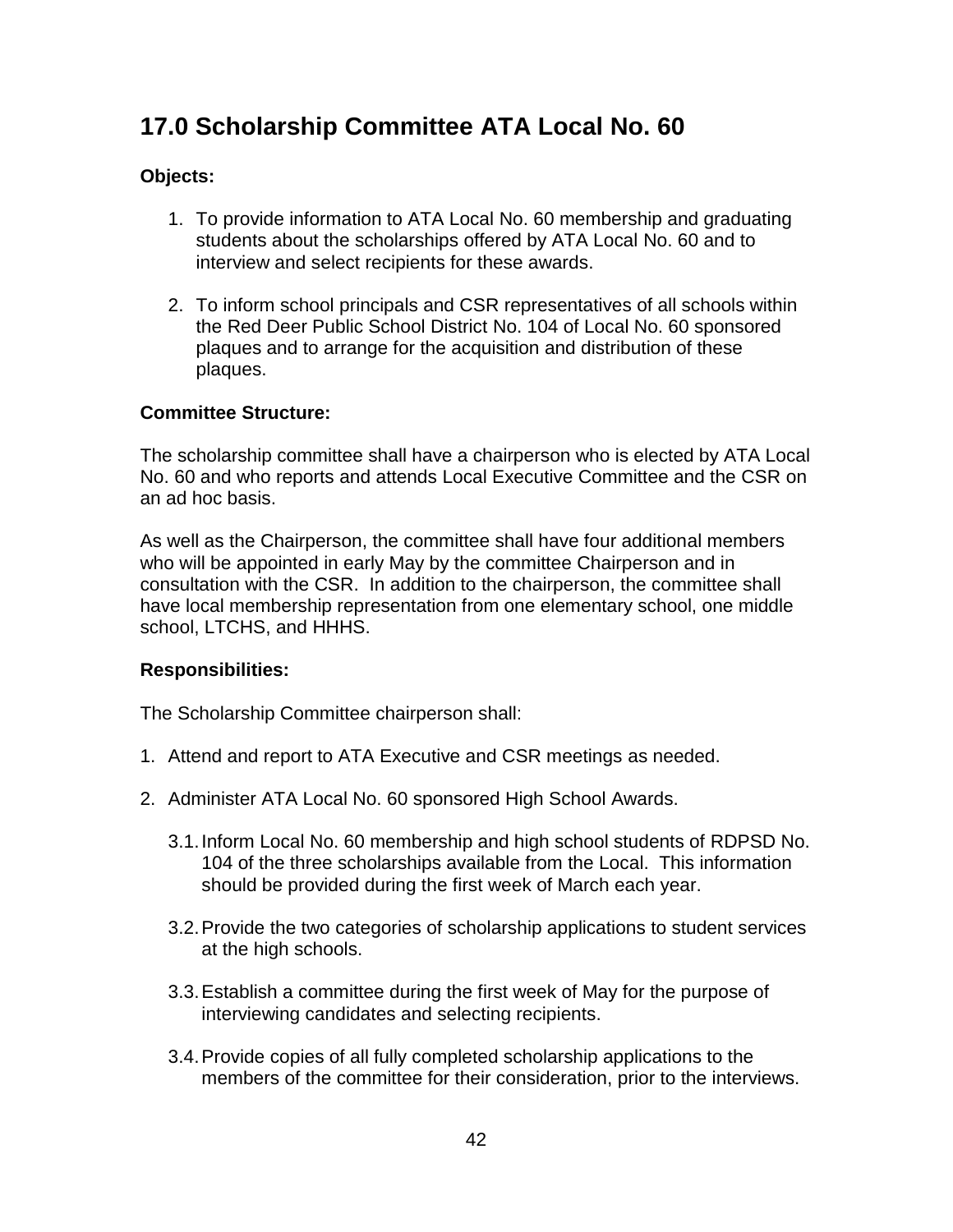- 3.5.In consultation with other members of the committee, and in accordance with how well applications meet the established criteria, prepare a shortlist. Only applications that meet the deadline and the established criteria will be considered.
- 3.6.Establish a venue, schedule interviews, and inform applicants of the interview appointment times.
- 3.7.Chair the committee to interview all applicants during the last week of May or the first week of June; choose and inform successful, as well as unsuccessful, candidates within one week after the interviews.
- 3.8.Acknowledge and promote the successful recipients through local media and other sources as soon as possible after the awards.
- 3.9.Inform the President and Treasurer of the Local of the names of the successful recipients of awards.
- 3.10 Deliver the plaques to schools prior to the awards presentation dates.
- 3.11. Provide relevant recognition of scholarship award recipients at the high school awards ceremonies.

4. Administer ATA Local No. 60 sponsored Elementary and Middle School Awards.

- 4.1.Inform principals of elementary and middle schools in RDPSD No. 104 of the availability of scholarship plaques from the Local. This shall occur in the second week of May.
- 4.2.Receive names of the award-winning students from each school in June, and make arrangements to have the plaques engraved.
- 4.3 Deliver the plaques to schools prior to awards presentation dates.

#### **The Scholarship Committee members shall:**

- 1. Review student scholarship applications and judging criteria in preparation for interviews.
- 2. Interview all short-listed applicants prior to the first week of June.
- 3. Determine, in consultation with the chairperson and other committee members, the successful recipients of the Local scholarships.

### **Scholarships:**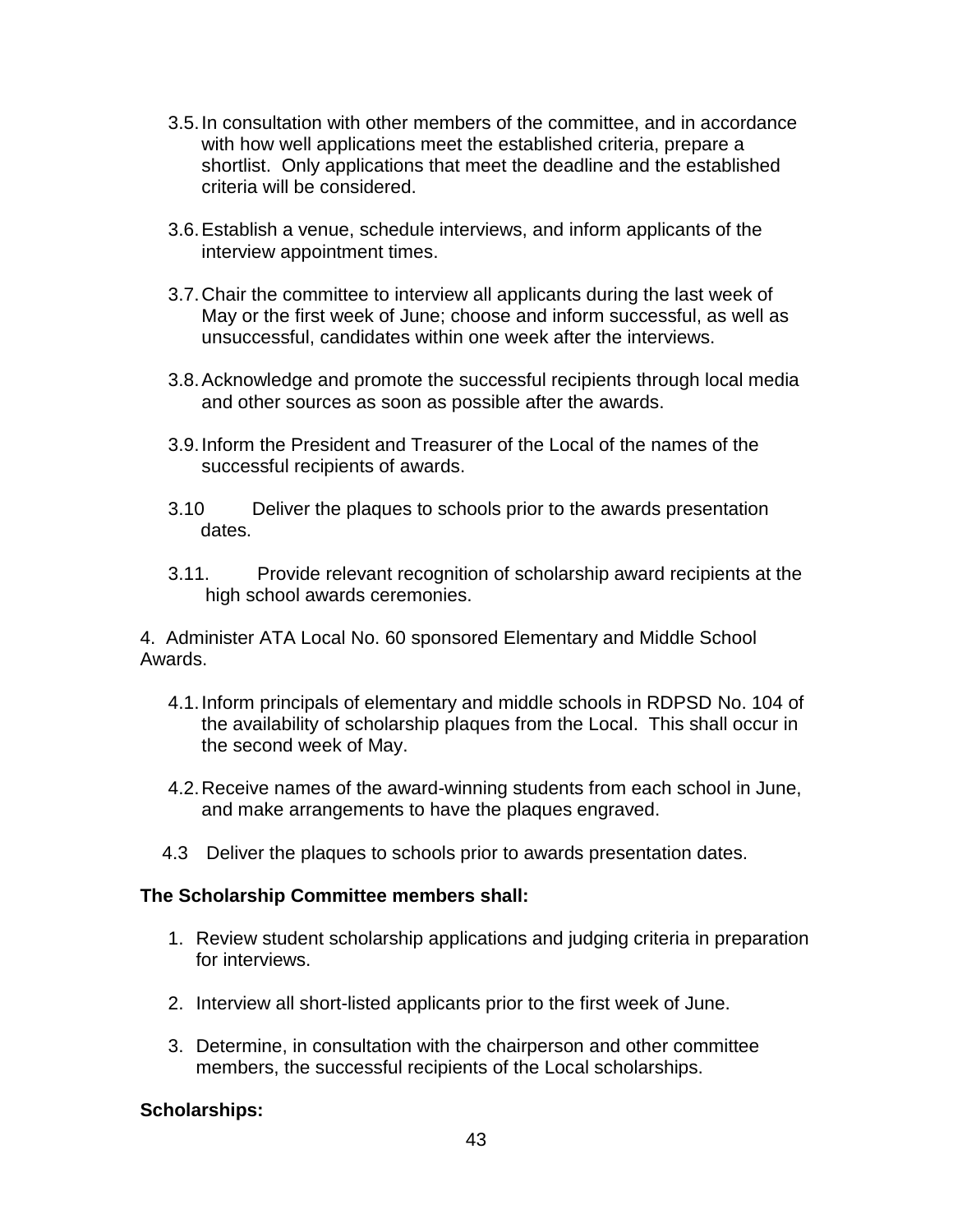#### **1. Senior High School Awards**

- 1.1 One scholarship of \$2000 will be awarded to a graduating student who is enrolled in a Faculty of Education program. Monies will be disbursed by the Local Treasurer upon receipt of confirmation of the student's registration **and** a copy of the student's program of studies.
- 1.2 One scholarship of \$2000 will be awarded to a graduating student who has a parent as a member of ATA Local No. 60. (Members of Local No. 60 are defined as active teachers, active substitute teachers, teachers retired from Local No. 60, and any member on long-term disability from Local No. 60.) The student must be entering a recognized post-secondary institution. Monies will be dispersed by the Local Treasurer upon receipt of confirmation of the student's registration **and** a copy of the student's program of studies.
- 1.3 A third scholarship will be awarded to an additional applicant who qualifies under the criteria of either of the scholarships in 1.1 or 1.2. The amount of this scholarship will be \$1500. Monies will be disbursed by the Local Treasurer upon receipt of confirmation of the student's registration **and** a copy of the student's program of studies.
- 1.4 Scholarships offered by ATA Local No. 60 are judged by the following criteria:
	- 50%: Academics 50%: Non-Academic 30% = School/Community Involvement 20% = Application/Interview
	- 1.5 **Terms and Conditions:** Local No. 60 Scholarship recipients may defer enrolment in university for up to one year; they must then provide the required documentation in order to receive the funds from the Local Treasurer.
	- 1.6 ATA Local No. 60 will also provide each scholarship recipient with a certificate of congratulations to honour the specific award.
	- 1.7 LTCHS, HHHS, and Gateway Christian School will each receive three ATA plaques bearing the name of the recipients for the highest average in each of grades 9, 10, and 11.

Three plaques shall be provided for students enrolled in the district's alternative schools. Staff of the alternative programs will decide the criteria for these plaques.

**2 Middle Schools / K-8 Schools / Elementary Schools**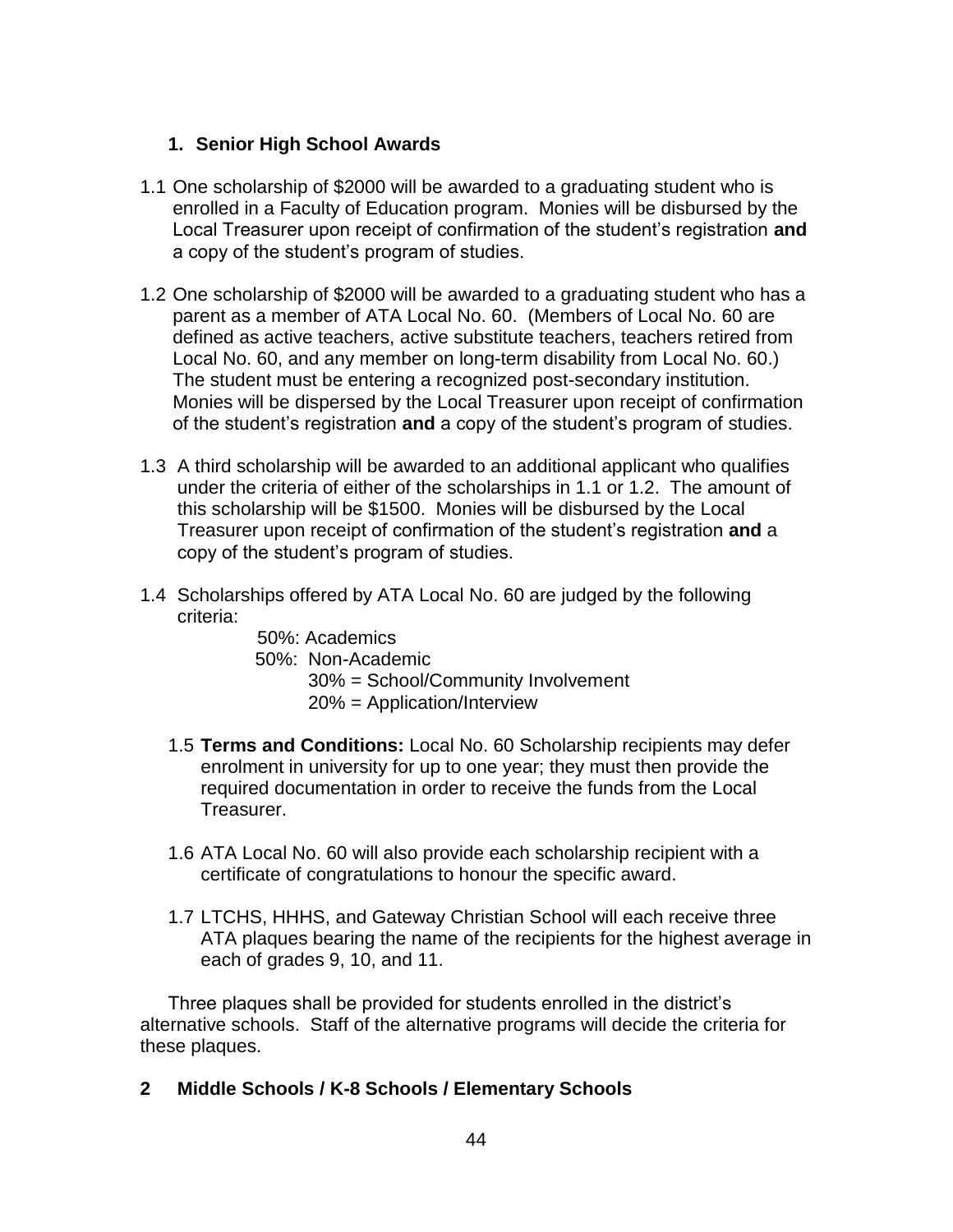Each of the Middle, K-8 and Elementary school awards shall consist of an ATA plaque bearing the name of the recipient, the nature of the award, the school name and the appropriate year. Criteria for selection and recognition shall be left to the discretion of the principal and school staff at each school. One plaque shall be awarded at grades 5-8 in each school.

In lieu of honouring one student, the staff may decide to present a plaque to an entire grade five class. The nature of the award will be determined by the staff.

Examples might include: leadership in environmental awareness, leadership in citizenship.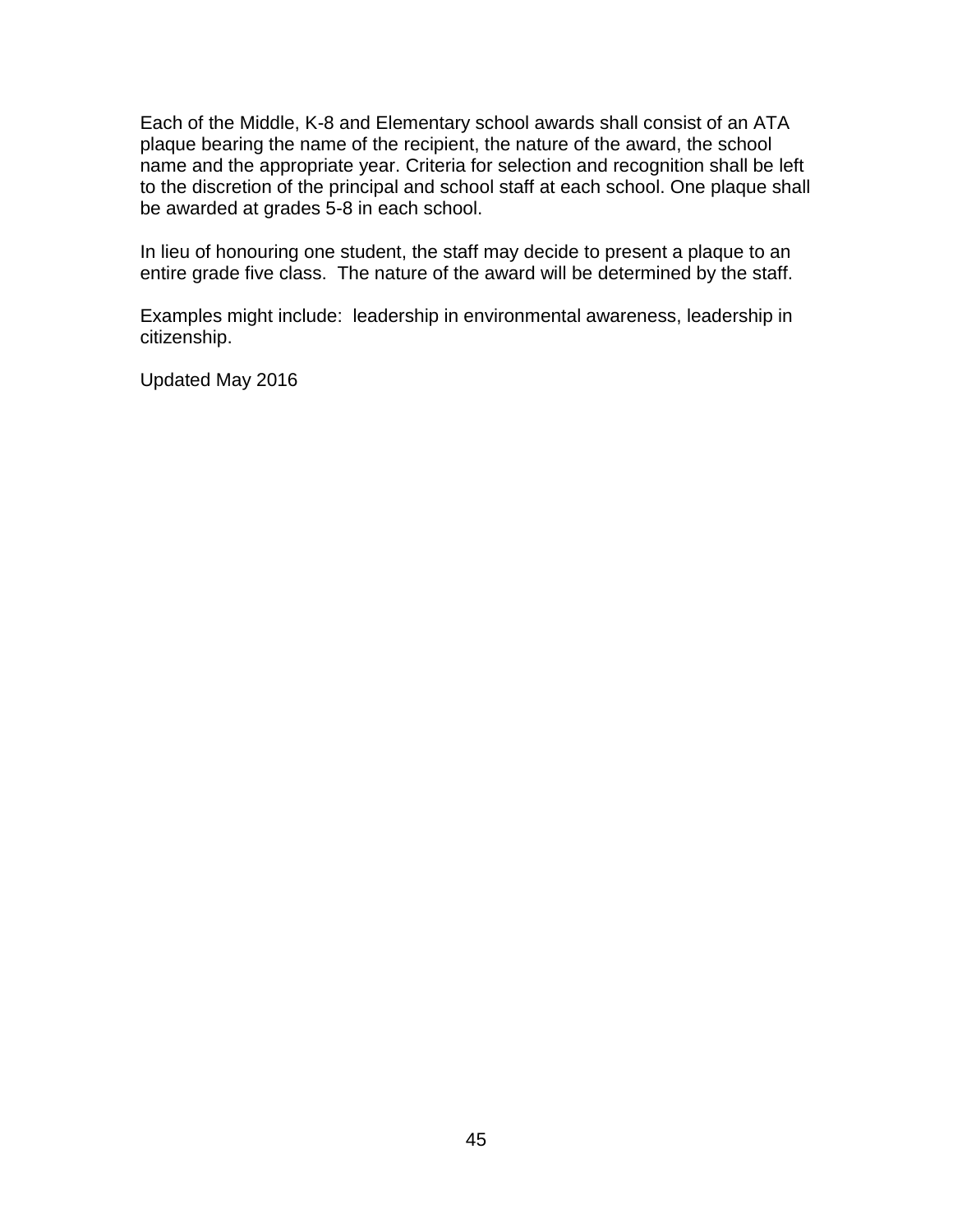# <span id="page-45-0"></span>**18.0 Disposal and Use of Local No. 60 Equipment**

### **1. Disposal**

The Executive will report to CSR any redeployment of Local No. 60 owned equipment as necessary.

The Executive will make a recommendation to CSR if any equipment should be donated, sold or discarded. CSR will: 1) donate the equipment to a school or agency in direct support of a school or community, or 2) allow for a sealed bid auction at a subsequent CSR meeting. Highest bid will be awarded the equipment upon payment. The Treasurer will be the custodian of any equipment and bids during this process. All members will be made reasonably aware of any upcoming auction, and CSR will be informed of the outcome of the process.

Any monies received through sales of equipment will go to general funds.

If there is no donation of, or purchaser for the equipment, the treasurer will oversee that equipment is disposed of in an environmentally and secure manner.

### **Removal of Data**

The Treasurer will oversee that all memory devices are erased or destroyed by the ATA before the Local relinquishes ownership.

### **2. Usage and Expenses**

Local No. 60 equipment is for the primary use of members for the work of the Association. These members are responsible for general upkeep, including virus protection and other maintenance requirements at the expense of the Local. Users are required to keep backup copies on external devices that are solely used and owned by the Local (i.e. External hard drives and memory sticks.). Password protection is required where possible and is also a responsibility of the member user.

Though members are permitted personal use of the equipment, the main purpose of the equipment is to serve the Association, and this private use is to be kept to a minimum. Local members must operate the equipment, or supervise its use. Personal use that creates expense to the Association must be paid by the member. Extra expense includes, but is not limited to, extra paper, printer ink and toner costs as well as extra cell phone billing expense.

The Profession's Code of Ethics applies to all usage of Local equipment.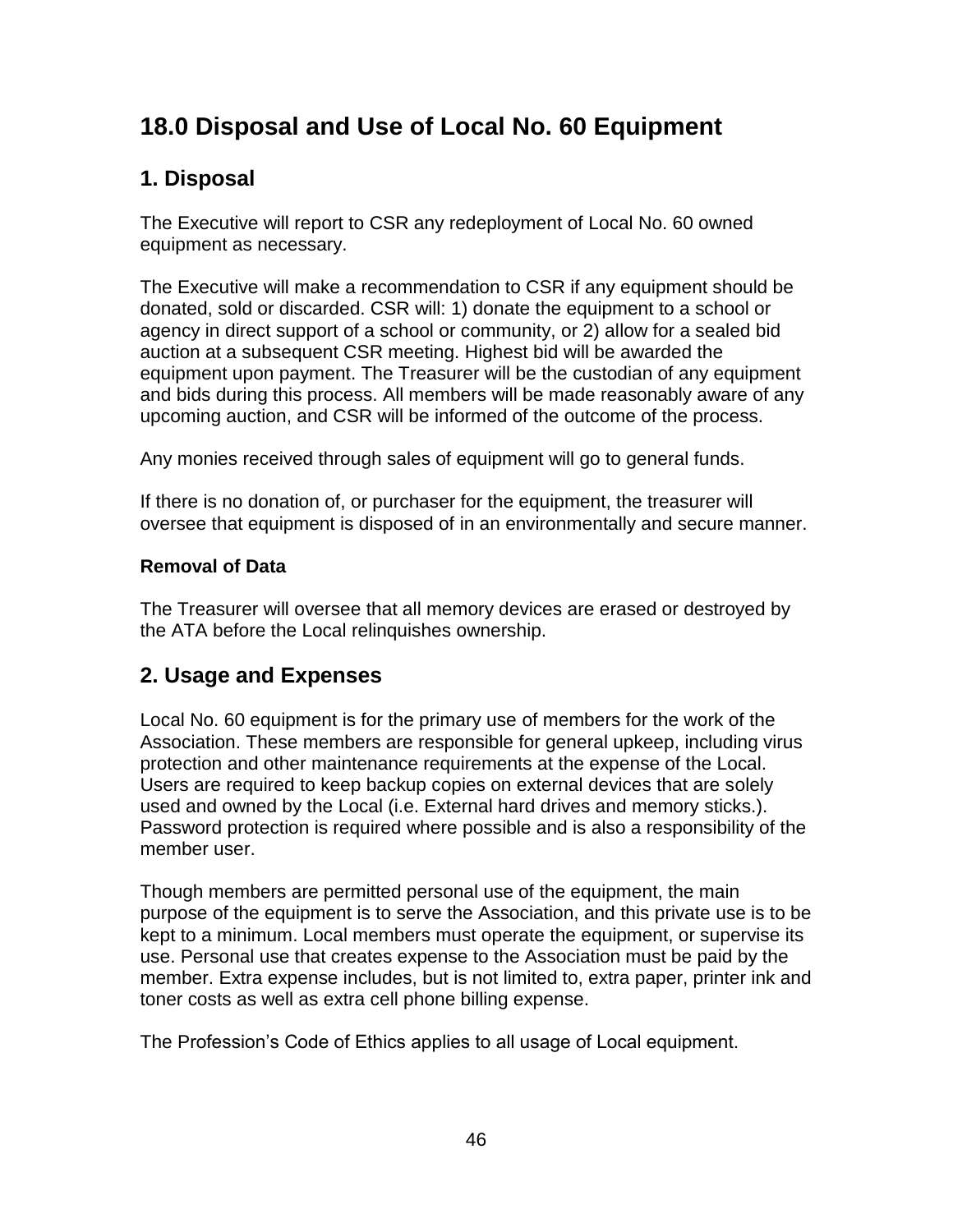# **19.0 Substitute Teachers' Group of the Red Deer City Local No. 60 of the Alberta Teachers' Association**

### **Objects:**

The Red Deer City Local No. 60 Substitute Teachers' Group shall advance the professional skills and knowledge that are unique to substitute teaching and promote, within the Local and the community at large, the special interests and needs of substitute teachers.

### **Committee Structure:**

1. The organization shall be known as the Red Deer City Local No. 60 Substitute Teachers' Group, hereinafter referred to as the Group, as provided within the Constitution of the Red Deer City Local No. 60 of the Alberta Teachers' Association, hereinafter referred to as the Association.

2. All teachers whose names appear on the substitute teachers' roster as complied by the Red Deer Public School District No. 104 during the current school year, shall be members of the group.

3. The officers of the group shall consist of a Chairperson, Vicechairperson, a Secretary, two Council of School Representatives, an Economic Policy Committee representative, a Professional Development Committee, a CATCA representative, a newsletter editor, a Public Relations chairperson and a Social committee chairperson.

### **4. Responsibilities of the Executive:**

1. The Executive shall:

a) ensure an officer of the Group attends all Local Executive and CSR meetings.

b) organize, support and participate in activities to promote the objects of the Group.

c) attend all Executive and General meetings of the Group.

d) have at least one General meeting per year.

e) publicize and/or assist in the organization of the Group, Local, and District professional development activities for substitute teachers.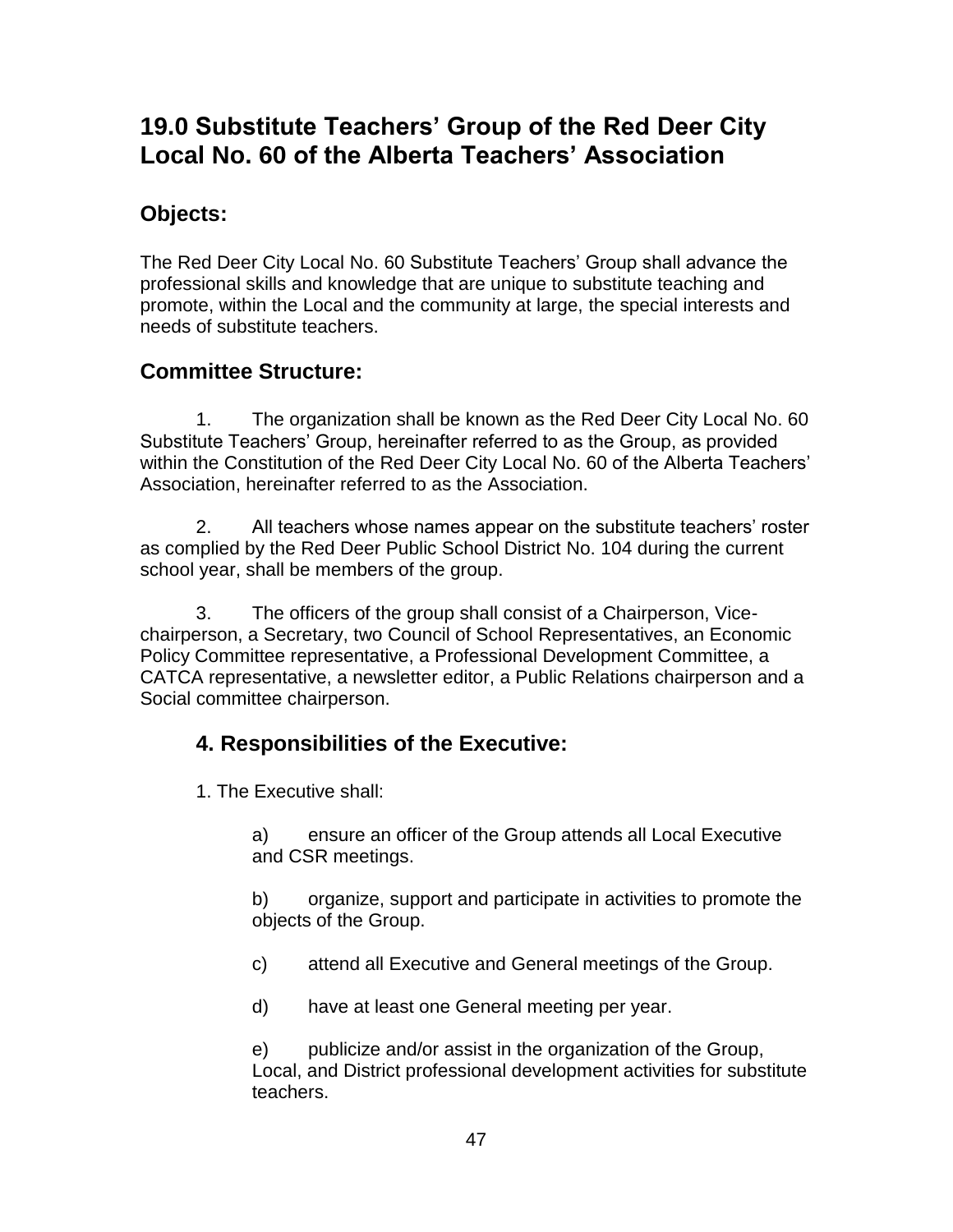- f) submit an annual written report to the CSR.
- 2. The Chairperson shall
	- a) assume responsibility for efficient operation of the Group.
	- b) chair meetings of the Group.
	- c) act as chief spokesman for the Group.

d) prepare the agenda for meetings in consultation with the secretary.

e) assume responsibility for establishing the date, time, and location of meetings and book the facilities.

- f) delegate responsibility where appropriate.
- g) serve on the Executive Committee of the Local.

h) provide monthly reports of the Group activities to the CSR of the Local.

- i) keep a record of Group expenses.
- j) ensure the production and activation of a current "Communication" system, which uses phoning and/or e-mail, for use of providing information to the membership.
- 3. The Vice-chairperson shall

a) assist the chairperson in the discharge of duties.

b) take charge of the affairs of the Group in the absence of the chairperson.

4. The Secretary shall

a) record the minutes of all group meetings.

b) forward copies of the minutes to the chairperson and vicechairperson.

- c) attend to correspondence to and from the Group.
- d) preserve the files and records of the Group.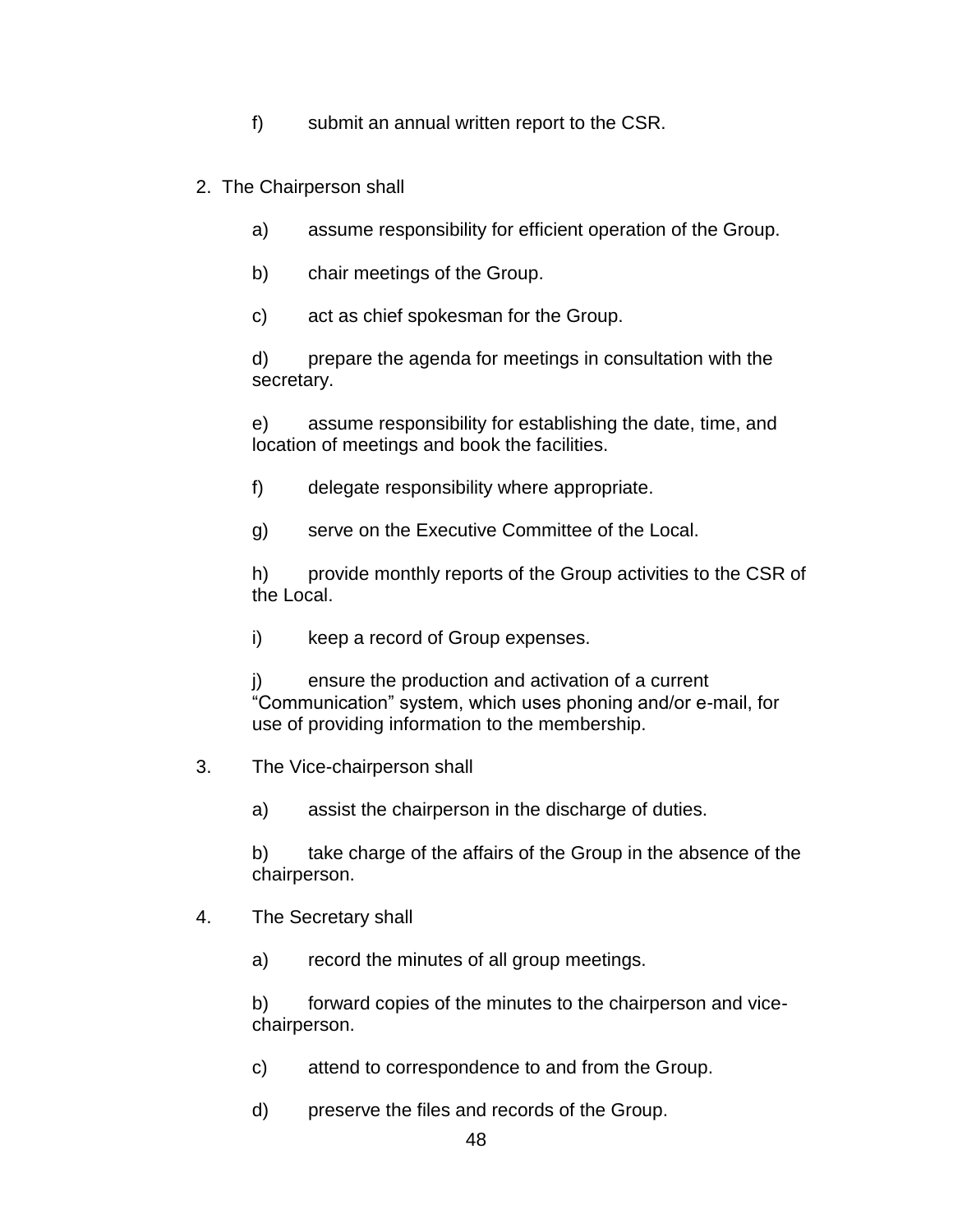5. The Council of School Representatives shall

a) provide information to members as to services available and channel requests for these services to the proper Local or Association officials.

b) encourage or promote the use of services available from the Local and/or the Association.

c) serve as a liaison between the Group members and the CSR and between Group members and the Provincial Association.

d) attend the CSR meetings of the Local and report to the Group via a newsletter or at Group meetings.

e) present a report to the CSR in the absence of the chairperson.

6. The Economic Policy Committee Representative shall

a) attend Economic Policy Committee meetings and report information back to the Group.

b) make use of the Group's "Communication "system to dispatch information if importance and urgency warrant such measures.

c) provide information to the newsletter editor for publication.

d) fulfill duties required as a member of the EPC.

7. The Professional Development Committee Representative shall

a) attend Professional Development Committee meetings of the Local.

b) attend District In-service Committee meetings.

c) be responsible for organizing professional development activities specific to the needs of substitute teachers.

d) provide information of available PD presentations to the newsletter editor for publication.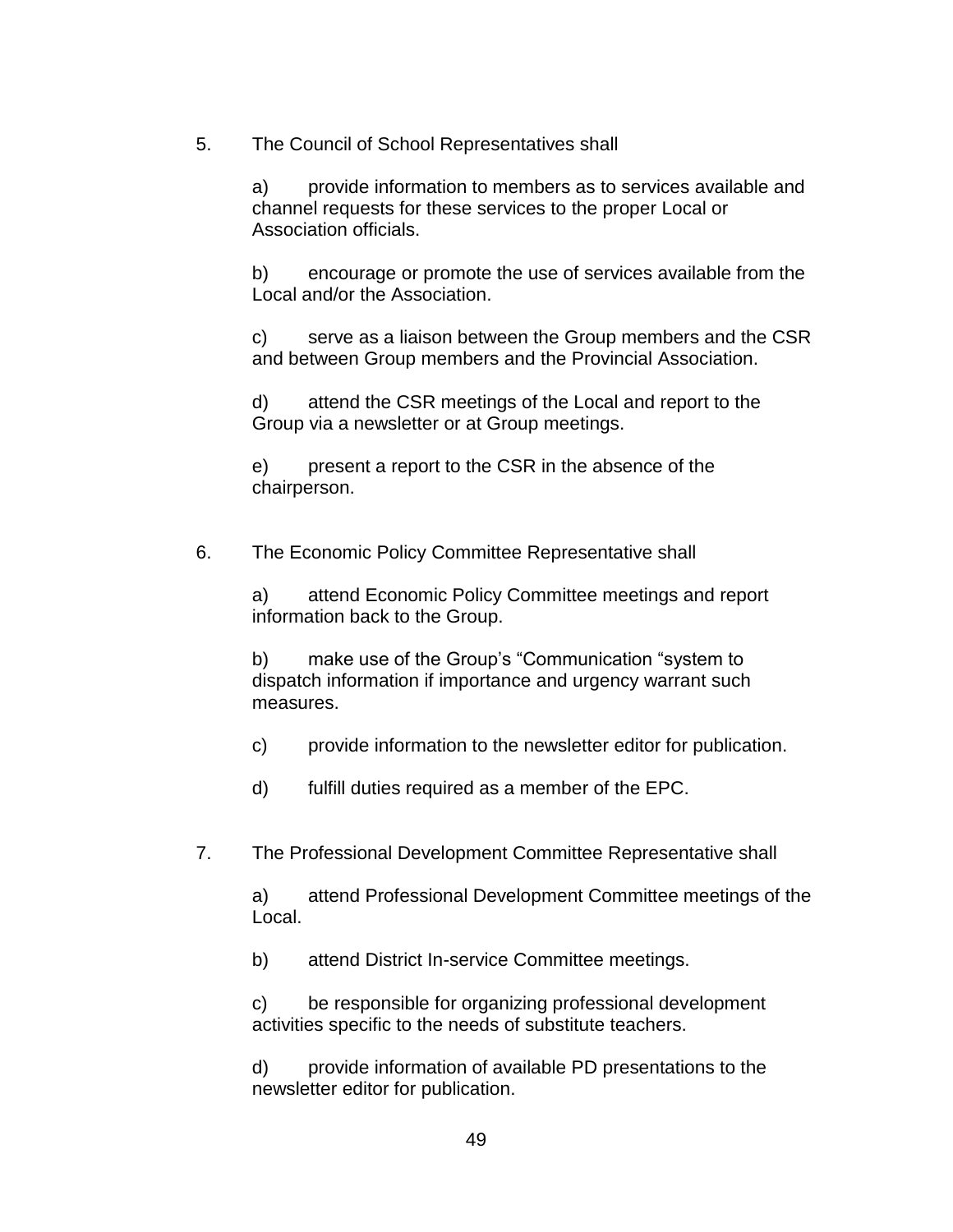e) make use of the Group's "Communication" system to dispatch information if importance and urgency warrant such measures.

f) promote opportunities for members to engage in professional activities.

- g) fulfill duties required as a member of the PD committee.
- 8. The CATCA representative shall
	- a) attend CATCA meetings.

b) provide information of the Teachers' Convention to the newsletter editor for publication.

c) make use of the Group's "Communication" system to dispatch information if importance and urgency warrant such measures.

d) fulfill duties required as a member of the CATCA committee.

9. The Newsletter Editor shall

a) be responsible for publishing the newsletter *(The Second Wave)* to keep Group members informed about professional and general interest items.

b) prepare content of the newsletter in consultation with the Local Executive.

c) select news items that inform the membership of

i) professional issues of current interest.

ii) public relations items of the Group, the Local, the Association, Central Office and the District.

iii) notification of the dates and agendas of Group meetings, Local Meetings and workshops of interest to the members.

10. The Public Relations Chairperson shall

a) promote communication between the Local Executive and the members.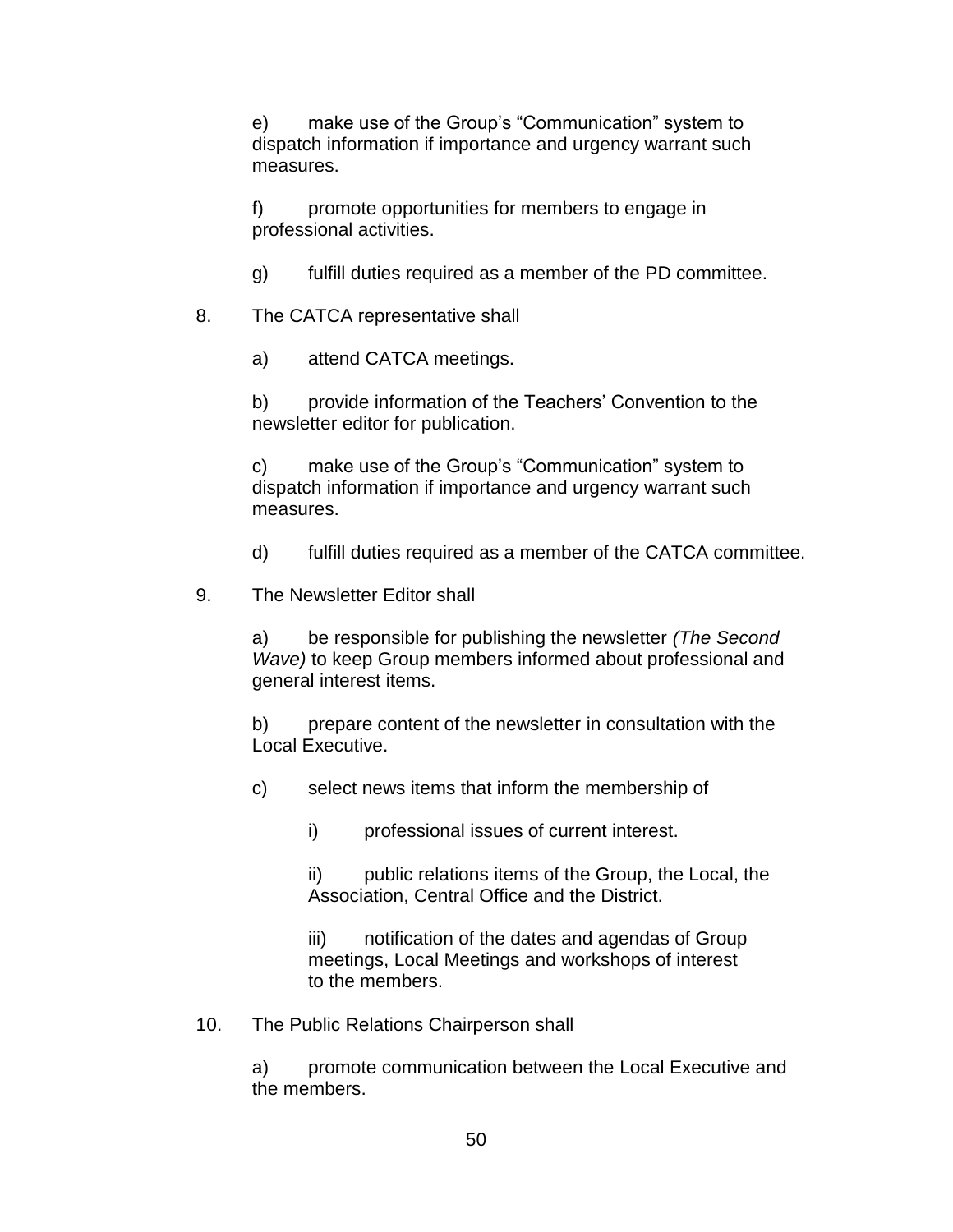b) communicate opportunities for members to participate in professional activities.

c) assist as a liaison in promoting any Substitute Appreciation activities.

d) interact with the public through the schools to positively shape people's attitudes regarding the professional role of substitute teachers.

e) make submissions to the newsletter of the Group *(The Second Wave*), the newsletter of the Local and the A.T.A. Newsletter.

11. The Social Committee Chairperson shall

a) plan and organize social events upon consultation with the Executive.

b) provide information of up-coming Social Events to the newsletter editor for publication.

c) make use of the group's "Communication" system to dispatch information if importance and urgency warrant such measures.

#### 5. **Meetings, Voting and Quorums**

1. there shall be an Annual General Meeting to deal with items brought forward by the Executive or the membership at large.

2. all members of the Group shall be entitled to attend and participate in General meetings of the group.

3. at least seven days notice of a General meeting shall be given, by mail or telephone.

4. the Executive shall establish a fixed schedule of Executive meetings.

5. the Chairperson may call a special meeting of the Executive requiring three days notice.

6. motions brought before any meeting will be decided by a simple majority of those present except as specified in article ten.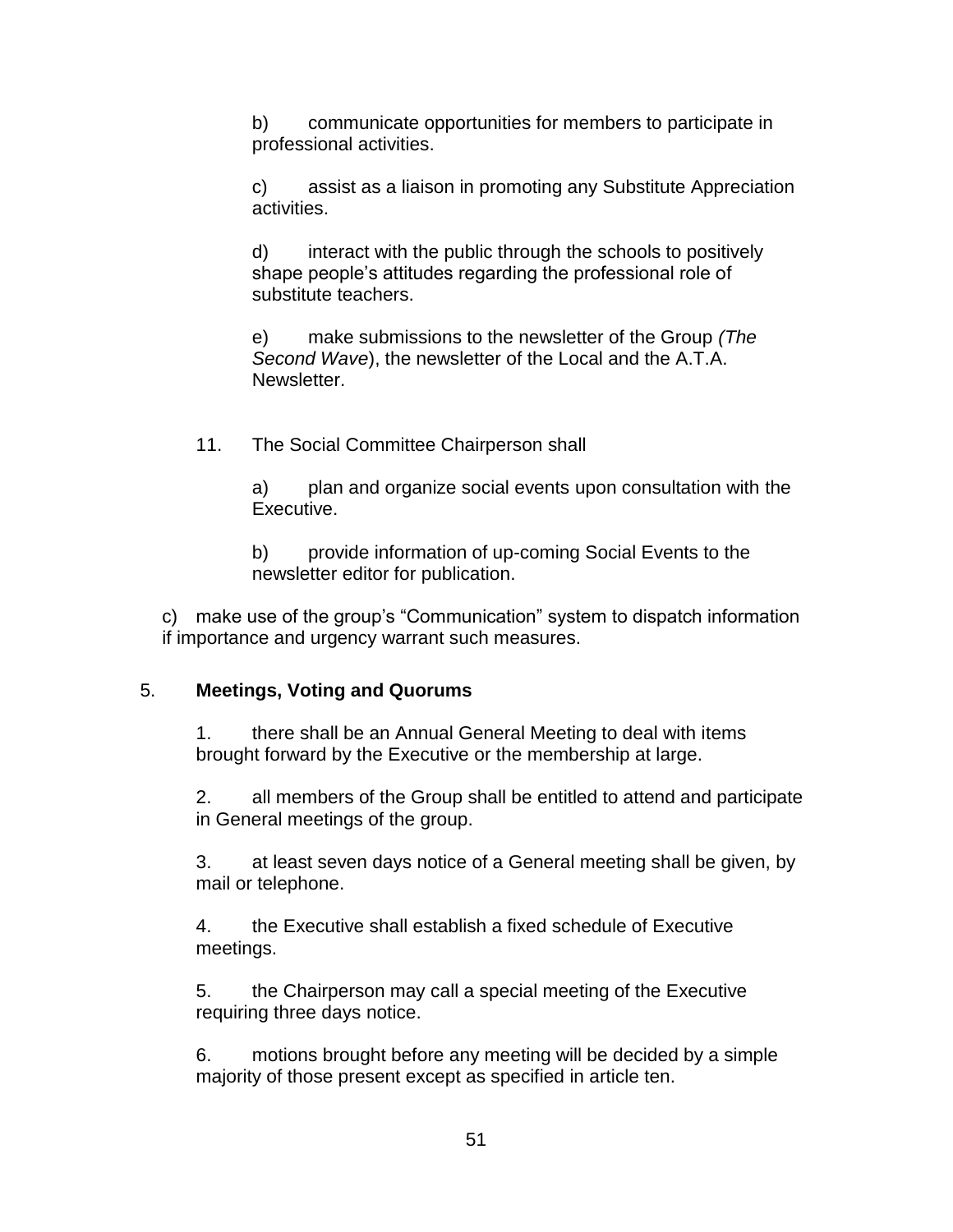7. at General meetings each member in attendance shall have one vote on any question brought before the meeting.

8. a quorum at General meetings shall consist of the members present.

9. at Executive meetings, only members of the Executive may vote and each member in attendance shall have one vote on any question brought before the meeting.

10. a quorum at Executive meetings shall consist of one-half of the current Executive.

11. a record of attendance shall be kept at Executive and General meetings.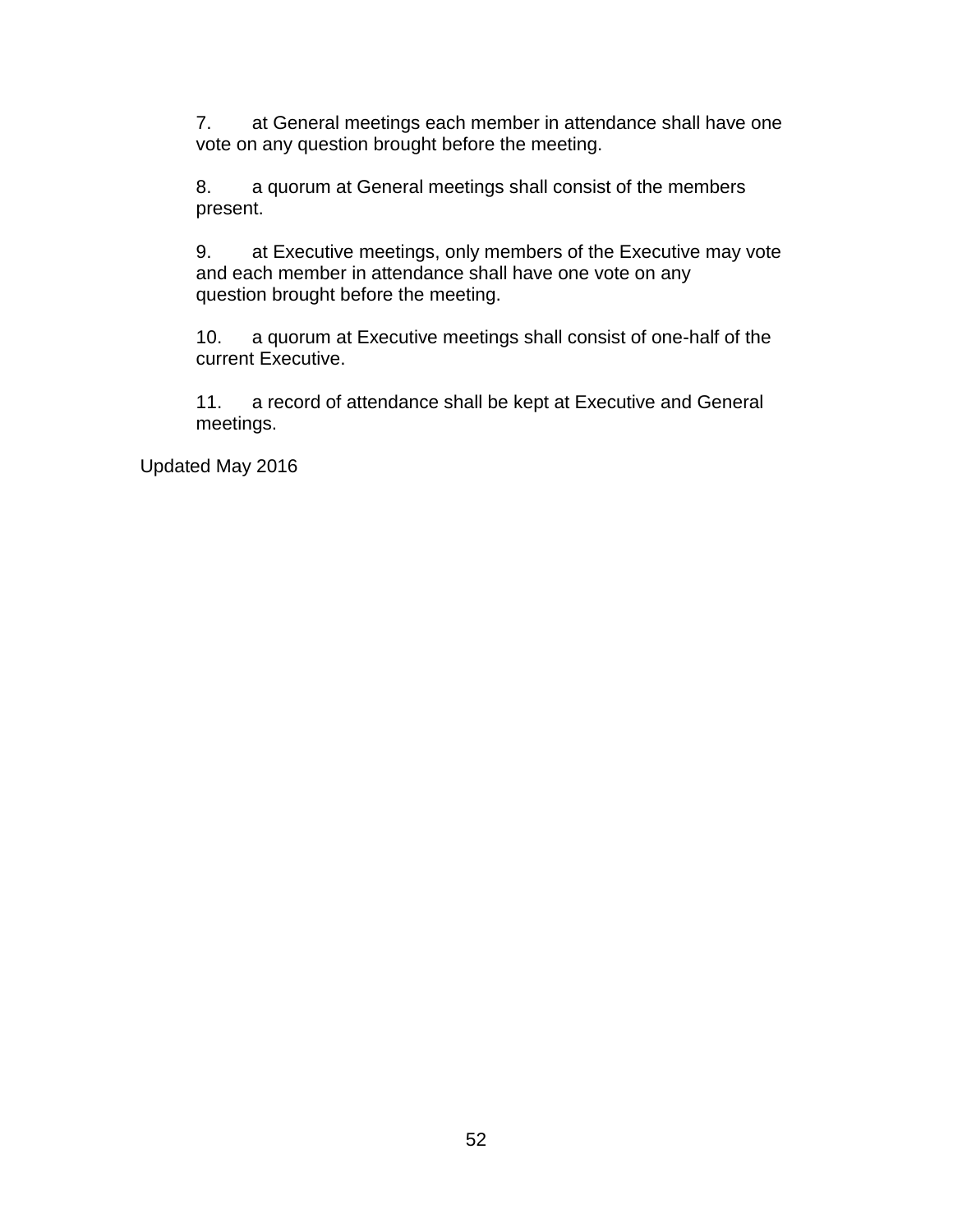# <span id="page-52-0"></span>**20.0 Election and Appointment Results**

### **20.1 Communicating Election and Appointment results**

The results of all Local No. 60 elections and appointments be announced to all members through communications by school representatives and general announcement.

Note: This policy is not intended to exclude press releases, web announcements, etc. from occurring.

New policy: June 2013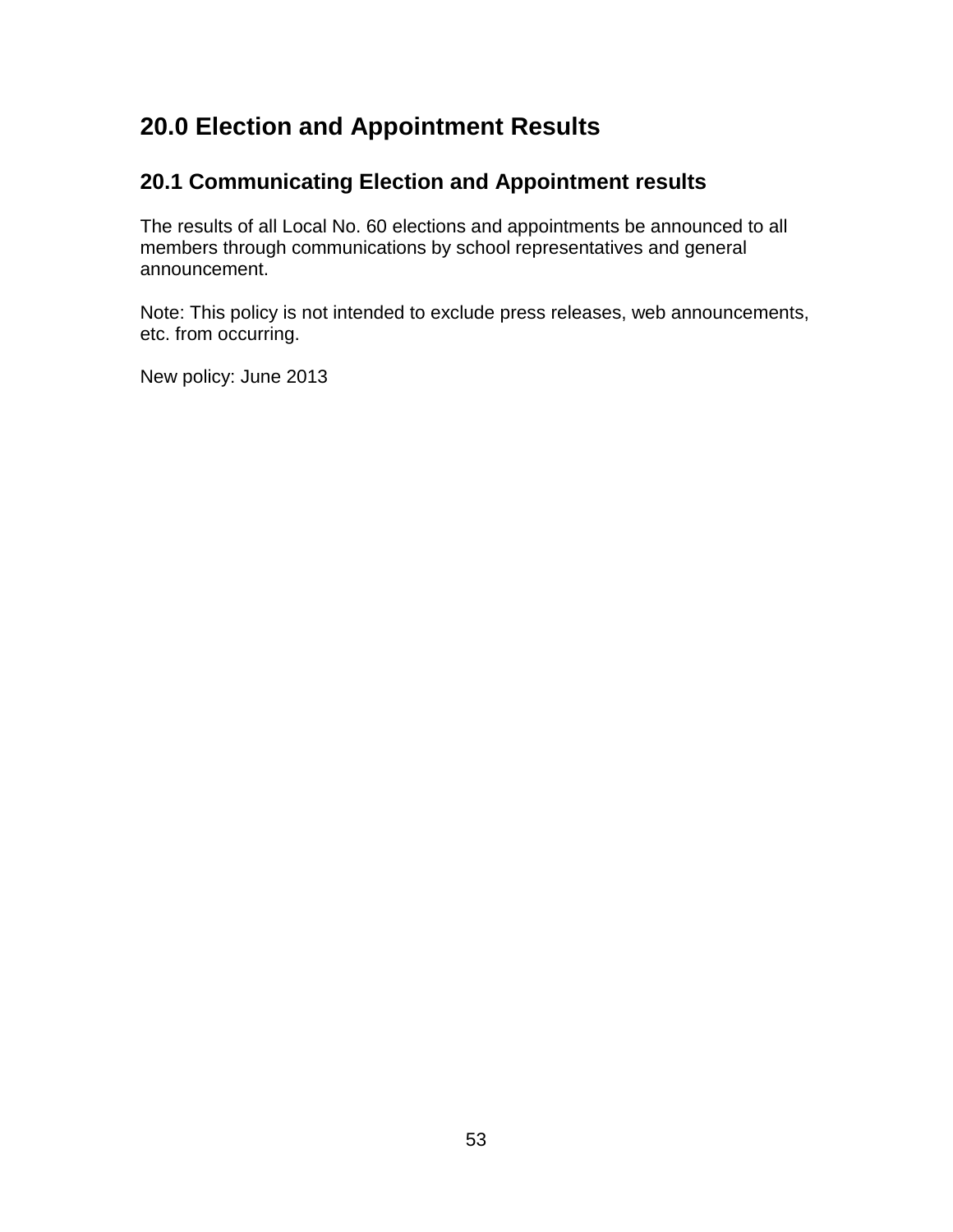# **21.0 Glossary Appendix**

| <b>ARA</b>                                                           | <b>Annual Representative Assembly</b>                                       |  |
|----------------------------------------------------------------------|-----------------------------------------------------------------------------|--|
| <b>AHSCA</b>                                                         | Alberta Home and School Council's Association                               |  |
| <b>ASEBP</b>                                                         | Alberta School Employees Benefit Plan                                       |  |
| ASBA                                                                 | Alberta School Boards Association                                           |  |
| ATA                                                                  | The Alberta Teachers' Association                                           |  |
| ATRF                                                                 | Alberta Teachers' Retirement Fund Board                                     |  |
| <b>Barnett House</b>                                                 | Building housing provincial association in Edmonton                         |  |
| <b>BUGM</b>                                                          | <b>Bargaining Unit General Meeting</b>                                      |  |
| <b>CARTA</b>                                                         | <b>Central Alberta Retired Teachers' Association</b>                        |  |
| <b>CASS</b>                                                          | College of Alberta School Superintendents                                   |  |
| <b>CATCA</b>                                                         | <b>Central Alberta Teachers' Convention Association</b>                     |  |
| <b>Clause 14</b>                                                     | Professional development funds in collective agreement                      |  |
| <u>Clipboard</u>                                                     | Local No. 60 communication newsletter                                       |  |
| <b>COATS</b>                                                         | Council on Alberta Teaching Standards                                       |  |
| <b>Coordinating Committee</b> See Standing Committees in this binder |                                                                             |  |
| <b>CSR</b>                                                           | <b>Council of School Representatives</b>                                    |  |
| <b>CTF</b>                                                           | <b>Canadian Teachers' Federation</b>                                        |  |
|                                                                      | <b>Electoral ballot</b> A vote by all members of the provincial association |  |
| <b>EPC</b>                                                           | <b>Economic Policy Committee</b>                                            |  |
| <b>ERA</b>                                                           | <b>Emergent Representative Assembly</b>                                     |  |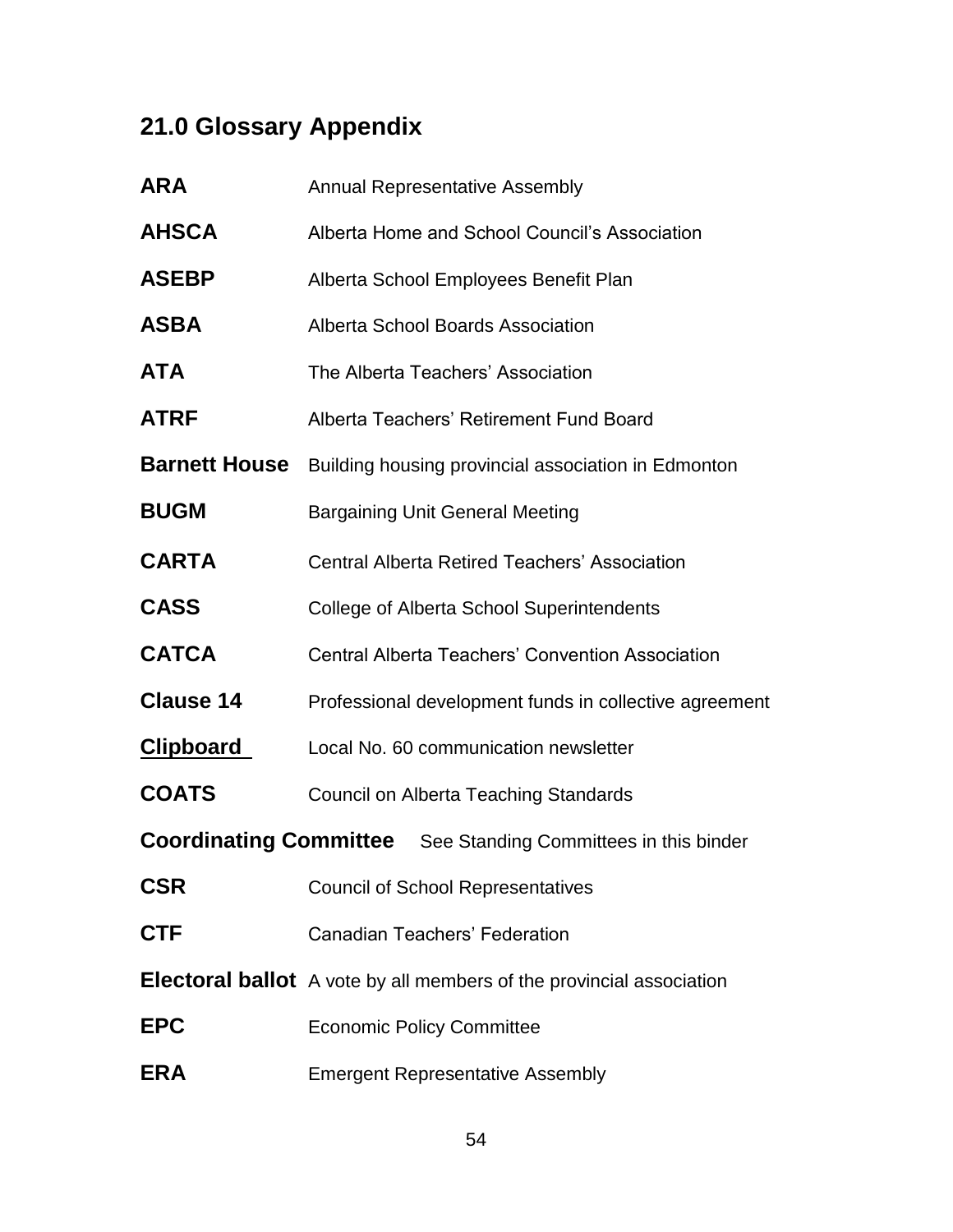| <b>EUS</b>                                                                 | <b>Education Undergraduate Society</b>                                                                          |  |
|----------------------------------------------------------------------------|-----------------------------------------------------------------------------------------------------------------|--|
| <b>Grant-in-aid</b>                                                        | ATA provincial funding support for Local participation in<br>provincial ATA events                              |  |
| <b>IPGP</b>                                                                | Individualized Professional Growth Plan                                                                         |  |
| <b>Induction</b>                                                           | Ceremony of membership in teaching profession<br>See: policies/procedures                                       |  |
| <b>LCO</b>                                                                 | <b>Local Communications Officer</b>                                                                             |  |
| <b>Local Levy</b>                                                          | Fees paid by Local No. 60 teachers' to support local<br>initiatives                                             |  |
| <b>MS</b>                                                                  | <b>Member Services</b>                                                                                          |  |
| <b>NSC</b>                                                                 | <b>Negotiating Sub-Committee</b>                                                                                |  |
| <b>PD</b>                                                                  | <b>Professional Development</b>                                                                                 |  |
| <b>PDAC</b>                                                                | Professional Development Area Conference                                                                        |  |
| <b>PDF</b>                                                                 | <b>Professional Development Fund</b>                                                                            |  |
| <b>PEC</b>                                                                 | <b>Provincial Executive Council</b>                                                                             |  |
| <b>PEW</b>                                                                 | <b>Public Education Works</b>                                                                                   |  |
| <b>PIES</b>                                                                | <b>Political Involvement Education Seminars</b>                                                                 |  |
| <b>PRECIS</b>                                                              | <b>Provincial Executive Council Summary</b><br>(Associations Publication)                                       |  |
| <b>Resolutions</b>                                                         | Formal motions at ARA to set provincial policy                                                                  |  |
| <b>RBA</b>                                                                 | Representative of the Bargaining Agent                                                                          |  |
| <b>SARO</b>                                                                | Southern Alberta Regional Office (of the ATA)                                                                   |  |
| <b>Summer Conference</b> P.D./Association training session at Banff Centre |                                                                                                                 |  |
|                                                                            | <b>Sunshine Fund</b> Local No. 60 fund to support/recognize teachers re: births,<br>bereavement, marriage, etc. |  |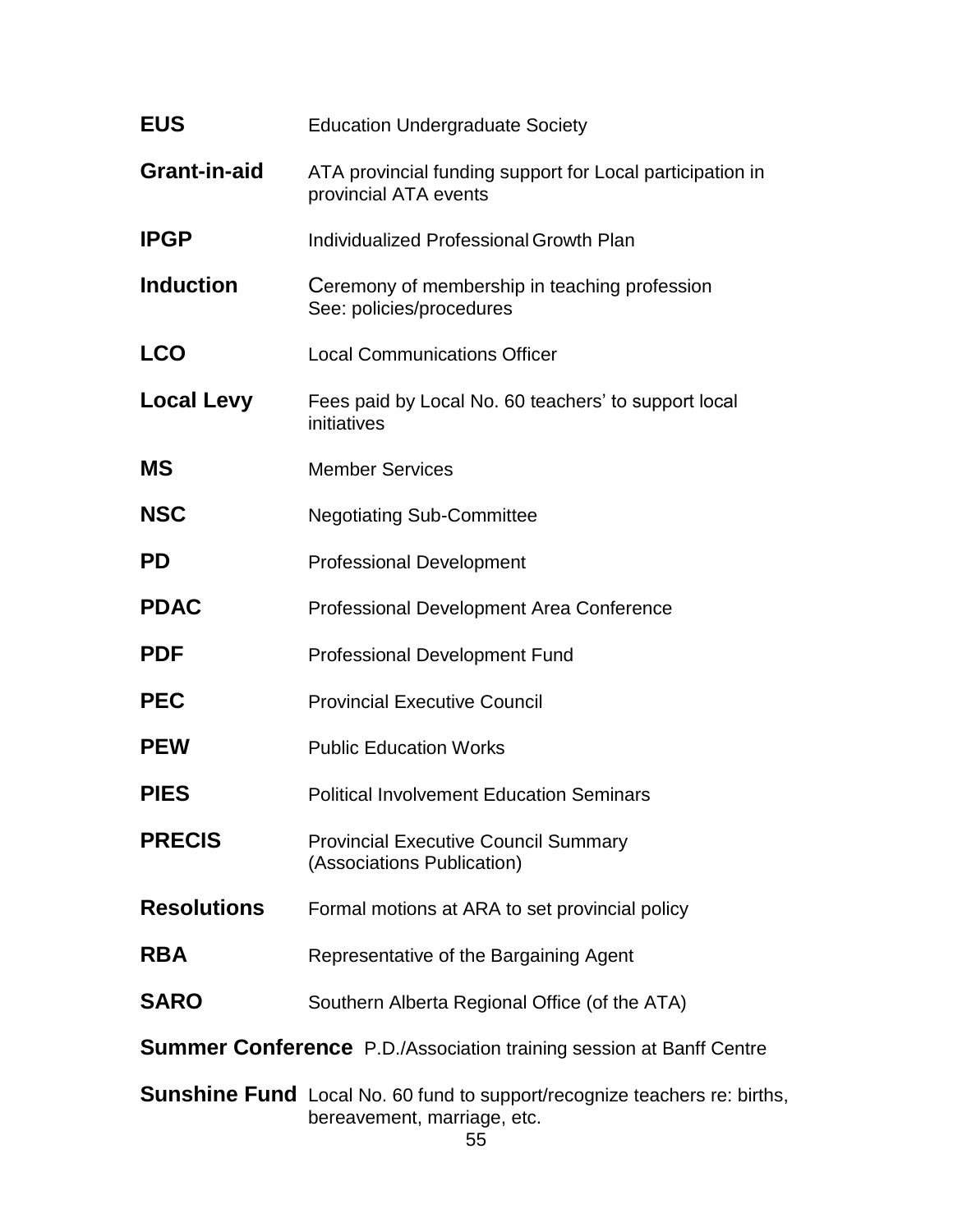| <b>TOC</b>  | <b>Table Officers Committee</b>       |
|-------------|---------------------------------------|
| <b>TPA</b>  | <b>Teaching Profession Act</b>        |
| <b>TQS</b>  | <b>Teacher Qualifications Service</b> |
| <b>TW</b>   | Teacher Welfare                       |
| <b>TWAC</b> | Teacher Welfare Area Conference       |

Updated October 2011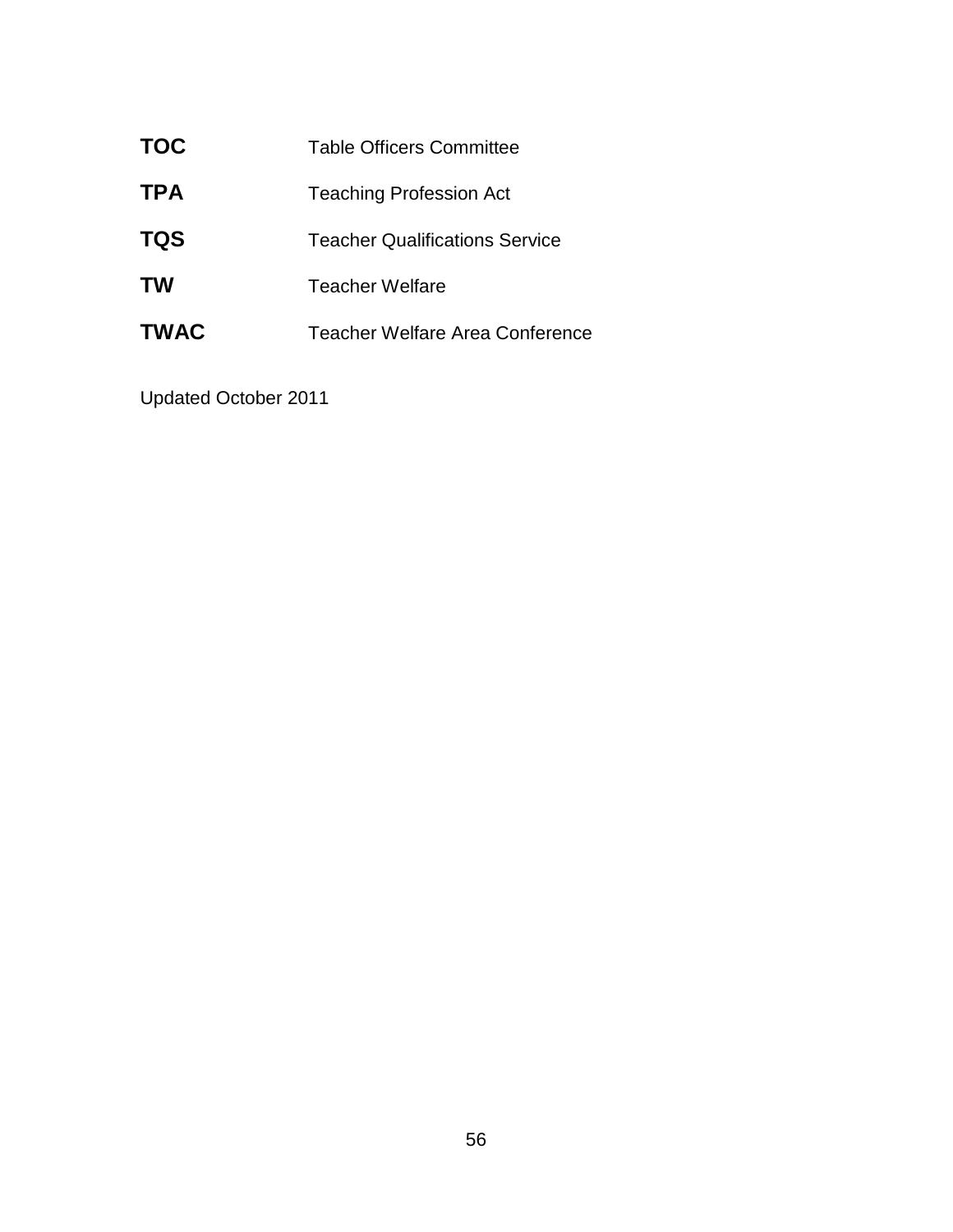### <span id="page-56-0"></span>**22.0 RED DEER SCHOOL DISTRICT NO 104 FRAME OF REFERENCE**

[Ratified by Local Executive and CSR 2001 05] [Ratified by Provincial Executive Council 2001 10 26]

#### **1. Preamble**

This committee shall be called the Red Deer Public Economic Policy Committee, hereafter referred to as the EPC. It shall prepare for and oversee negotiations and oversee the enforcement of the collective agreement on behalf of the teachers who are employed by Red Deer School District No 104.

#### **2. Duties and Responsibilities**

The EPC shall exist for the following reasons:

- 2.1 To gather and study data for the purpose of setting objectives for collective bargaining.
- 2.2 To identify and interpret the economic and working conditions needs of teachers.
- 2.3 To prepare proposed amendments to the collective agreement for the consideration of the members of the bargaining unit.
- 2.4 To effect changes to the collective agreement as negotiated and ratified by the teachers.
- 2.5 To select the Negotiating Subcommittee (NSC) and establish operational guidelines for its effective operation.
- 2.6 To keep teachers of the bargaining unit informed on matters pertaining to the progress of negotiations and the specific details of the collective agreement.
- 2.7 To consult with Teacher Welfare staff officers, district representative, consultants (as assigned) and members of the bargaining unit before, during and after negotiations.
- 2.8 To identify areas of concern for teachers and to provide the necessary assistance and direction in enforcing the provisions of the collective agreement.
- 2.9 To generally exercise leadership in all matters pertaining to collective bargaining.
- 2.10 To refer the dispute to a Representative of the Bargaining Agent (RBA) following appropriate consultation with the membership.

### **3. Membership**

The EPC shall consist of: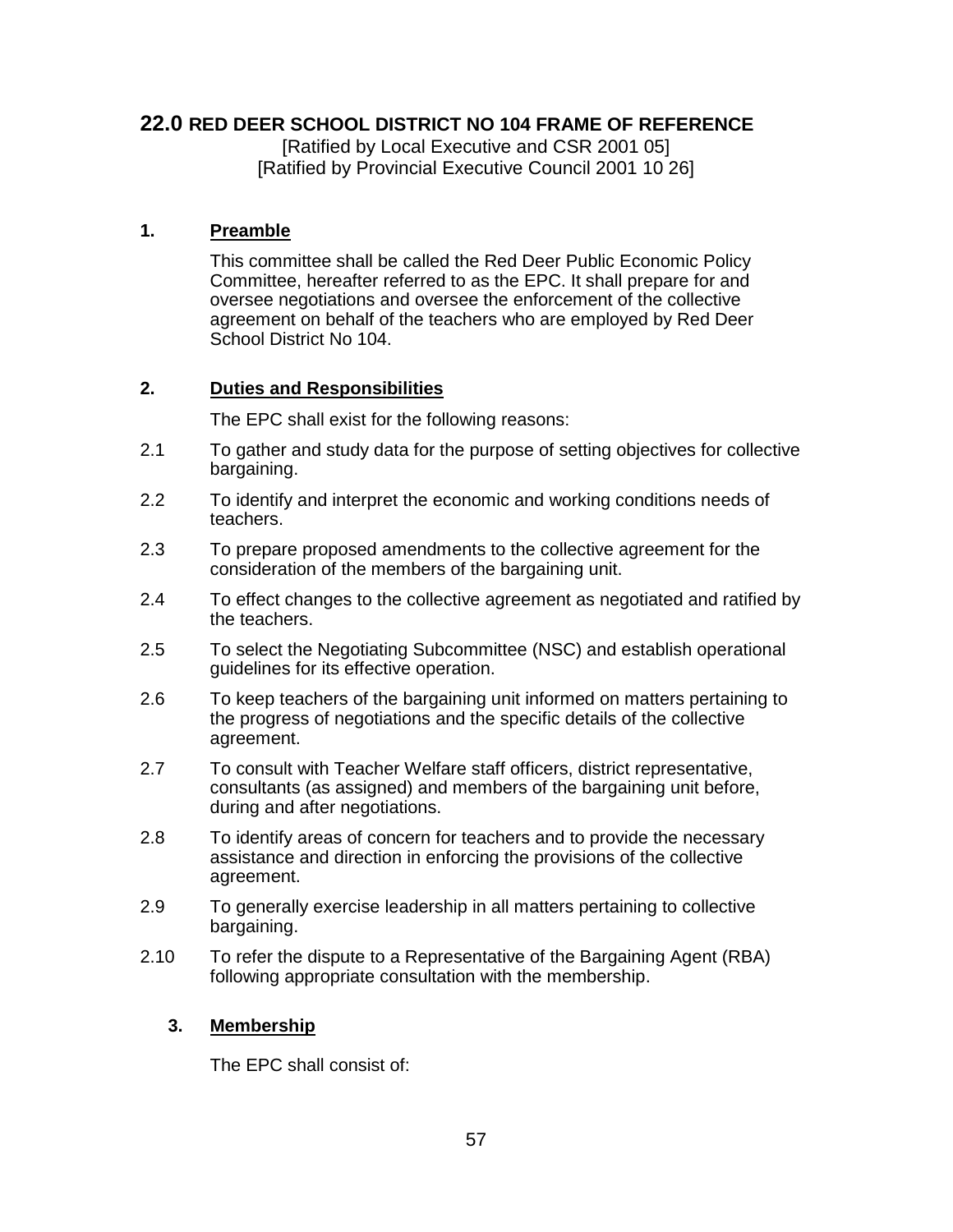- 3.1 Eleven elected members and two appointed members. The elected members shall consist of**:** the Chair of the EPC committee, who will also sit on the Executive Committee of the Local; one from each Division; one from Central Office; one from the Substitute Committee; one from local administrators; and four members at large. The appointed members shall be the President of the Local and the past chairman of EPC. They shall be the voting members of the EPC.
- 3.2 The district representative and those staff officers and consultants assigned from time to time to the EPC by the Alberta Teachers' Association. They shall be non-voting members of the EPC.

#### **4. Election of EPC**

- 4.1 Elections will be held for these positions during the regular cycle of Local elections, with nominations in March and the election in May.
- 4.2 The chair of the EPC shall be elected by and from the elected body of the EPC.

#### **5. Executive**

The executive officers of the EPC shall consist of the chair, vice-chair and secretary.

#### **6. Duties**

- 6.1 The officers, elected from and by voting members of the EPC shall:
- 6.1.1 Chair chair EPC meetings, represent the EPC in its relationship with the general membership, attend Local Council meetings as required by the Local constitution, request the calling of bargaining unit meetings by the Local president.
- 6.1.2 Vice-chair act on behalf of the chair in his/her absence.
- 6.1.3 Secretary keep an accurate record of all EPC meetings and perform such other internal communications functions as may be assigned from time to time.
- 6.2 The elected members of the EPC shall attend all EPC meetings and such other meetings as required by the Local association for purposes of reporting and communicating.
- 6.3 Absence from three consecutive meetings without reasonable cause or consent will result in that position being declared vacant by a motion of the EPC. The member shall be informed of the committee's decision by the chair.
- 6.4 A chair shall act only with the consent of a majority of the committee or subcommittee.

#### **7. Committees**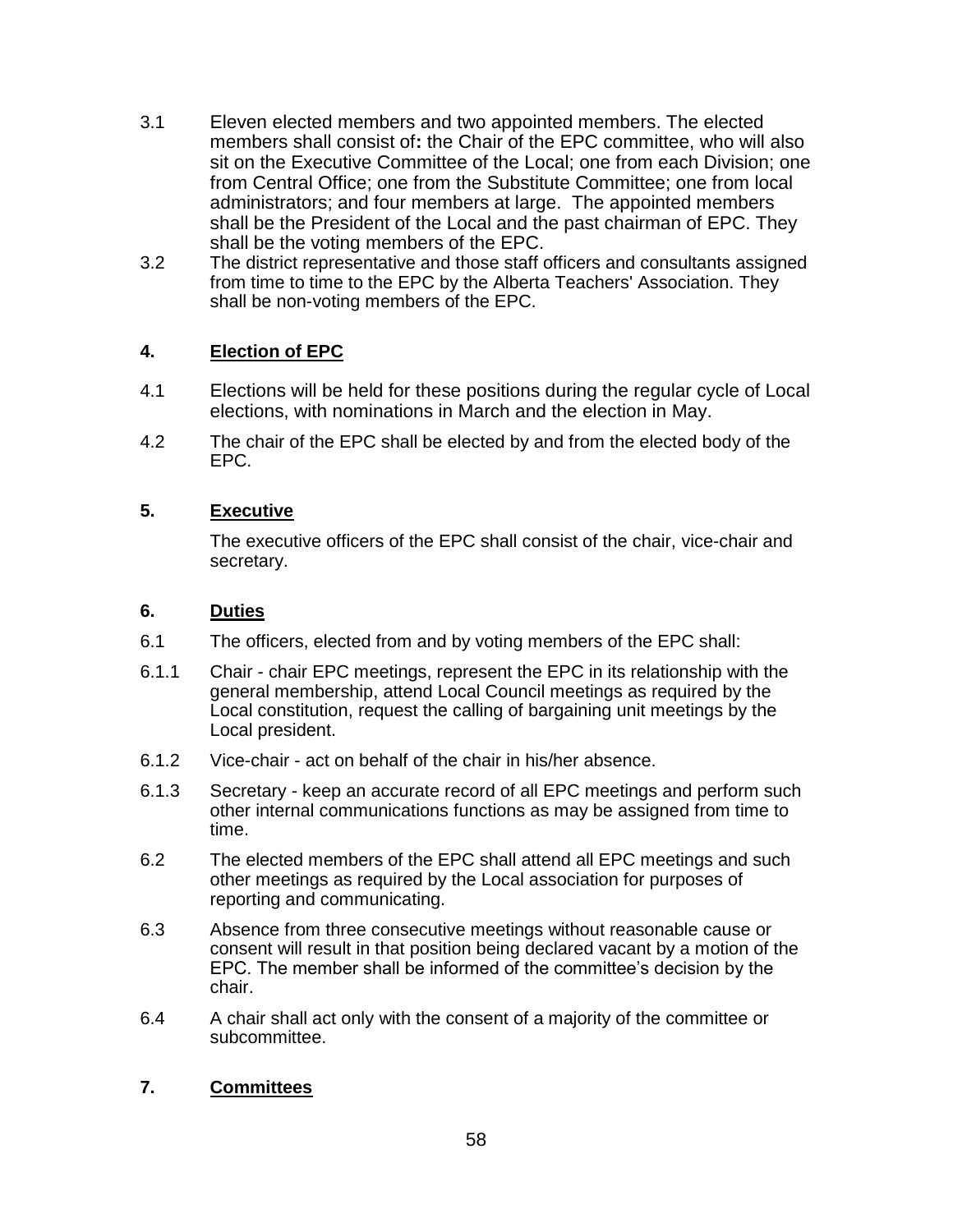- 7.1 Negotiating Subcommittee (NSC) The NSC shall consist of five voting members elected from and by the voting members of the EPC. These members shall engage in collective bargaining with authorized representatives of the Board. The NSC shall select, from its members, an NSC chair.
- 7.2 Grievance Committee

7.2.1 The Grievance Committee shall consist of three (3) voting members elected from and by the voting members of the EPC.

7.2.2 The Grievance Committee shall select from among its members a Grievance Committee chair.

- 7.2.3 The duties of the Grievance Committee shall be to:
	- 7.2.3.1 represent teachers on the Grievance Committee established by the collective agreement cone of these members shall be from the NSC,
	- 7.2.3.2 review applicable precedent cases,
	- 7.2.3.3 consult with Teacher Welfare staff officers regarding disposition of each grievance.
- 7.3 The EPC may appoint such other subcommittees as deemed necessary.

#### **8. Term of Office**

All EPC members, officers and committees are deemed to be elected for the longer of one year or for the term necessary to plan and execute business related to the concluding of a given collective agreement.

#### **9. Emergency Replacements**

Vacancies in any office or subcommittee shall be filled at the next properly called meeting of the EPC.

#### **10. Meetings**

- 10.1 Meetings of the EPC shall be called by the chair of the EPC on the chair's initiative or at the request of:
	- 10.1.1 a majority of the EPC executive,
	- 10.1.2 a majority of voting members on the EPC,
	- 10.1.3 the chair of the NSC,
	- 10.1.4 the president of the Local or
	- 10.1.5 the Representative of the Bargaining Agent (RBA).
- 10.2 Meetings of the bargaining unit shall be called by the president of the Local on the president=s initiative or at the request of the chair of the EPC on the chair=s initiative or at the request of: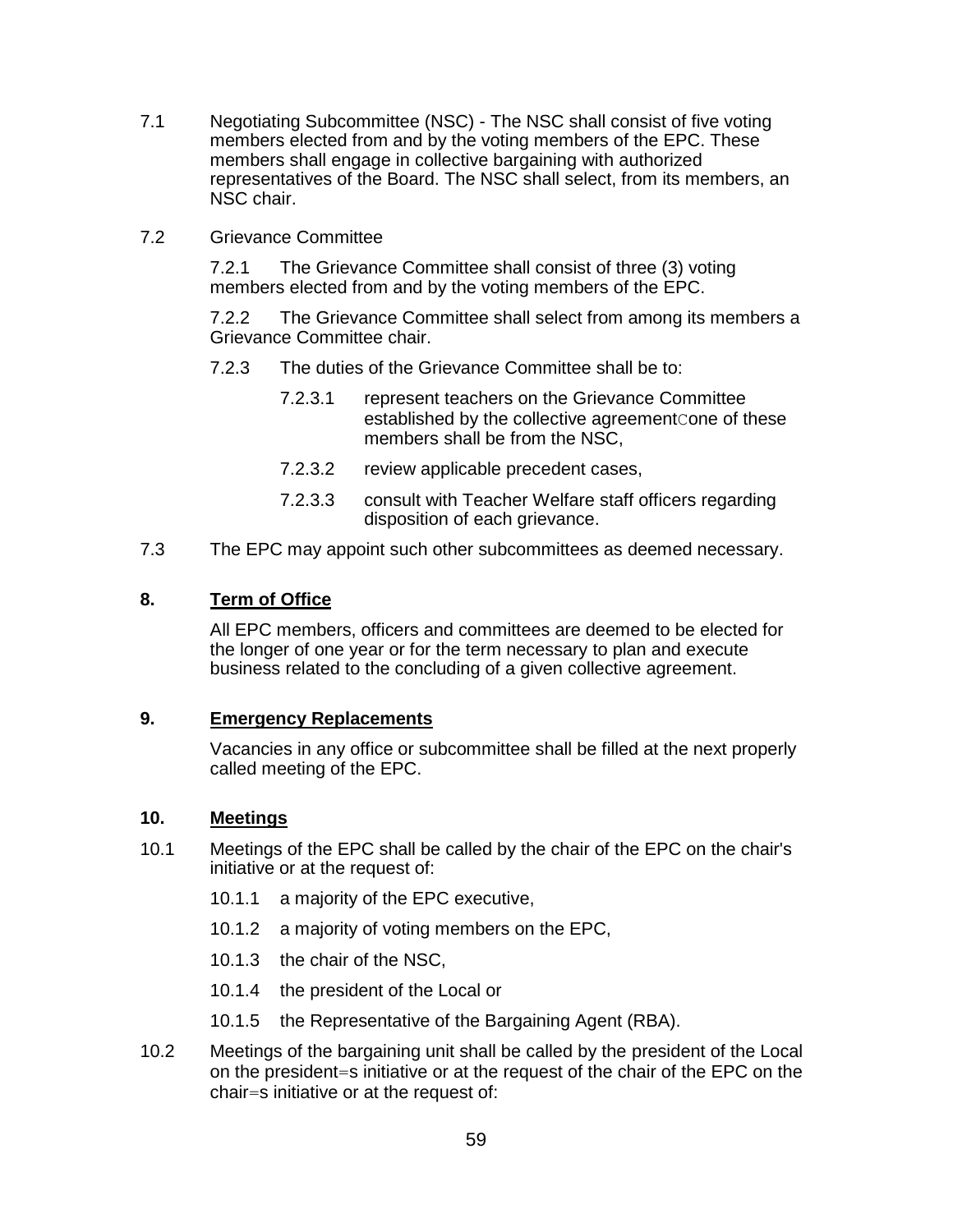- 10.2.1 a majority of the EPC Executive,
- 10.2.2 a majority of voting members on the EPC,
- 10.2.3 the chair of the NSC,
	- 10.2.4 the Representative of the Bargaining Agent (RBA) or

10.2.5 fifty or more teachers representing at least 10 percent of the membership.

10.3 Notice of intent to hold a meeting shall be given to members as soon as possible.

#### **11. Quorum**

A majority of the voting representatives on the EPC shall constitute a quorum.

#### **12. Rules of Procedure**

The proceedings of all meetings shall be regulated by the official rules of procedure as published in the ATA *Members' Handbook*, except that the chair shall have full rights to debate and vote as accorded to all other members.

#### **13. Finances**

13.1 The EPC shall prepare and submit to the Local an annual budget.

#### **14. Preparation Policy**

14.1 The EPC shall request and consider suggested amendments to the collective agreement from the membership of the bargaining unit, members of the EPC and Barnett House.

> 14.1.1 In addition, the EPC may propose suggested amendments to the members of the bargaining unit.

- 14.2 A draft initial proposal of amendments shall be prepared and submitted to the members of the bargaining unit for discussion, amendment and approval.
- 14.3 Subsequent to the procedures outlined above, the EPC shall prepare a final initial proposal for transmission to Teacher Welfare of the Albert Teacher's Association accompanied by a request for the Association to serve notice to commence bargaining on the Board. The EPC shall provide members of the bargaining unit with a copy of the initial proposal.

#### **15. Negotiating an Agreement**

15.1 The NSC shall work toward a settlement utilizing the following processes: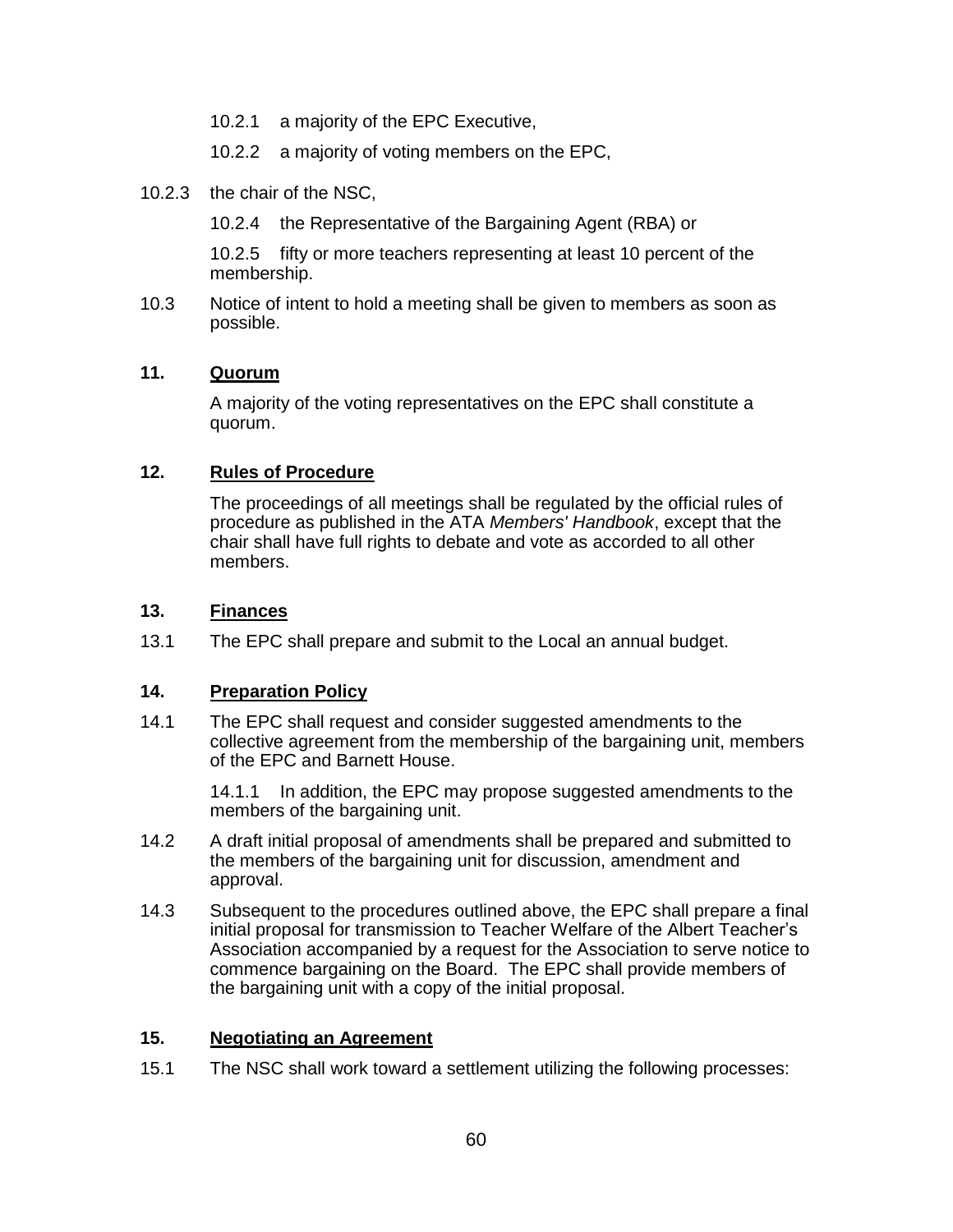- 15.1.1 They may sign a memorandum of agreement when, in their opinion, the conclusion of such a memorandum of agreement is warranted or
- 15.1.2 They may bring a Board offer to teachers or
- 15.1.3 They may report back to meetings of the teachers when they are of the opinion that further negotiations are not likely to be productive and may request further instructions.

#### **16. Ratification of the Collective Agreement**

- 16.1 A collective agreement shall be ratified by a simple majority of the members of the bargaining unit present at a properly called meeting of that unit, voting in favour of acceptance of the proposed agreement by means of a secret ballot vote.
	- 16.1.1 Notwithstanding 16.1, the requirement for a secret ballot vote may be waived provided no member objects.
- 16.2 Members shall register upon entry to the assembly.
- 16.3 Ratification votes shall be conducted consistent with the following agenda:

#### AGENDA

- 1. Call to Order •Declaration of closed meeting of the bargaining unit •Introductions •Explanation of procedures to be used during meeting (*voting and other*)
- 2. History of Negotiations
- 3. Presentation of the Issue (*e.g., Board offer, memorandum, etc*)
- 4. Question Period for Clarification •NO debate
- 5. Explanation of Future Procedures (*if applicableCe.g., a request for a Representative of the Bargaining Agent*)
- 6. Motion on the Issue (*e.g., motion to accept the Memorandum of AgreementCprint motion on agenda*)
- 7. Recommendations to Membership (from EPC, NSC, etc)
- 8. Debate on Motion
- 9. Vote by secret ballot (*the ballots and ballot boxes are made available at this point and only one ballot shall be accepted from each voter*)
- 10.Other Business (*if votes on other issues are required, the procedures used shall be in accordance with items 3 to 9 above*).
- 16.4 Except where time is of the essence the text of proposed amendments to the collective agreement shall be made available in writing to the members of the bargaining unit prior to the meeting.

#### **17. Amendments to this Frame of Reference (Local CouncilCSingle Bargaining Unit)**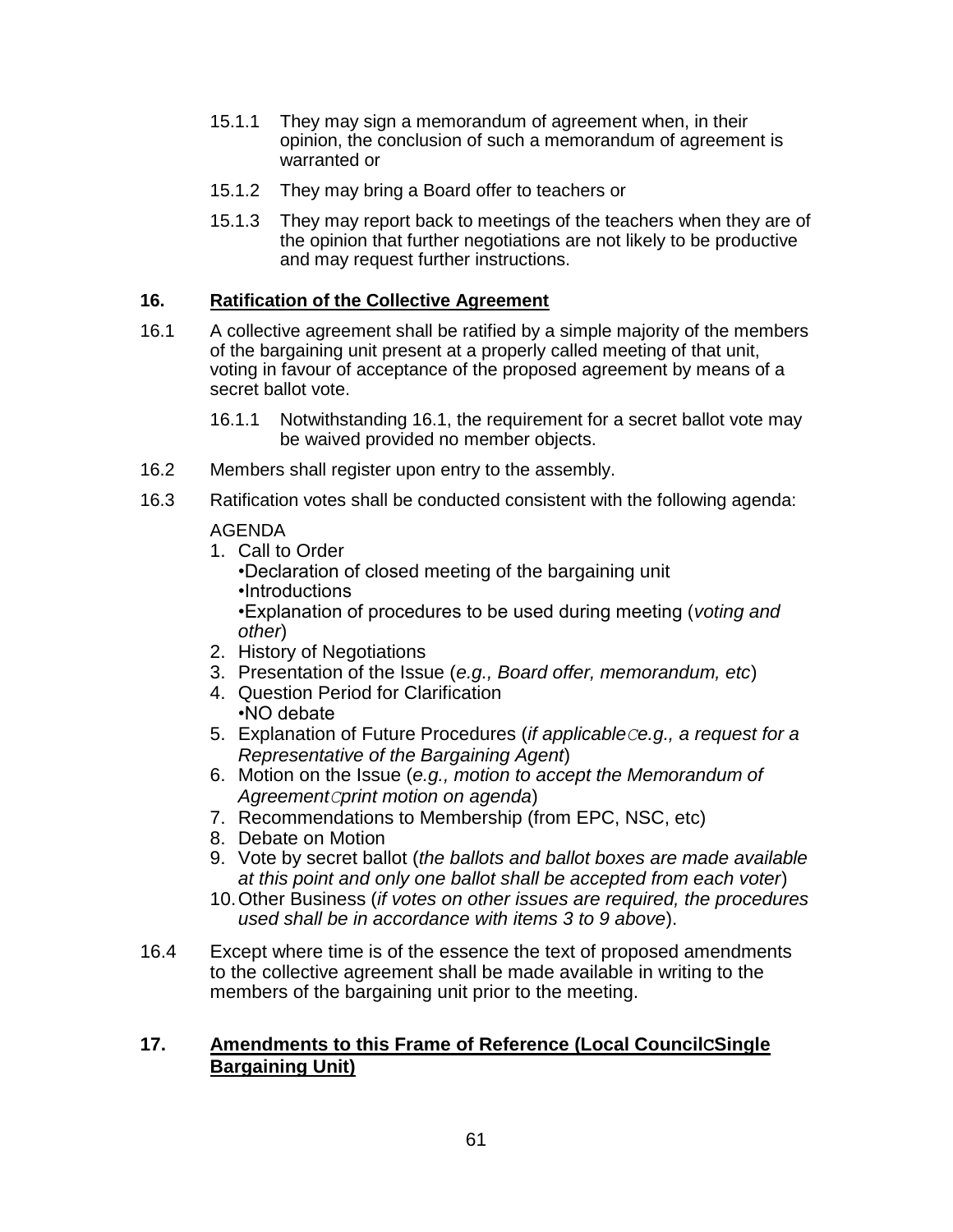Subject to ratification by the Provincial Executive Council of the Alberta Teachers= Association, this Frame of Reference may be amended in accordance with the following procedures:

17.1 Amendments may be initiated by the EPC. Such amendments require:

17.1.1 that notice of motion of intent to amend be given at a preceding EPC meeting,

17.1.2 Approval by a majority of the EPC members,

17.1.3 Consultation with the Local Executive,

- 17.1.4 Approval by a majority of the members of the Local Council.
- 17.2 Amendments may be initiated by the Local Council. Such amendments require:
	- 17.2.1 that notice of motion of intent to amend be given at a preceding meeting of Local Council,
	- 17.2.2 Consultation with the EPC prior to a vote being taken,
		- 17.2.3.1Approval by a majority of the members of the Local

Council.

### **18. Provincial Association Intervention**

- 18.1 In this section,
	- 18.1.1 *investigative officer* means an officer of the economic policy committee whose conduct is under investigation pursuant to subsection (2);
	- 18.1.2 *investigator* is the individual appointed by the table officers pursuant to subsection (2);
	- 18.1.3 *officer* means the chair, vice-chair or secretary of an economic policy committee or any other person appointed or elected to an economic committee or a subcommittee thereof;
	- 18.1.4 *Provincial Executive Council* means the Executive Council as defined in section 1 1 of the *Teaching Profession Act*;
	- 18.1.5 *table officers* means the Association's officers as defined in Bylaw 35;
	- 18.1.6 *Executive Secretary* means the Chief Executive Officer of the Association or a person designated by the executive secretary; and
	- 18.1.7 *staff officer* means a member of the executive staff designated by the executive secretary.
- 18.2 Suspension or removal from office of officers

18.2.1 Where the table officers have or receive information which leads them to believe that an officer: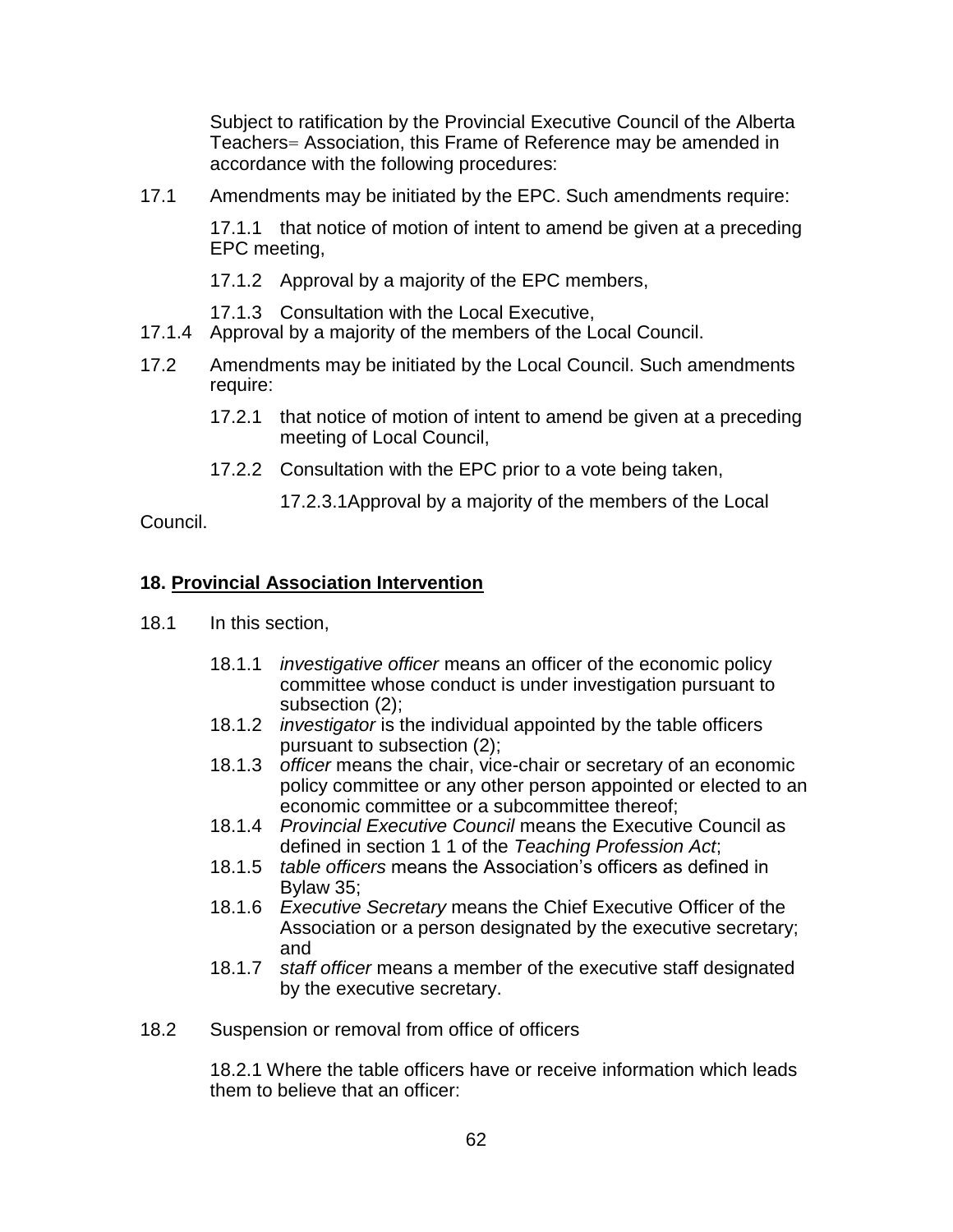- 18.2.1.1 has neglected his or her duties to the extent that the proper operation of the economic policy committee is being negatively affected,
- 18.2.1.2 is mentally incapacitated
- 18.2.1.3 is engaging in corrupt practices
- 18.2.1.4 is engaging in financial malpractice or
- 18.2.1.5 has undertaken activities inconsistent with the principles and polices of the Alberta Teachers' Association, the table officers may initiate an investigation into the conduct of the economic policy committee officer by appointing an individual to conduct an investigation and to provide a written report to the table officers within a specified time with respect to the results of the investigation.
- 18.3 In the course of the intervention under section 18, an investigated officer is entitled to have access to a staff officer for advice.
- 18.4 The table officers may, taking into account the nature of the alleged conduct and the urgency of the matter in question and any submission from the investigated officer, suspend an investigated officer from office pending the completion of the investigation and may terminate the suspension at any time if the table officers conclude that the suspension is no longer warranted.
- 18.5 The table officers may appoint another individual to assume the duties of the investigated officer during the period of the suspension.
- 18.6 The investigated officer may appeal a suspension from office under subsection 18.4 to the Provincial Executive Council by filing a notice of appeal with the executive within 30 days of being notified of the suspension.
- 18.7 If an investigated officer appeals his or her suspension, Provincial Executive Council shall, as soon as practicable, consider representations of the table officers and the investigated officer and shall determine if the suspension should be continued pending the conclusion of the investigation or should be set aside.
- 18.8 During the investigation the investigated officer shall be provided with an opportunity to provide a response to the investigator with respect to the concerns about the investigated officer's conduct.
- 18.9 An investigated officer may, in the course of the investigation, submit his or her resignation to the executive secretary.
- 18.10 Where an investigated officer resigns in accordance with subsection (9),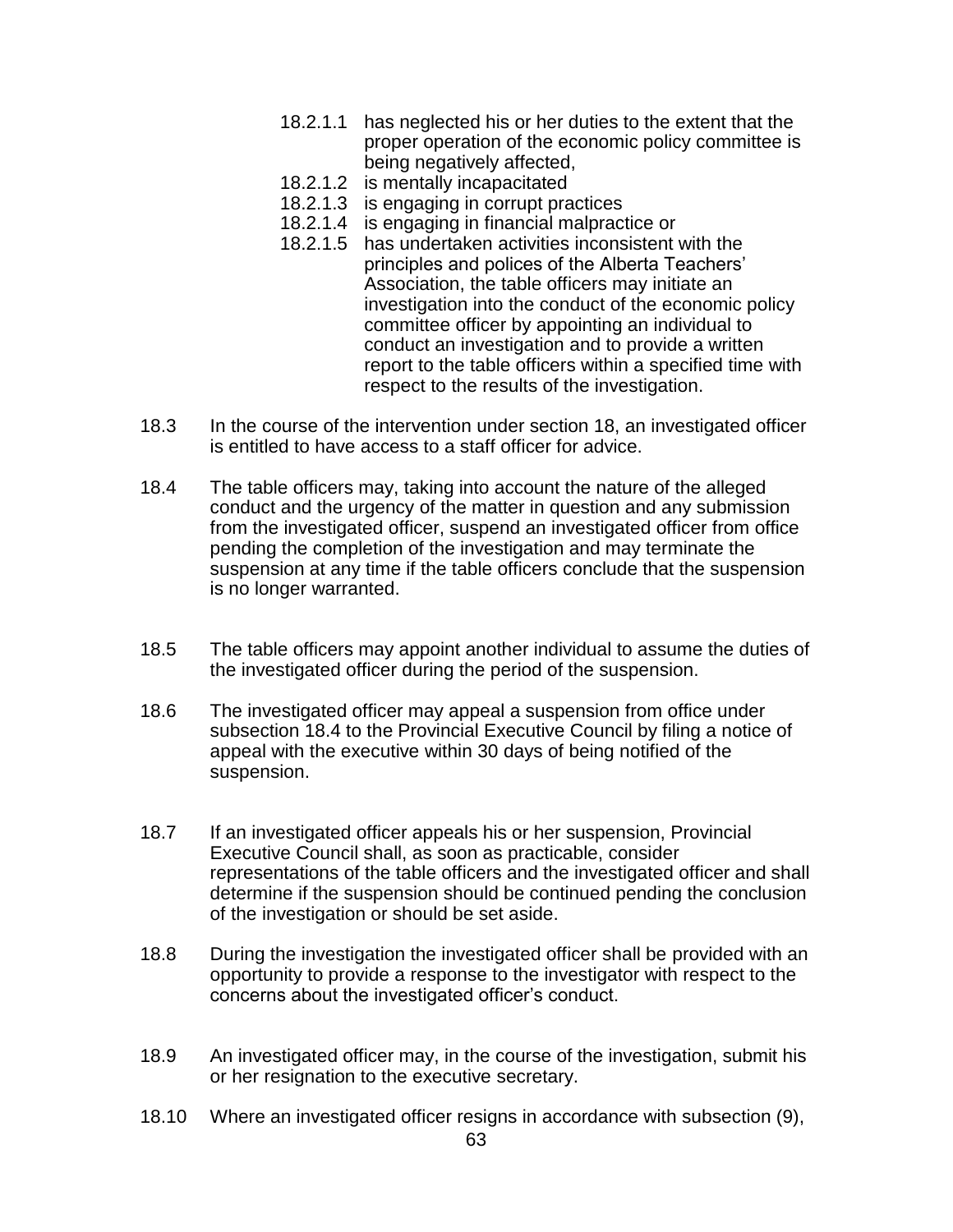the investigation shall be continued with the cooperation of the investigated officer and the resignation does not extinguish any liability that the investigated local officer may have with respect to acts which occurred during the period the office was held.

- 18.11 The investigated officer has a duty to cooperate during the investigation and the investigator may direct the investigated officer or any other member of the Alberta Teachers' Association to
	- 18.11.1answer any inquiries the investigator may have relating to the investigation
	- 18.11.2produce any records or other property in the investigated officer's possession or under his or her control that are or may be related in any way to the investigation;
	- 18.11.3give up possession of any record for the purpose of allowing the investigator to make a copy and return the records within a reasonable time of receiving the records; and
	- 18.11.4attend before the investigator for the purpose of complying with 18.11.1, 18.11.2 or 18.11.3 of this subsection.
- 18.12 In the event that the investigated officer fails or refuses to cooperate with the investigator, the failure to do so shall be noted by the investigator in his or her report to the table officers.
- 18.13 Upon completion of the investigation, the investigator shall submit a written report to the table officers and a copy of the written report shall be provided to the investigated officer.
- 18.14 The table officers, upon consideration of the report of the investigator, may make one or more of the following orders:
	- 18.14.1 remove the investigated officer from office;
	- 18.14.2 restrict the investigated officer's eligibility for office in the future;
	- 18.14.3 if the investigated officer was suspended during the investigation, reinstate the investigated officer to office and impose any conditions or restrictions that the table officers consider appropriate in the circumstances;

and shall advise the investigated officer and Provincial Executive Council of their decision.

- 18.15 If the table officers remove the investigated officer from office, then the table officers may appoint another individual to assume the duties of the investigated officer until a new officer is elected or appointed to the position in accordance with this frame of reference.
- 18.16 the investigated officer may appeal the decision of the table officers under subsection 18.14 by filing a notice of appeal with the executive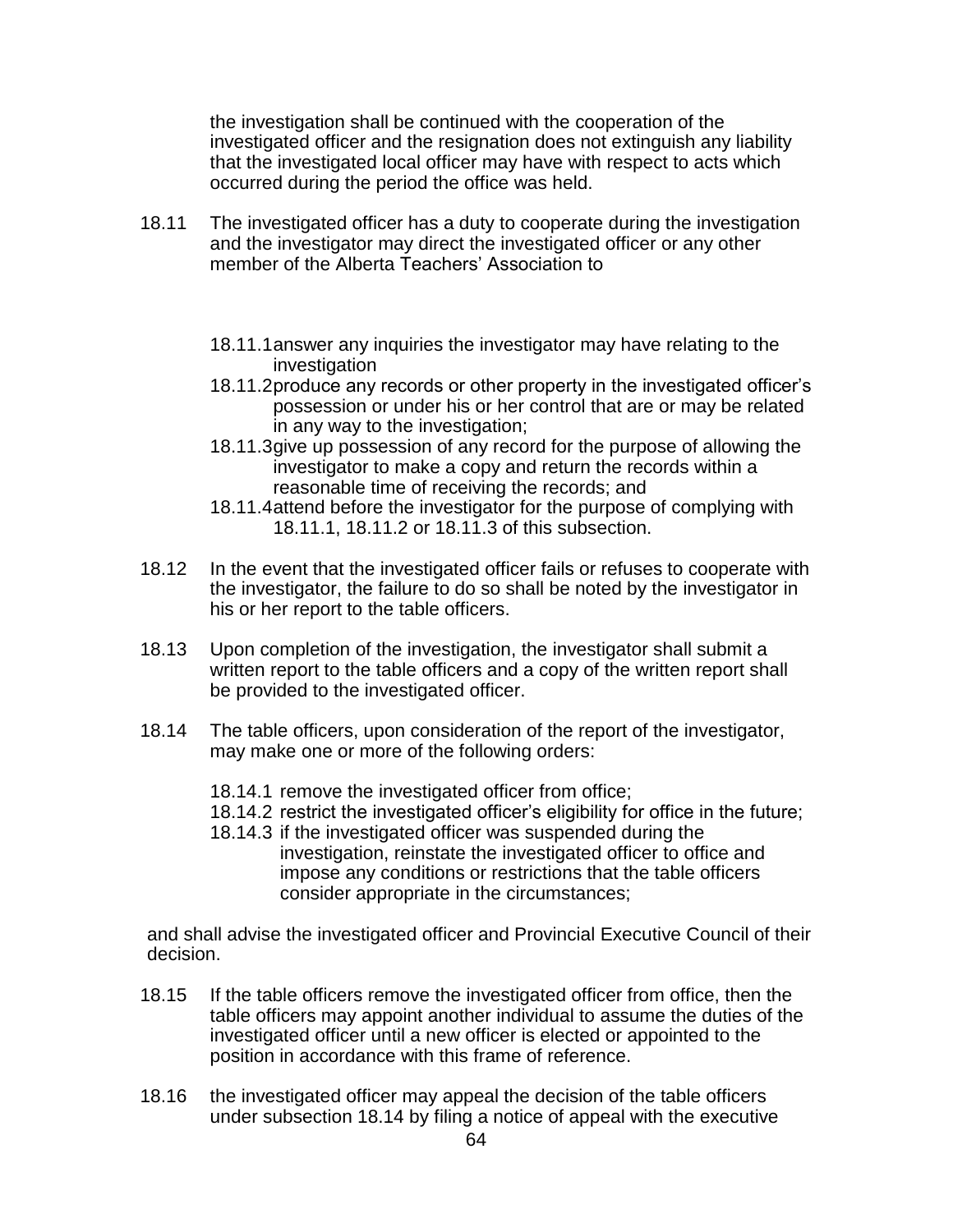secretary within 30 days after being notified of the decision.

- 18.17 If an investigated officer appeals the decision of the table officers, Provincial Executive Council shall, as soon as practicable, consider representation of the table officers and the investigated officer and shall determine if the decision of the table officers shall be confirmed, varied or set aside.
- 18.18 In an appeal under subsection 18.7 or 18.17, the table officers may make submissions to Provincial Executive Council respecting the outcome of the appeal.

#### 18.19 Official Trustee

Subject to a two-thirds majority vote, Provincial Executive Council may appoint an official trustee to conduct the affairs of the economic policy committee, subject to any terms and conditions the Provincial Executive Council considers necessary;

- 18.19.1 when the economic policy committee fails to comply with the requirements of section 18.2;
- 18.19.2 when the economic policy committee fails to comply with the requirements of section 18.13;
- 18.19.3 when the Provincial Executive Council considers it in the interests of the Association to do so.
- 19.20 The economic policy committee may appeal the appointment of an official trustee to a representative assembly.
- 19.21 An official trustee appointed under subsection 18.19 has the powers and duties conferred by the General Bylaws on an economic policy committee and conferred by this frame of reference.
- 19.22 On appointment of an official trustee to the economic policy committee, the officers of the economic policy committee cease to hold office as officers of the economic policy committee.
- 19.23 An official trustee continues in office until the Provincial Executive Council or a representative assembly determines that the official trusteeship is no longer necessary.

#### **19. Effective Period**

This Frame of Reference shall be in place for as long as bargaining is conducted at the Local level. Upon appointment of a Representative of the Bargaining Agent (RBA), it shall be superseded to the extent required by the guidelines established by Provincial Executive Council for bargaining at the RBA level which stipulate the RBA is to assume control of all procedures in consultation with the officials of the bargaining unit.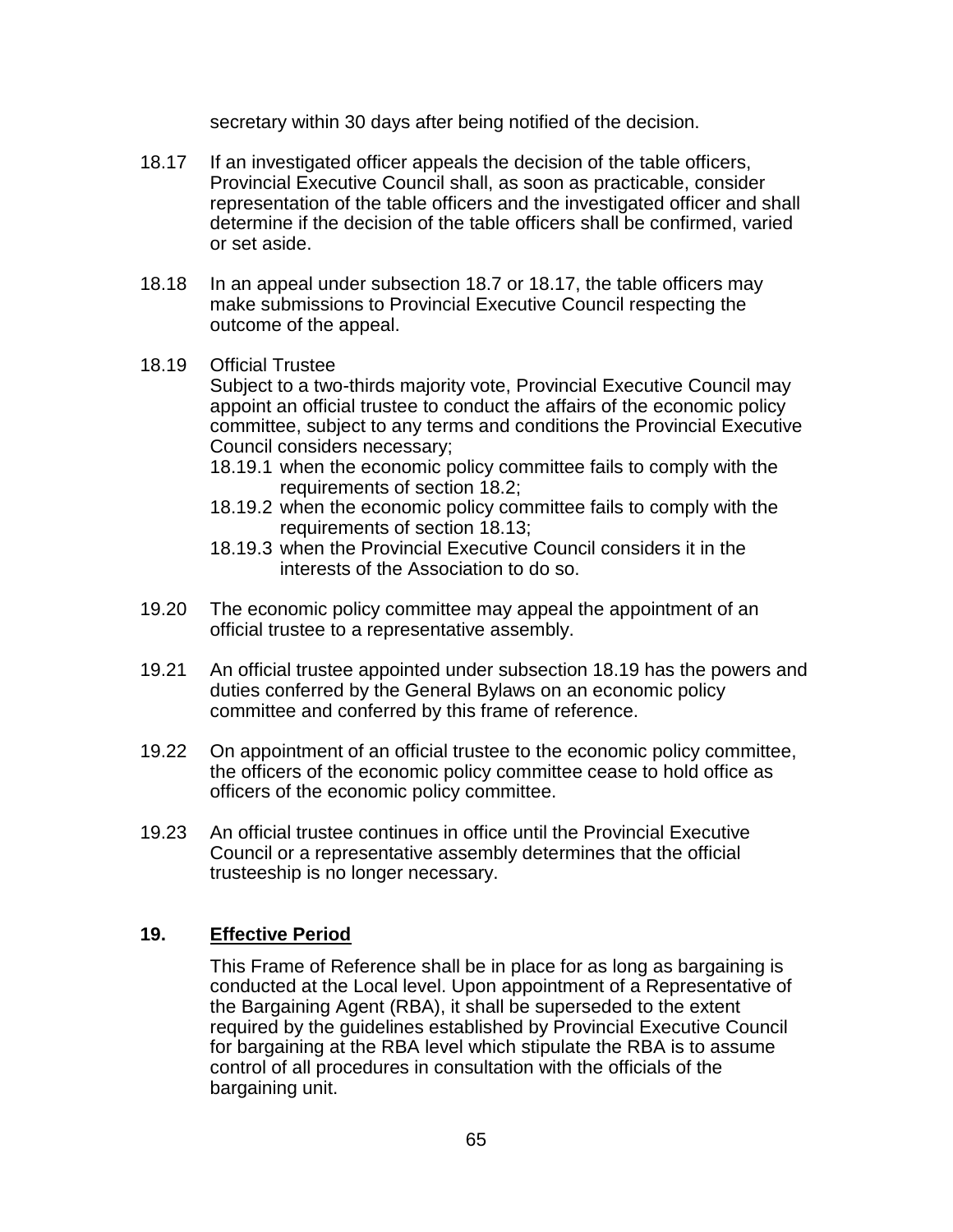### <span id="page-65-0"></span>**23.0 Code of Professional Conduct**

The Code of Professional Conduct stipulates minimum standards of professional conduct of teachers but is not an exhaustive list of such standards. Unless exempted by legislation, any member of The Alberta Teachers' Association who is alleged to have violated the standards of the profession, including the provisions of the code, may be subject to a charge of unprofessional conduct under the bylaws of the Association.

In relation to pupils

1 The teacher teaches in a manner that respects the dignity and rights of all persons without prejudice as to race, religious beliefs, colour, sex, sexual orientation, physical characteristics, age, ancestry or place of origin.

2 (1) The teacher is responsible for diagnosing educational needs, prescribing and implementing instructional programs and evaluating progress of pupils.

(2) The teacher may not delegate these responsibilities to any person who is not a teacher.

3. The teacher may delegate specific and limited aspects of instructional activity to non-certificated personnel, provided that the teacher supervises and directs such activity.

4 The teacher treats pupils with dignity and respect and is considerate of their circumstances.

5. The teacher may not divulge information about a pupil received in confidence or in the course of professional duties except as required by law or where, in the judgment of the teacher, to do so is in the best interest of the pupil.

6. The teacher may not accept pay for tutoring a pupil in any subjects in which the teacher is responsible for giving classroom instruction to that pupil.

7. The teacher may not take advantage of a professional position to profit from the sale of goods or services to or for pupils in the teacher's charge.

In relation to school authorities

8. The teacher protests the assignment of duties for which the teacher is not qualified or conditions which make it difficult to render professional service.

9. The teacher fulfills contractual obligations to the employer until released by mutual consent or according to law.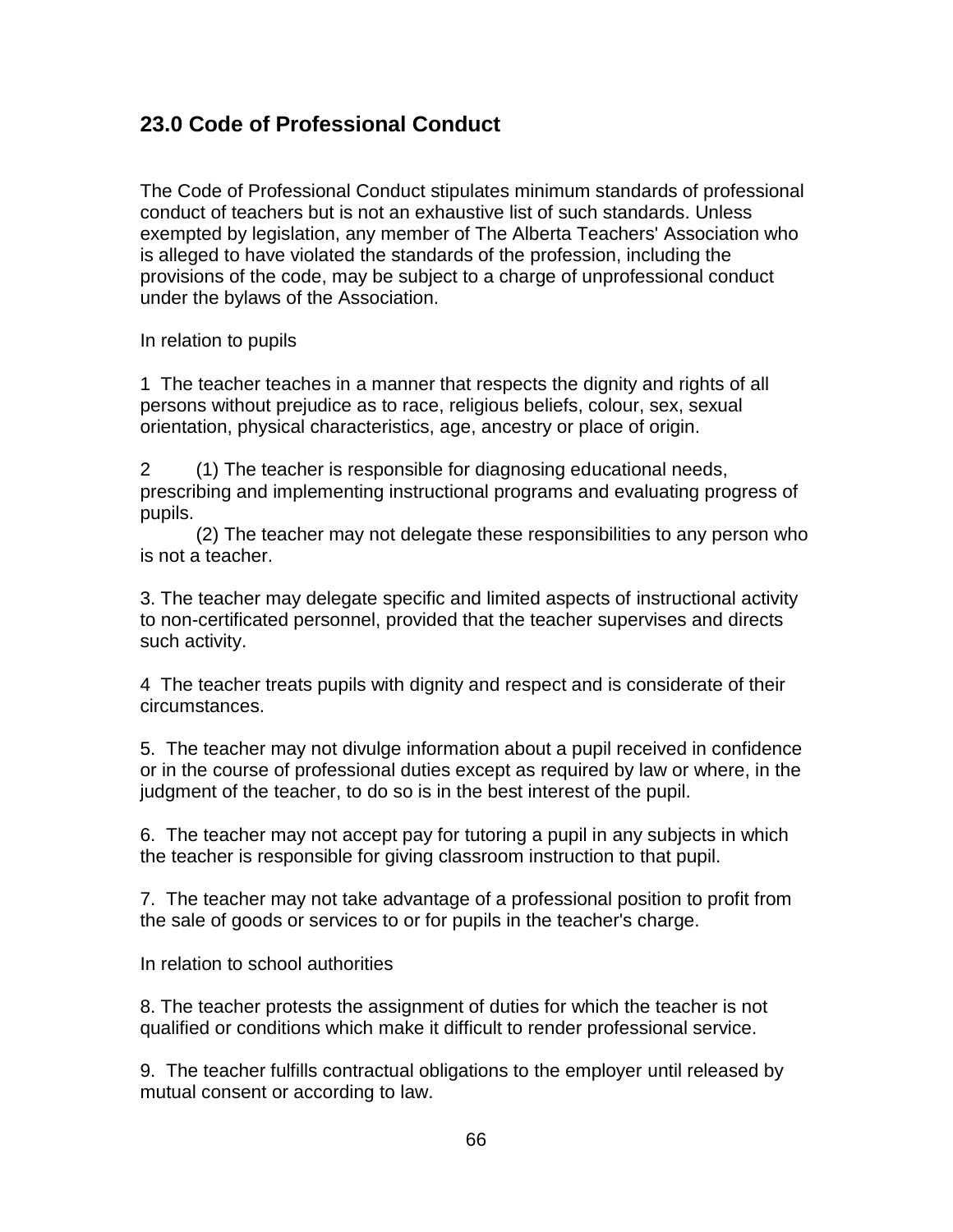10. The teacher provides as much notice as possible of a decision to terminate employment.

11. The teacher adheres to agreements negotiated on the teacher's behalf by the Association.

In relation to colleagues

12. The teacher does not undermine the confidence of pupils in other teachers.

13. The teacher criticizes the professional competence or professional reputation of another teacher only in confidence to proper officials and after the other teacher has been informed of the criticism, subject only to section 23 of the Teaching Profession Act.

14. The teacher, when making a report on the professional performance of another teacher, does so in good faith and, prior to submitting the report, provides the teacher with a copy of the report, subject only to section 23 of the Teaching Profession Act.

15. The teacher does not take, because of animosity or for personal advantage, any steps to secure the dismissal of another teacher.

16. The teacher recognizes the duty to protest through proper channels administrative policies and practices which the teacher cannot in conscience accept; and further recognizes that if administration by consent fails, the administrator must adopt a position of authority.

17. The teacher as an administrator provides opportunities for staff members to express their opinions and to bring forth suggestions regarding the administration of the school.

In relation to the profession

18. The teacher acts in a manner which maintains the honour and dignity of the profession.

19. The teacher does not engage in activities which adversely affect the quality of the teacher's professional service.

20. The teacher submits to the Association disputes arising from professional relationships with other teachers which cannot be resolved by personal discussion.